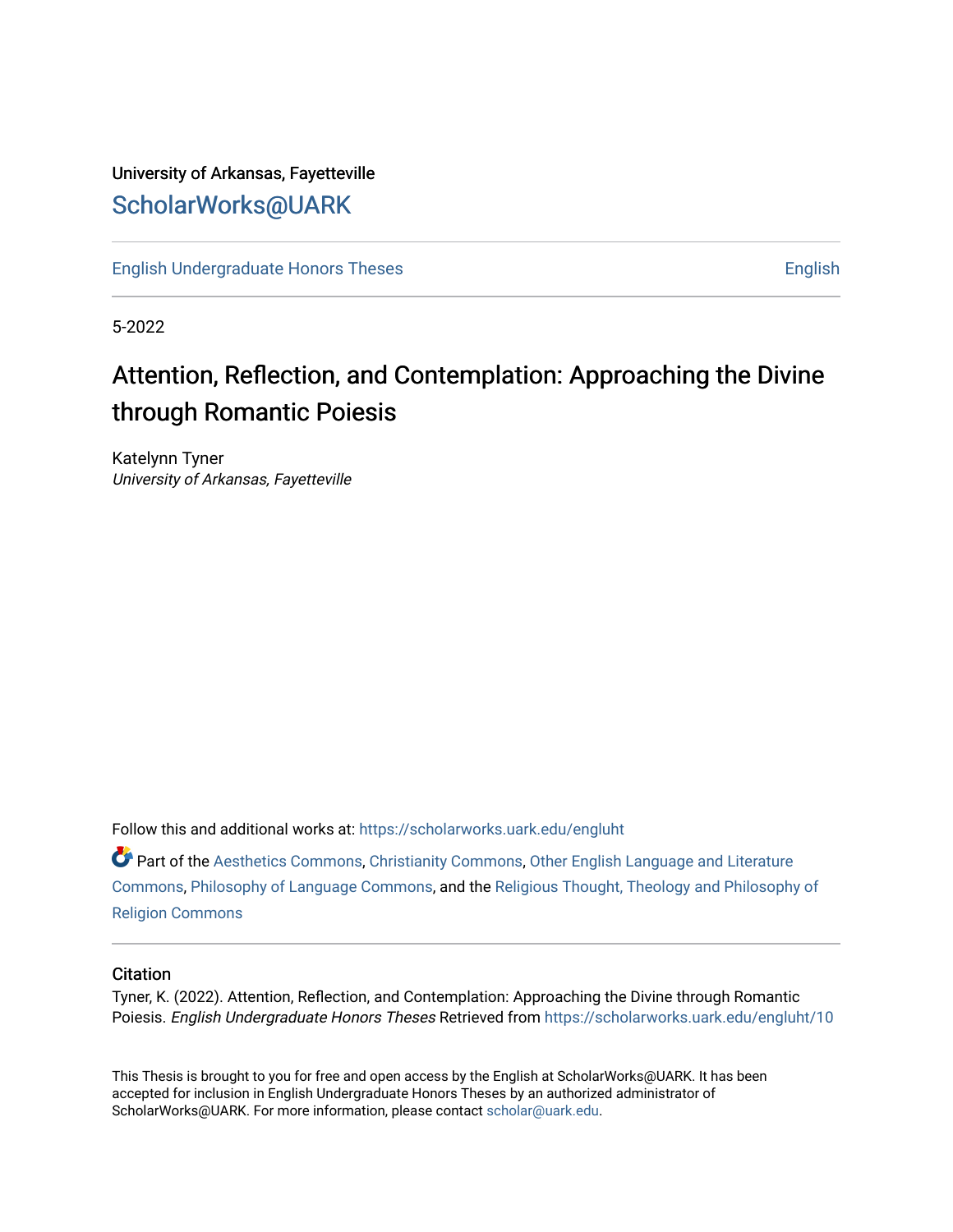# **Attention, Reflection, and Contemplation: Approaching the Divine through Romantic Poiesis**

An Honors Thesis submitted in partial fulfillment of the requirements of Honors Studies in English

By

Katelynn Tyner

Spring 2022 English Fulbright College of Arts and Sciences, **The University of Arkansas**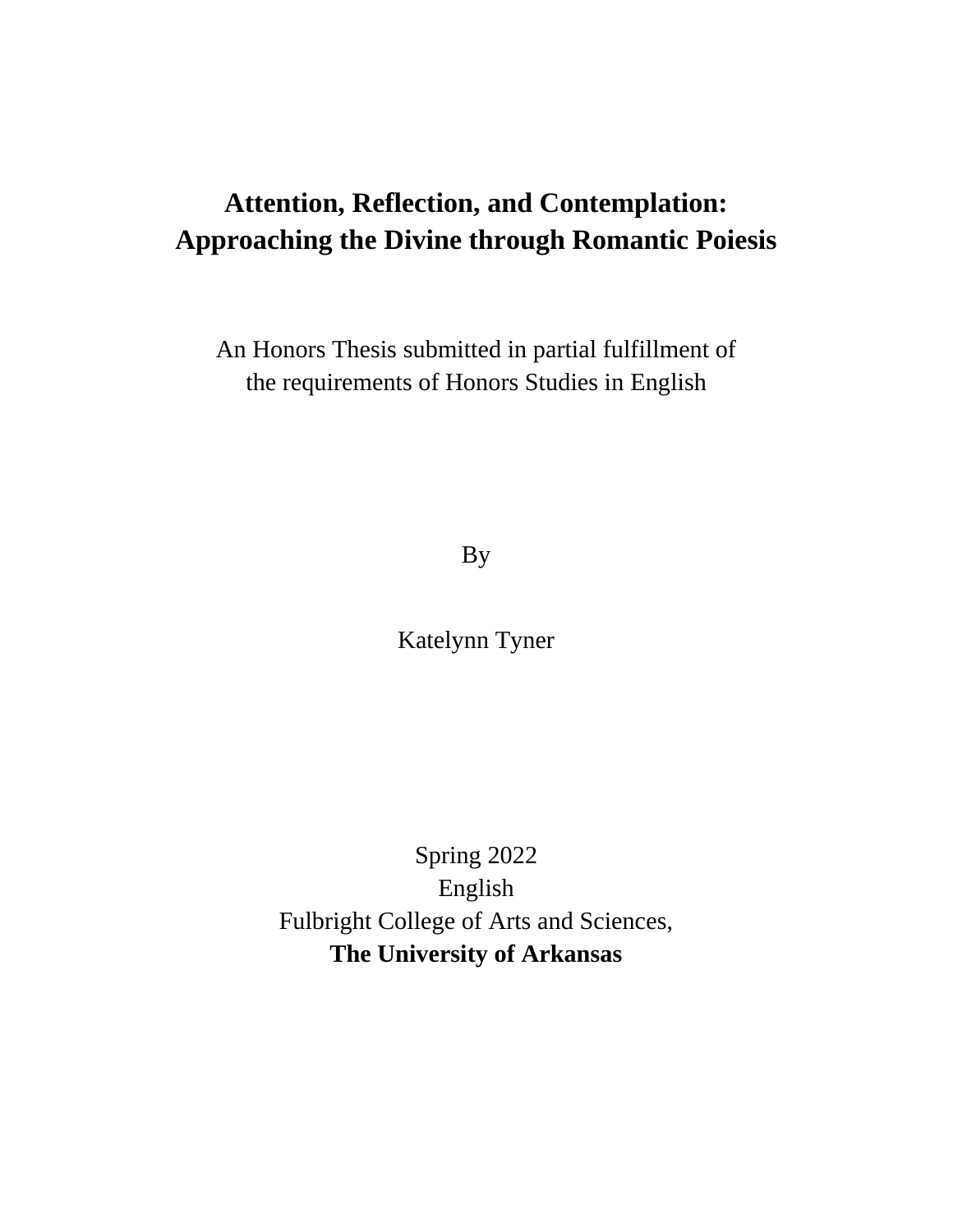The heavens declare the glory of God; the skies proclaim the work of his hands. Day after day they pour forth speech; night after night they reveal knowledge. They have no speech, they use no words; no sound is heard from them. Yet their voice goes out into all the earth, their words to the ends of the world. Psalm 19.1-4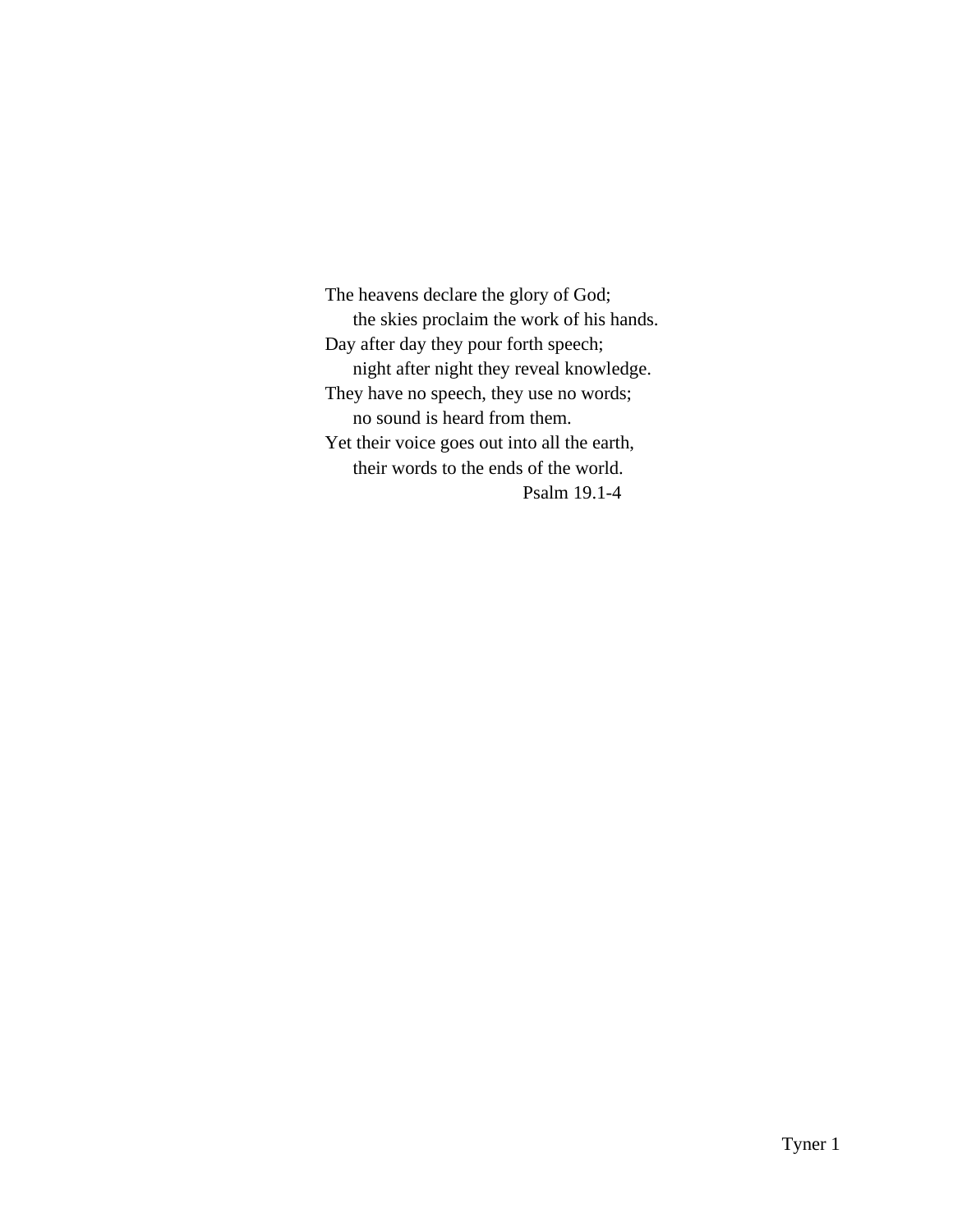## Table of Contents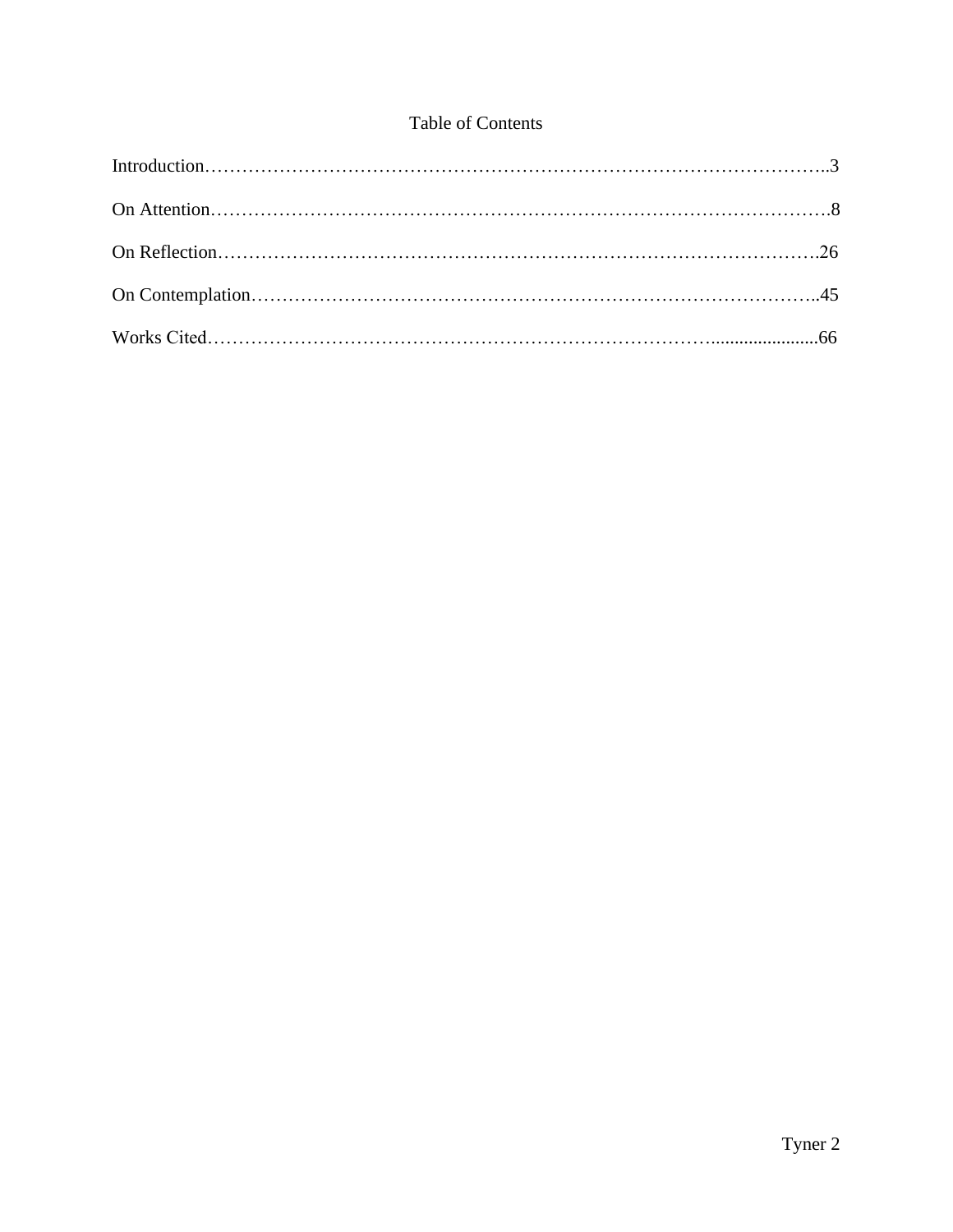#### **Introduction**

What interests me the most about Stevie Wonder's 1979 *Journey Through the Secret Life of Plants* is the album's embossed cover. The inclusion of this element is poetic—it is a creative exercise of communication appealing to the senses.

**STEVIE WONDER'S** The Secret Life of Planta

The record's braille inscription read,

⠄⠁⠃⠧ ⠯ ⠔⠎⠊⠙⠑ ⠮ ⠑⠍⠃⠕⠎⠎⠫ ⠎⠟⠥⠜⠑ ⠊⠎ ⠮ ⠳⠞⠇⠔⠑ ⠷ ⠁ ⠋⠇⠪⠻ ⠾ ⠧⠑⠔⠫ ⠇⠂⠧⠑⠎⠲ ⠠⠌⠑⠧⠊⠑ ⠠⠺⠕⠝⠙⠻⠄⠎ ⠄⠚⠳⠗⠝⠑⠽ ⠄⠐⠹ ⠠⠮ ⠠⠎⠑⠉⠗⠑⠞ ⠠⠇⠊⠋⠑ ⠷ ⠠⠰⠏⠇⠁⠝⠞⠎⠲ "Above and inside the embossed square is the outline of a flower with veined leaves. Stevie Wonder's Journey Through The Secret Life of Plants."

 Because the initial pressings of the album were scented with a floral perfume (Wilder), blind readers had the opportunity to smell, hear, and feel the album. Wonder tried to touch not only our ears but our whole multi-channeled sensorium. As a soundtrack for the book-based documentary *The Secret Life of Plants*, Wonder, who was blind, saw the album as a creative opportunity for translating complex information from the film into song lyrics. Though receiving negative criticism compared to his previous work, the album acts as a creative assent to something more than mere commercial success. One indication of the value of such an approach is that fact that so many musicians have identified this particular album as formative for their personal and artistic identity. For example, musician, record producer, and song writer Amhir Khalib Thompson, professionly known as Questlove, identifies *The Secret Life of Plants* as the album that best represents his inner self (Wilder).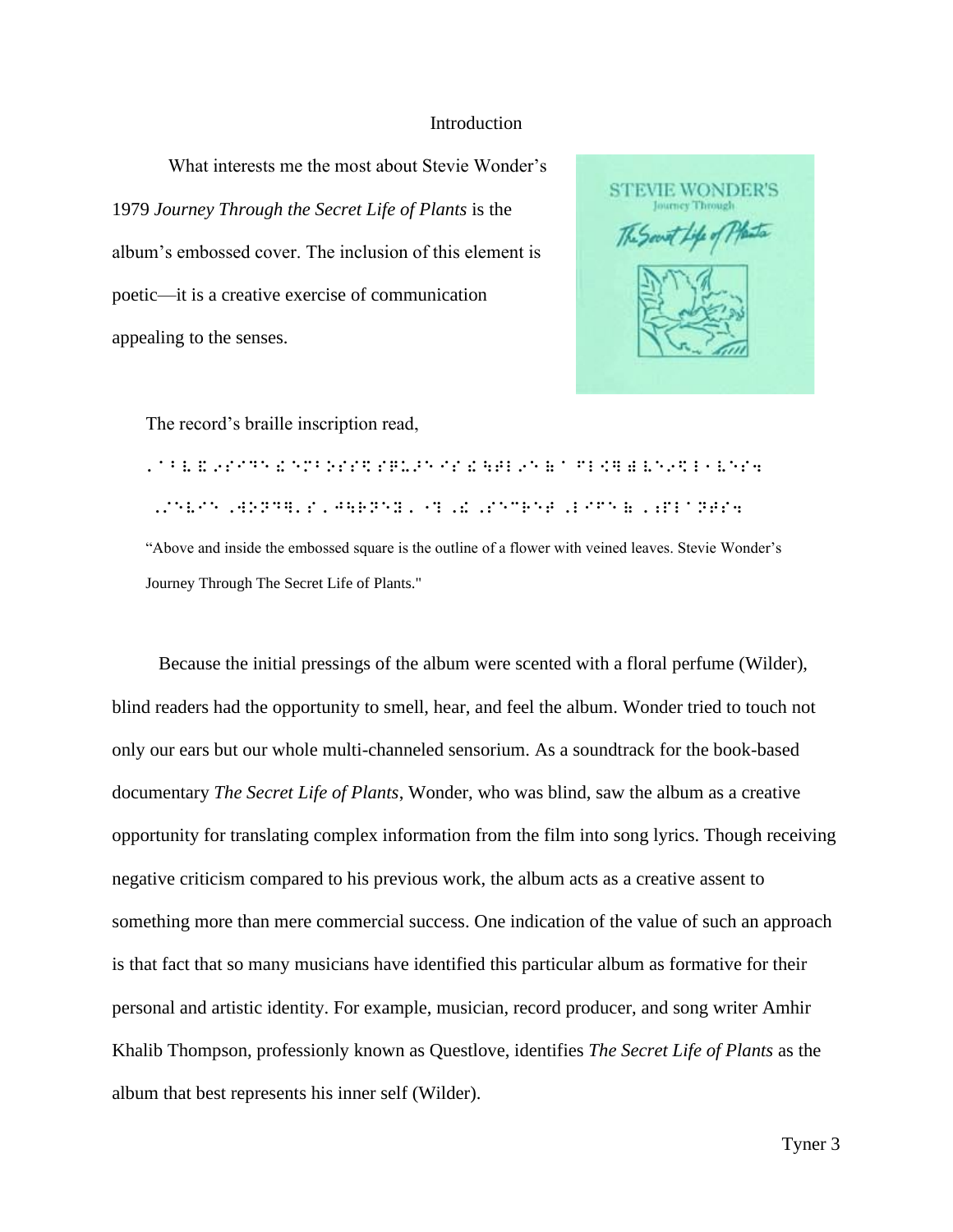For this reason, the album suggests important facets of artistic production in the context of the modern world. *The Secret Life of Plants* represents art as a creative medium by which Wonder establishes formative ideas about the universe's origins and about life itself within an ever evolving society. Like Wonder's album, poetry is a part of a larger natural landscape and itinerary of image-making. According to Scott Knickerbocker, language, in any form, conforms to expressions of nature. As much as tangible objects like grass and trees constitute our environment, "language and culture emerge from our biological, social, natural existence" (Snyder 17). The appearance of natural landscapes within art mediates language and culture, further drawing a common thread between Wonder's flora-themed album and the study of poetic landscapes, coined as 'ecopoetics' in academic circles. Meanwhile, as previously represented by the criticism of Wonder's album, the complicated relationship between artistic, poetic landscapes and the modern world arises.

According to art critic and philosopher Walter Benjamin, in his essay, "The Work of Art in the Age of Mechanical Reproduction," art was never the same after the onset of the modern world. Writing in 1935, Benjamin recalls how historical and technological advancements affected the mechanical reproduction of art, and emphasizes the effects of the growing representational accuracy in reproduced art. For example, lithography provided print artists "for the first time to put…products on the market" and "illustrate everyday life… in daily changing forms" (Benjamin 2). As also demonstrated by the "Secret Life of Plants," the modern world provides artists opportunities to reflect their surrounding environments accurately. Though blind, Wonder had the technology to understand life-producing forces like never before. To write the score of a film he could not see, Wonder, using a four-track recorder, listened to the documentary producer Michael Braun explain "what was happening on-screen" in the right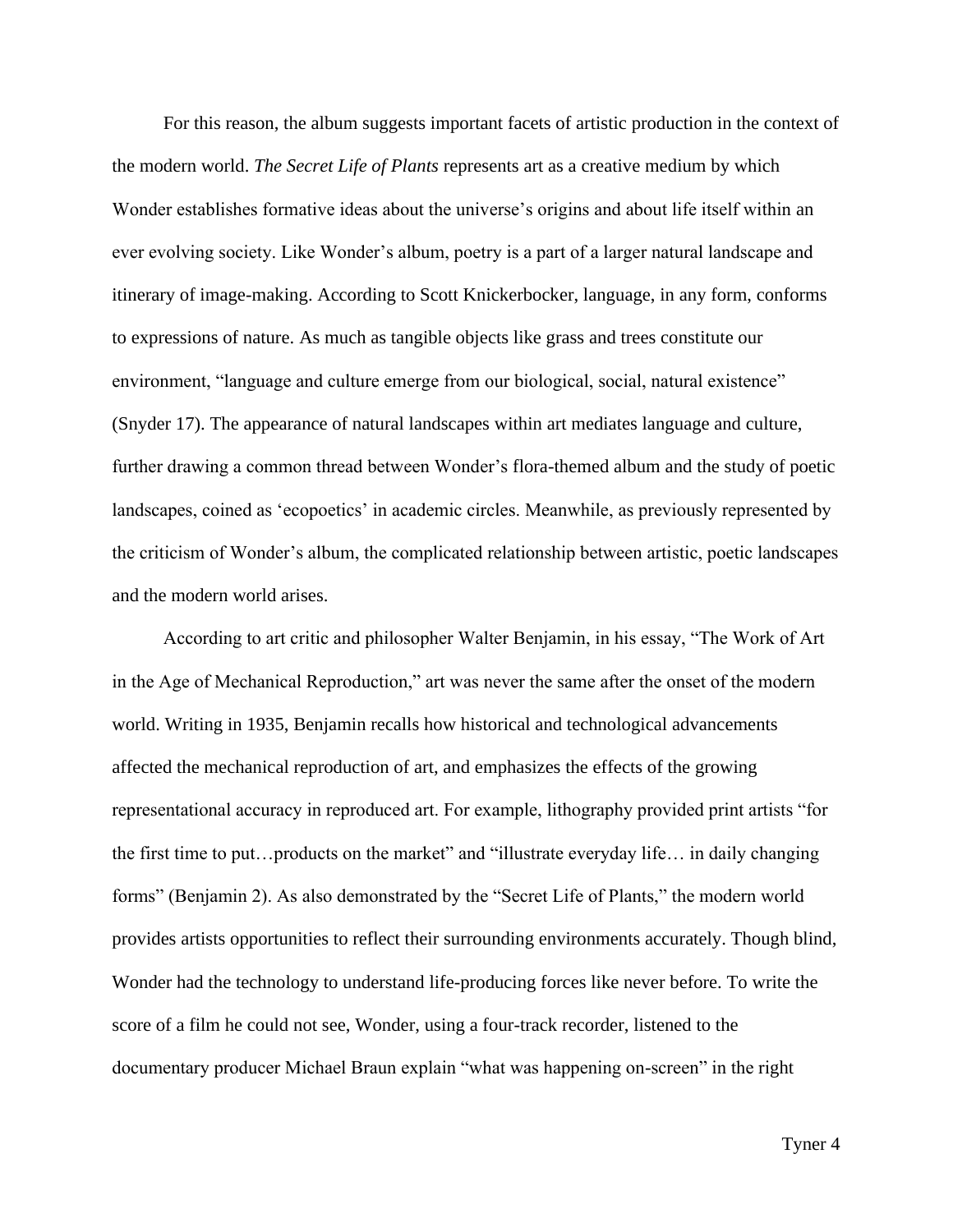channel "while engineer Gary Olazabal would count down the number of frames in the sequence in his right" (Beta).

In this paper, I suggest that certain forms of poetry possess a similar capacity to expose and express unseen messages of divine language. Within this paper, my first objective is to highlight how poetry can function as a medium of divine *poiesis,* meaning the poet or reader's revelatory process of forming knowledge about the divine, or God. According to Thomas Martin's extensive study of divine revelation in literature, revelatory processes can also be "associated with literature" as it attends to, reflects on, and contemplates the "nature of things" (Martin). Thus I attend to poetic devices for accurately reflecting divine ideas, such as cataphatic, apophatic, and iconoclastic poetic strategies. Inspired by Christian and Neo-Platonic traditions, cataphatic and apophatic approaches are concerned with defining the divine through positive and negative theological approaches. A cataphatic posture is concerned with thinking and saying divine "Being" through representational and revelatory language. One aspect of Wonder's production process functions as an analogy to a cataphatic poetic process. Relying on the voices retelling the documentary's narrative content and structure, Wonder draws upon cataphatic or positive representations in order to effectively render for himself an image of plant life. An apophatic poetic posture, by contrast, "affirms the ultimate ineffability of the transcendent" through a "series of restrictions," or unsaying (Sells 3). One way to glimpse the apophatic potential of Wonder's project is to recall that his soundtrack is the expression of what a blind man sees.

Within modernity, rapid reproduction improves the accuracy of reproduced images, but as Benjamin suggested what is lost is the "presence of the original" image, and its authenticity (3). Part of what contributed to art's value previously was its place within the "fabric of

Tyner 5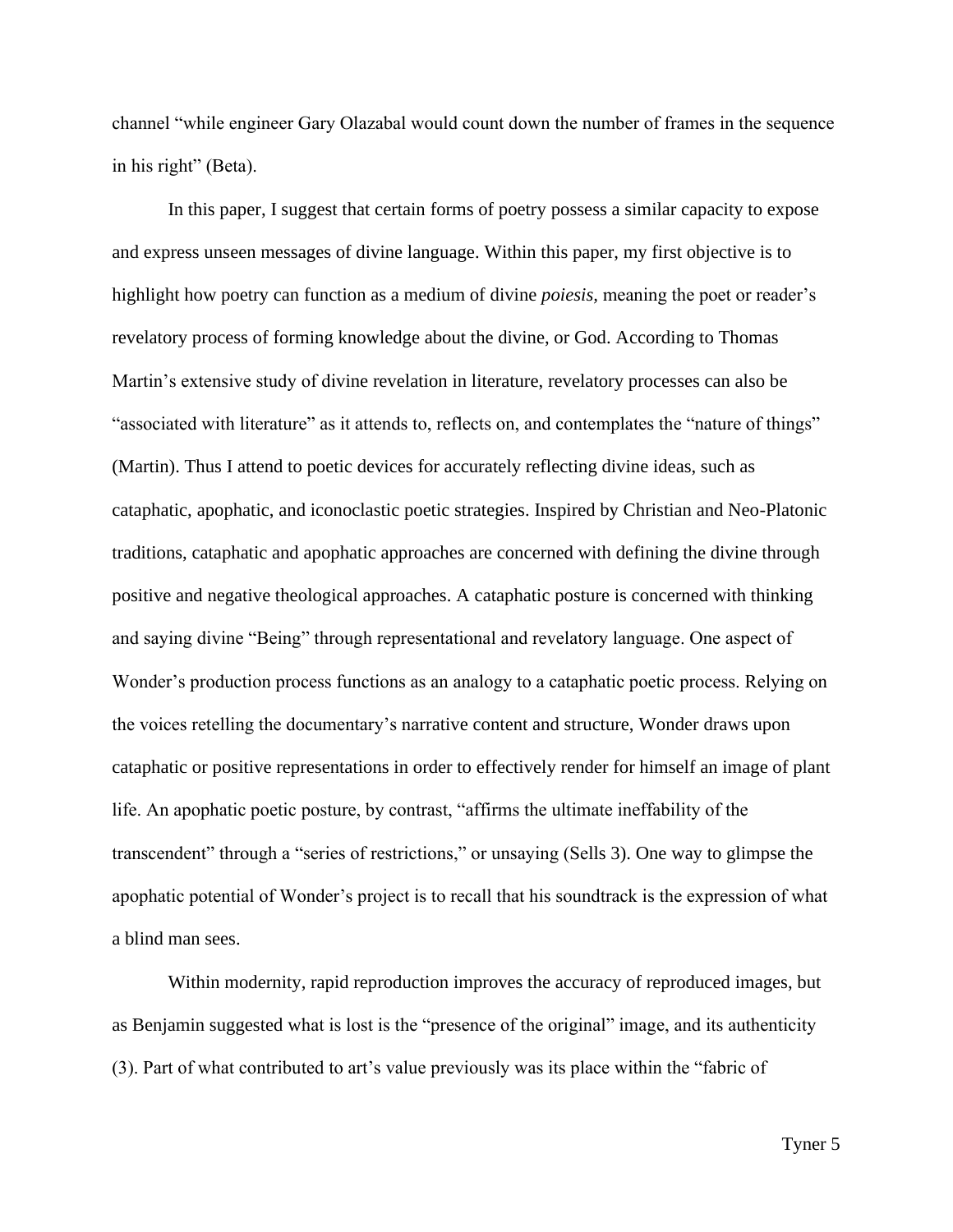tradition"—the magical and religious rituals that "made it an object of veneration" (6). But the modern commodified production of images comes at the expense of the sacred art, which contributes to an increasing sense of disillusionment in the modern world. Today, humanity is the audience of a picture show, full of commodified images competing for our attention and consumption. Yet, despite the obstacles presented by modern reproduction, as shown by *The Secret Life of Plants*, there are still ways to orient oneself toward things that cannot be seen directly.

Often the techniques of the said and the unsaid work together, and the rest of this paper will explore ways in which poets embrace iconophilic or iconoclastic postures toward divine *poiesis*. One objective will be to focus on the arrangement of an abundance of images into itineraries and poetic landscapes. Another objective will be to demonstrate how these patterns of cultivation can be related to a divine *poiesis*. Through poetry, there are ways of *attending* to, *reflecting* on, and *contemplating* divine images that can return us to forms of participation with the sacred. First examining poetic attention, I identify poets who demonstrate an attachment to rhythms of the divine voice through what the poet William Wordsworth refers to in his poem "Expostulation and Reply" as a kind of "wise passiveness," to either sacramental or sublime images. Then in poetic reflection, I identify the poetic cognitive return to divine ideas, using language to grasp "something *as* was it is" (Taylor 6). Subverting the adverse effects of becoming mesmerized by the abundance of images in modernity, poets model active ways the individual may grasp the original divine idea as it appears in its original form. Finally, in contemplation, poets evidence the voice of the divine, representing in the poetic landscape the "force capable of bringing about fluctuations in reality" and as "a force independent of one's desire to elevate it (Stevens viii)." Beyond even the human production of images is evidence of

Tyner 6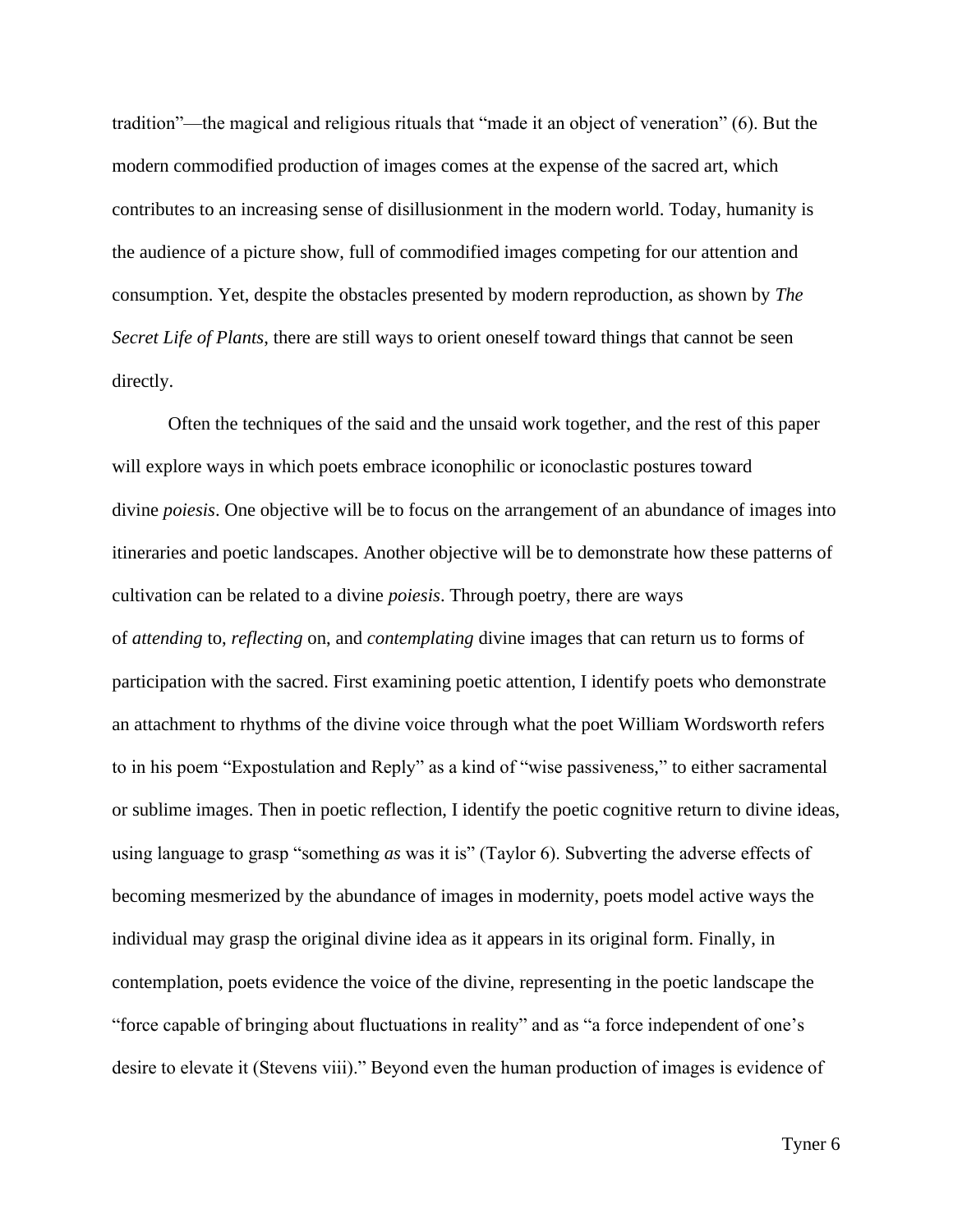the divine voice or unalterable patterns of the universe. Thus, I will look to the work of John Donne, Gerard Manley Hopkins, and Samuel Taylor Coleridge, for representations of a devotional return to the sacred. In addition, providing a necessary contrast for navigating the poetic landscape is the iconoclastic work of John Keats, Percy Bysshe Shelly, and T.S. Eliot. These poets lean more toward the apophatic and for them the deep truth may indeed be imageless. Nevertheless, although the rhythms of modernity may encourage us to become passive to the hypnotic qualities of reproduced images, in a variety of ways both sets of poets can help us recognize and recover ways of reorienting ourselves within the world.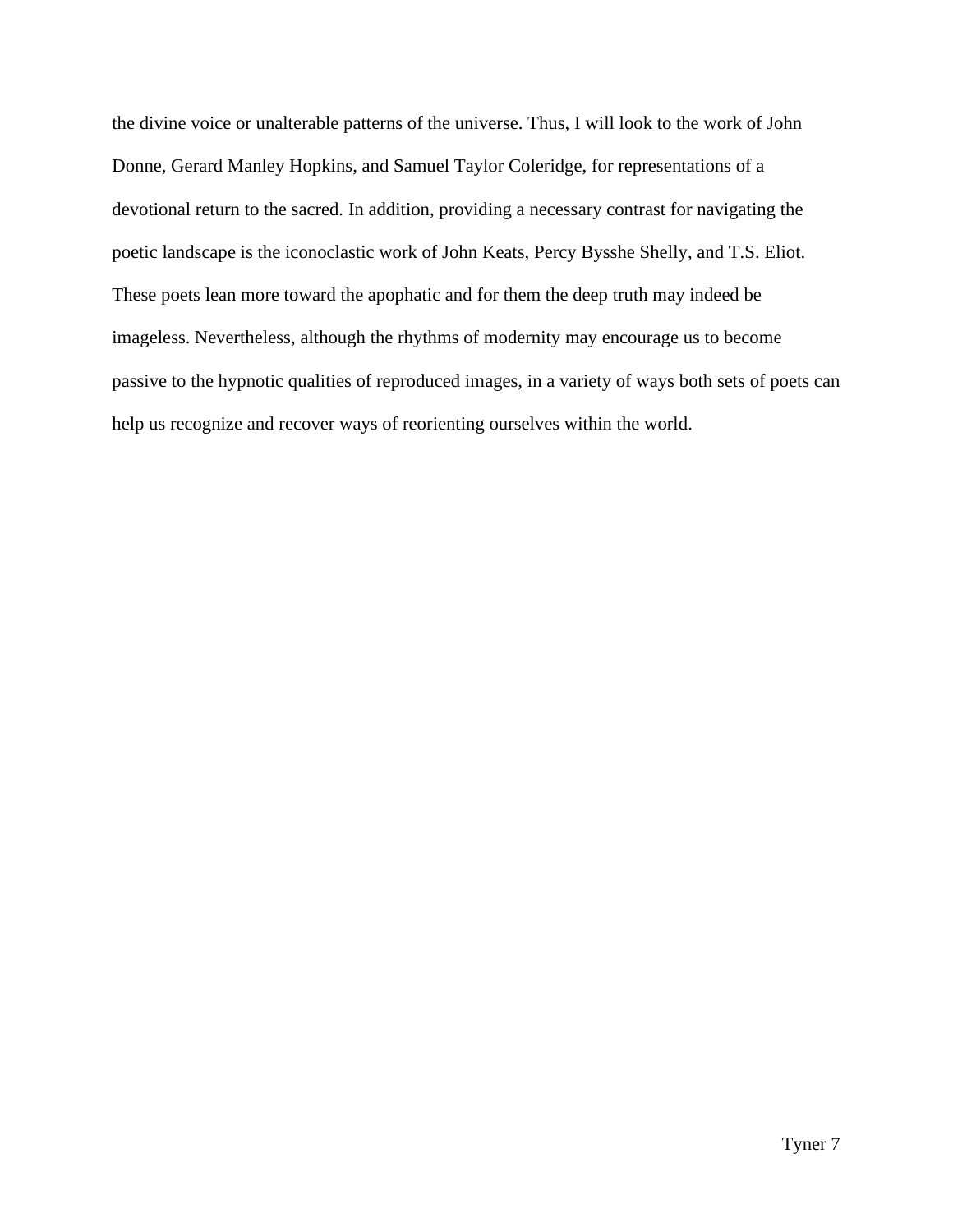## On Attention

## *"Can I have your attention?"*

This familiar question is productive whether over an intercom, in public or academic settings, or large or small groups. Turning heads, silencing voices, collectivizing people, the word attention compels us to give something, to open up to another voice, to the "I" who speaks. Naturally, our words have the same capacity of drawing attention without asking for it. Whether read, heard, spoken, or written, language interrupts routines, habits, and typical life practices. Yet, when organized as poetry, language carries an authority, "a reach" (Alford 10) similar to that of the previous question spoken over an audience. Without any explicit demand, the reach of poetic language is attentive, "both phenomenologically and etymologically," becoming a conscious experience and evident of original meaning. According to the philosopher and phenomenologist Edmund Husserl, attention in a poetic sense implies a physical act of tending, or "tensing-toward" (Ferrarello 165). We all have encouraged our friends to read beyond the first few chapters of our favorite book or watch more than the first fifteen minutes of a movie, "Just give it a minute. You just have to *get into it*." The desired experience is one of pleasurable immersion or even mesmerism. Nevertheless, negative aspects of mesmerism can arise. Growing up with the introduction of social media, I can remember a time before the general public carried smartphones—before it was the source of constant and instantaneous communication. However, from where I sit writing this paper, more than half of the students in a library are scrolling on their phones. Daily, we find ourselves in a mindless scroll on Instagram, attending to countless pictures, stories, and profiles.

Likewise, positive and negative experiences of attention occur within poetry. When attending to poetry, one can get into it, pursue a story, making themselves available to the voice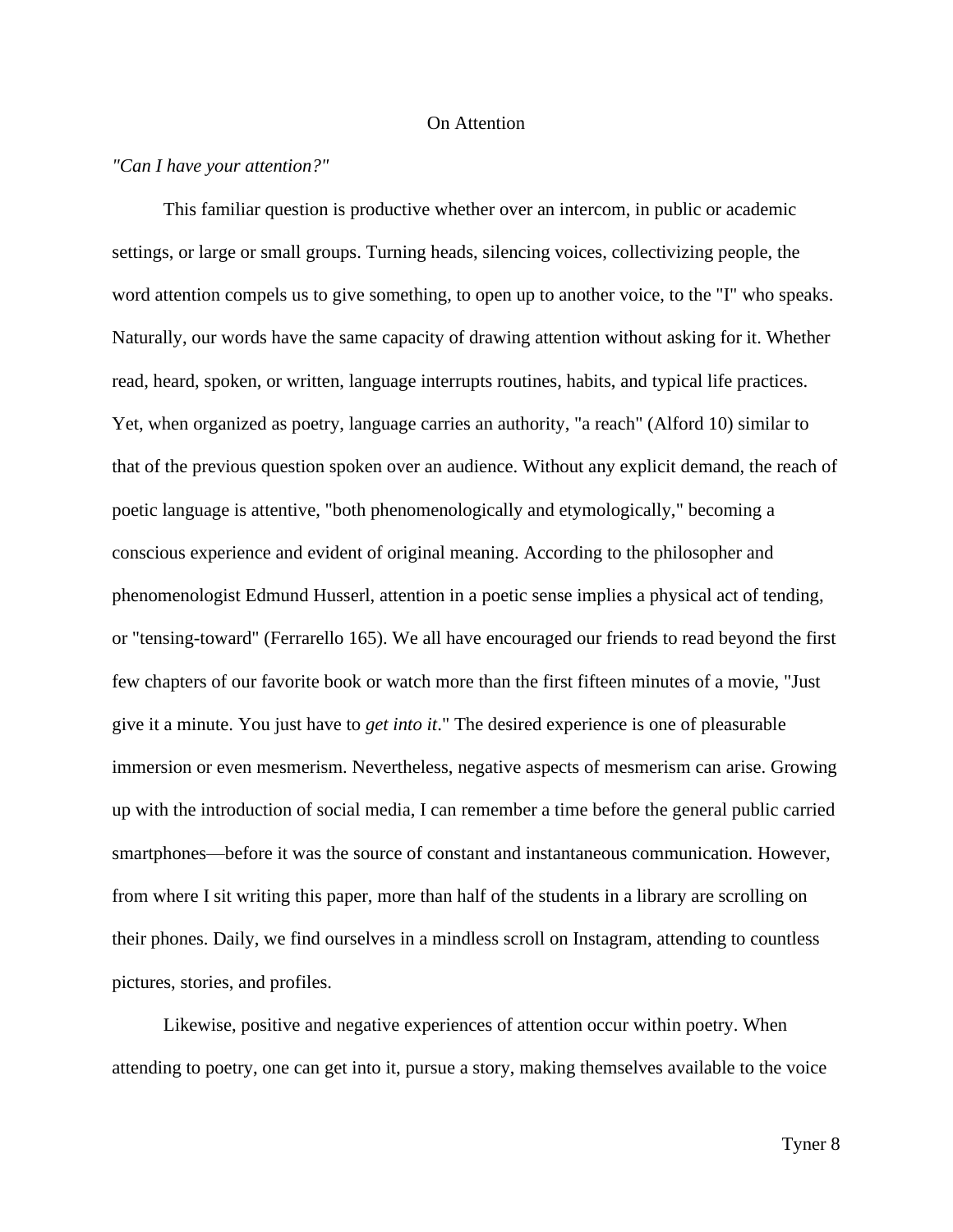of the other. While this can be a positive experience, others may get lost in the abundance of iconic images. Thus, poetry that asks for readers' attention to images of the divine—images of the unseen yet real—invoke either intense feelings of awe or disenchantment. Further, I argue in this chapter that through poetry, we may attend to moments of *divine poiesis*, encountering experiences of image-making and formation on behalf of the unseen other. Nevertheless, this chapter will evaluate attention to the divine in poetry through forms of mesmerism invoked by poets and the ways one may open up to the voice of the other. Looking at common poetic approaches to attention, I examine poets' sacramental and vacant postures from the works of John Donne, Gerard Manley Hopkins, Samuel Taylor Coleridge, and John Keats.

Looking first to the *Holy Sonnets*, here John Donne appeals to Christian forms of divine gnosis and knowledge of the divine, evidencing a theologically cataphatic, positive attention experience in poetry. Furthermore, Donne's devotional statements in the *Holy Sonnets* are intended to not just "allow a speaker to think a Christian doctrine but to think it with cognitive certainty," which appears "when the speaker experiences it as a thought occurring to him" (Marno 5). Thus, with the capability of prompting the reader's subconscious acceptance or belief of doctrine, Donne's new poetic landscapes appear familiar to readers.

> Death, be not proud, though some have called thee Mighty and dreadful, for thou art not so; For those whom thou think'st thou dost overthrow Die not, poor death, nor yet canst thou kill me. From rest and sleep, which but thy pictures be, Much pleasure; then from thee much more must flow, And soonest our best men with thee do go, Rest of their bones, and soul's delivery. Thou art slave to fate, chance, kings, and desperate men, And dost with poison, war, and sickness dwell, And poppy or charms can make us sleep as well And better than thy stroke; why swell'st thou then? One short sleep past, we wake eternally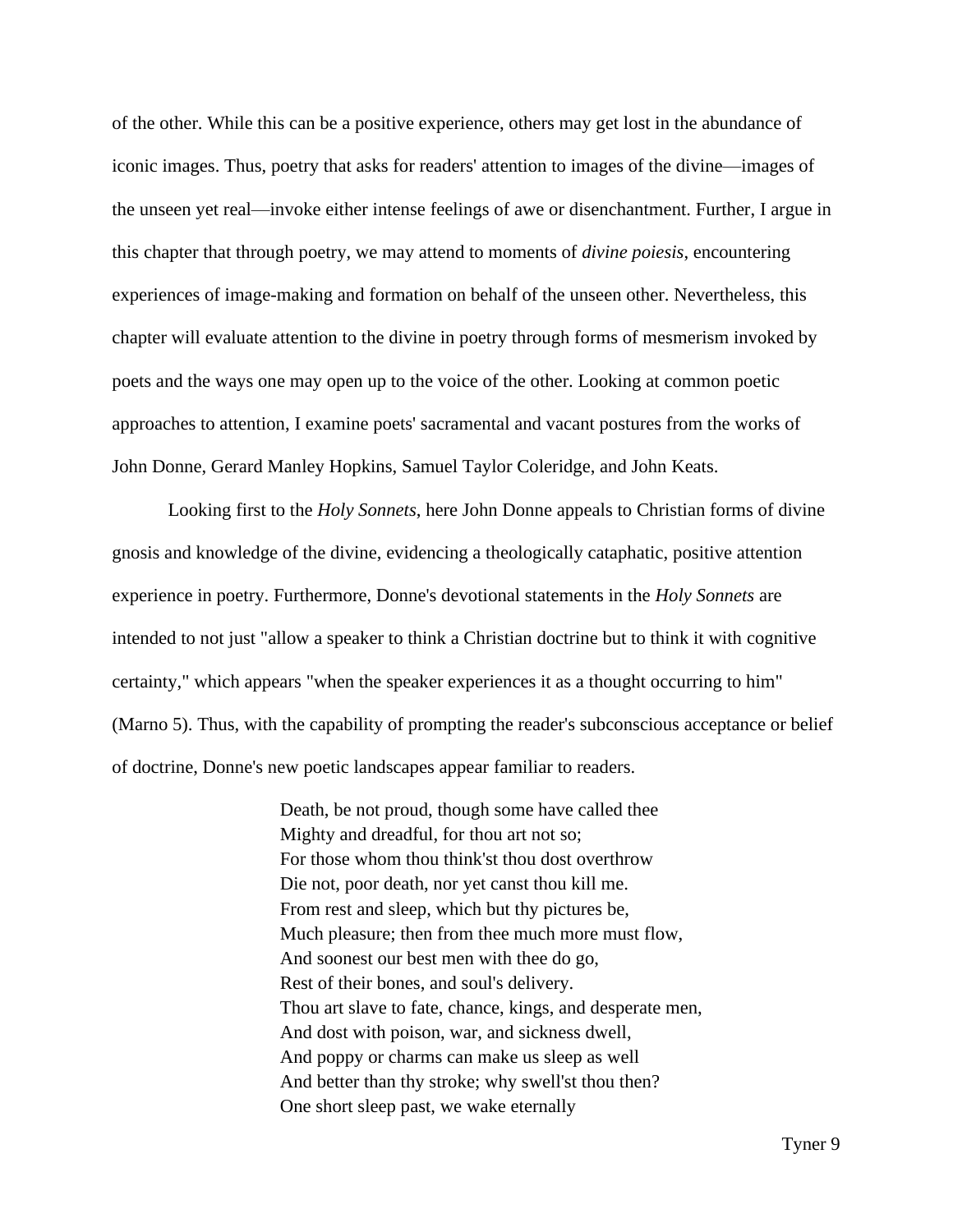And death shall be no more; Death, thou shalt die.

In the sonnet "Death be not proud," Donne establishes a familiar poetic environment appealing to a fear familiar to most, death. With his strategic use of tone and simultaneous use of cataphatic and apophatic approaches, Donne demonstrates an enticing example of attending to divine ideas. With an allusion to Paul's first letter to the Corinthians, Donne identifies the recipient as death and builds a poetic environment fashioned after a letter. Alluding to Paul's declaration that "the last enemy to be destroyed is death" (*New International Version*, 1 Cor. 15.26), the speaker states, "death shall be no more" (Donne 14). From the first line, Donne establishes a tone of confidence in conviction. Evoking the original and well-known sin of pride, Donne presumptively convicts death of two things, (1) taking glory from God and (2) a false sense of achievement. For example, some glorify death, seeing it as "mighty and dreadful," but according to Donne, this thought is misplaced, for death is not so (line 2). Within this line, Donne demonstrates skill in constructing a belief cognitive certainty. Donne does not didactically address the audience with the burden of convincing them not to give death glory or credit in power. He does not have to. Instead, Donne states his argument as pure fact, prompting the reader's rapport. The poem's form reinforces Donne's strategy. Sitting together in the second line, the reader visually groups the words "mighty and dreadful" (2) with what death isn't, rather than visually associating death with its standard social register.

Having established a confident tone around conviction, Donne simultaneously performs negative and positive theologies as he builds upon the reader's anticipation of death's fate. First, the poem undoes death, declaring it cannot kill people (4) nor rest and sleep (5). Instead, death is a "slave to fate" (9). Further, Donne prompts and performs a positive theology of life, declaring all that death is not. If death is not powerful, something to fear, nor eternal, the reader presumes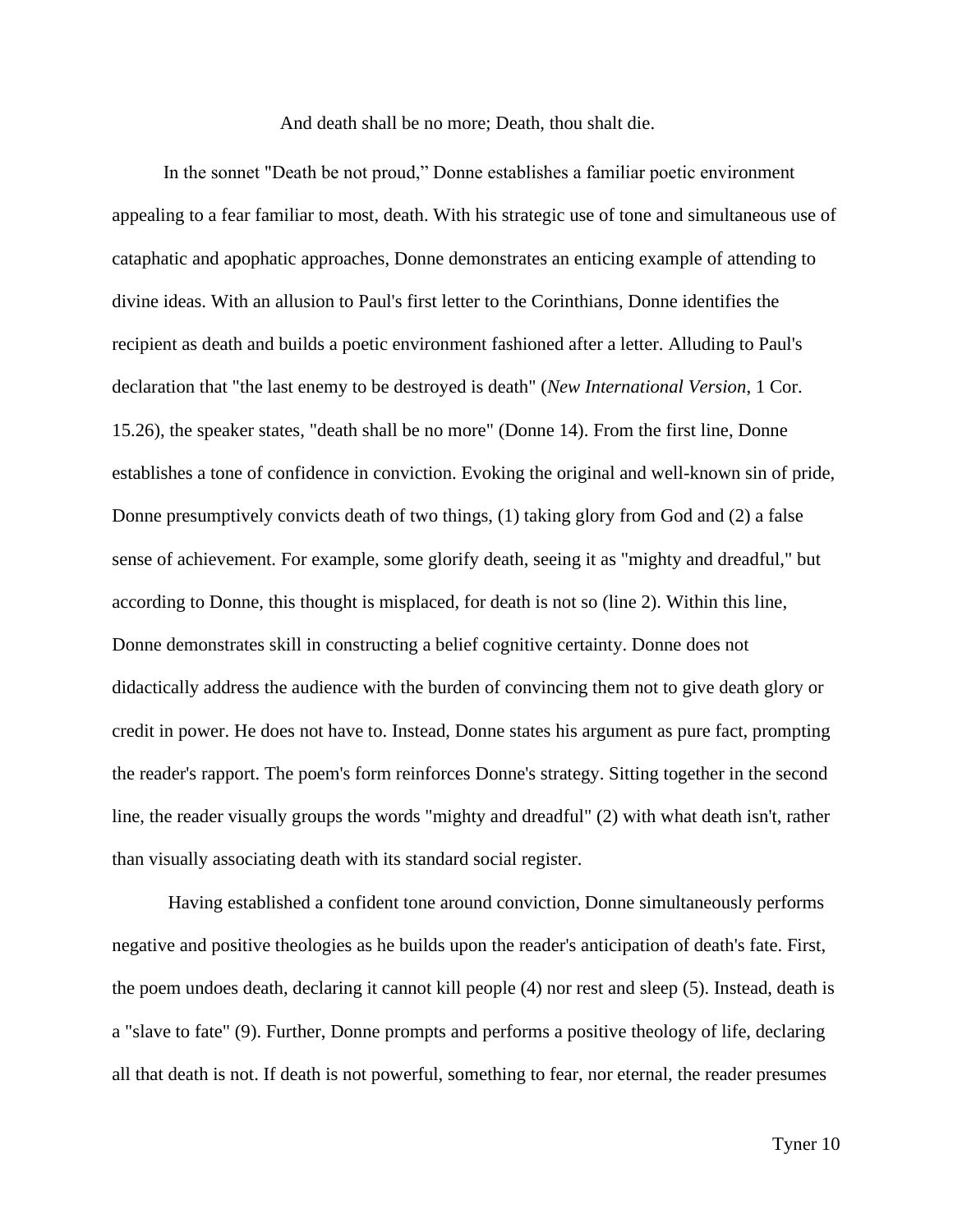that the only eternal reality is life. Finally, full circle and compatible with the statement proven last, that life is the only eternal reality, Donne reaffirms the previously mentioned doctrine, "the last enemy to be destroyed is death" (1 Cor. 15.26). Thus realizing the fate of death, the reader's anticipation also comes to an end. A common feature of Donne's other works, the purpose for developing the anticipation is to create surplus affective energy within the reader. Although this energy might not arrive at a sublime experience or divine poiesis, the energy once discharged helps reinforce the reader's habitual pursuit of attendance. Conclusively, Donne's production of cognitive certainty in poetic attention demonstrates attention Husserl described as a physical act of attending.

This physical act of attending is essential for poets constructing poetic landscapes. However, as demonstrated by Donne, the poetic strategies employed for prompting the reader's attunement are not always obvious, even if the poem is devotional, a way of worshiping God. This is also the case for the English poet Samuel Taylor Coleridge, who heavily influenced the Romantic literary movement. Coleridge identifies the evidence of the other amidst distractions of the Modern world in the poem "Frost at Midnight." However, in the poem's first stanza, he does not yet evidence any affectionate devotion to the divine voice but instead attends to animated images. In *Aids to reflection*, written as a manual to church leaders for navigating the modern world, Coleridge calls these animated images the correspondent subjective, the "stirrings of the heart" prompted by God (129). Though devotion is not immediately explicit, Coleridge evidences the presence of the divine other within the poem's landscape, likely modeling the process of attunement to divine stirrings. This "secret ministry" is invoked in the poem's first line.

> The frost performs its secret ministry, Unhelped by any wind. The owlet's cry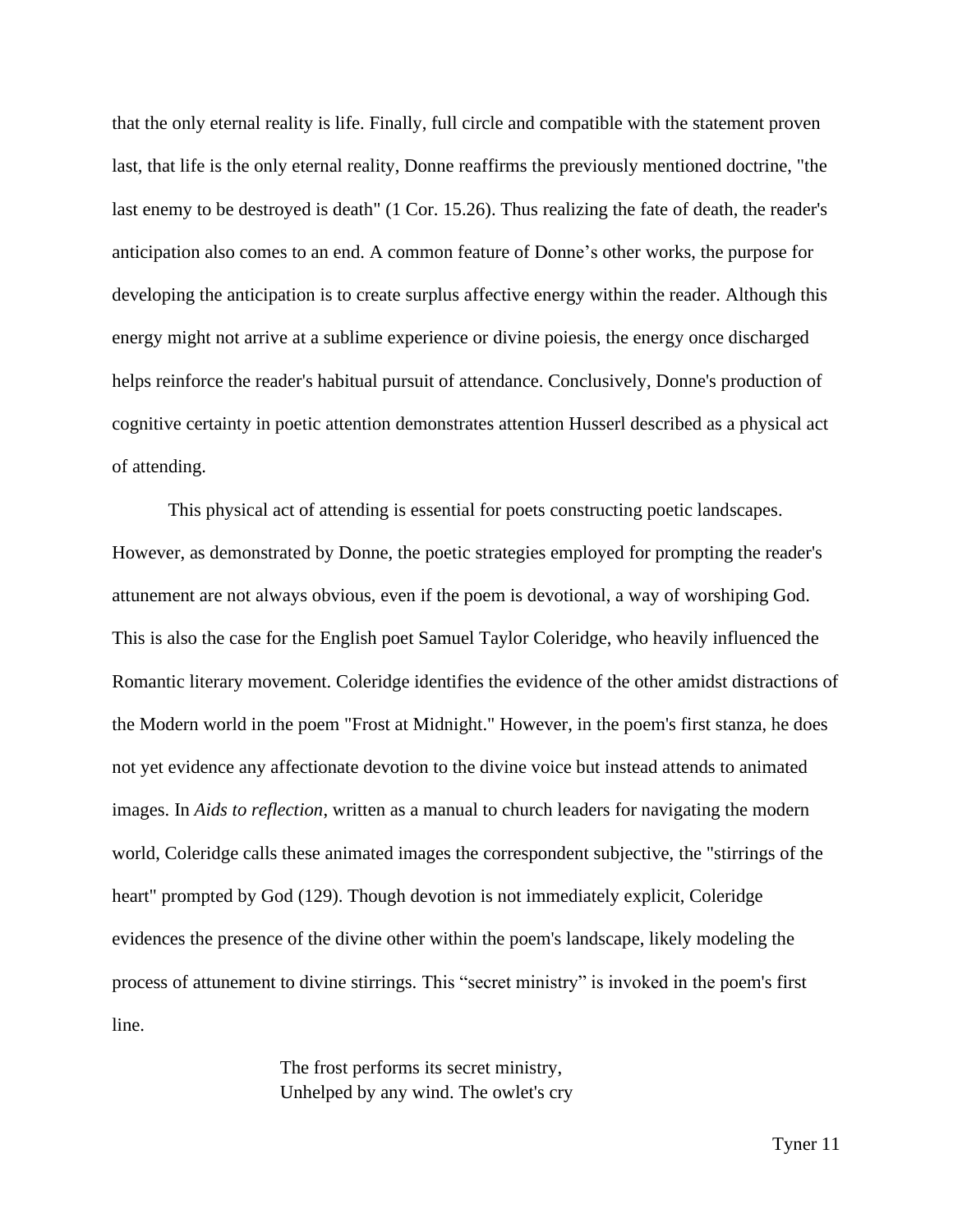Came loud—and hark, again! loud as before. The inmates of my cottage, all at rest,

Have left me to that solitude, which suits Abstruser musings: save that at my side My cradled infant slumbers peacefully. 'Tis calm indeed! so calm, that it disturbs

And vexes meditation with its strange And extreme silentness. Sea, hill, and wood, This populous village! Sea, and hill, and wood, With all the numberless goings-on of life,

Inaudible as dreams! the thin blue flame Lies on my low-burnt fire, and quivers not; Only that film, which fluttered on the grate, (lines 1-15)

As Coleridge attends to various objects, this force behind the frost permeates through the social and natural environment. However, for Coleridge to attend to this force, there are necessary preconditions for attunement when living in the modern world. The first essential precondition to attunement is silence. Written from his perspective after the birth of his son Hartley, Coleridge sits up at night in "extreme silentness" (10), taking in his surroundings as his "cradled infant slumbers peacefully" (7). Though the setting is quiet as his family is asleep, the silence disturbs Coleridge and captures the necessary state of availability in attending to inexplicit force. Coleridge represents silent images as louder, as demanding more attention than images typically more distracting within the Modern world. For example, in contrast to the technically quiet but figuratively loud frost is, the "populous village…with all the numberless goings-on of life" is as "inaudible as dreams" (11-13). Subverting the reader's understanding of these distractions, Coleridge intends to communicate that for something like frost to be loud or necessary for the poetic attunement, one must get out of the modern world's mundane routines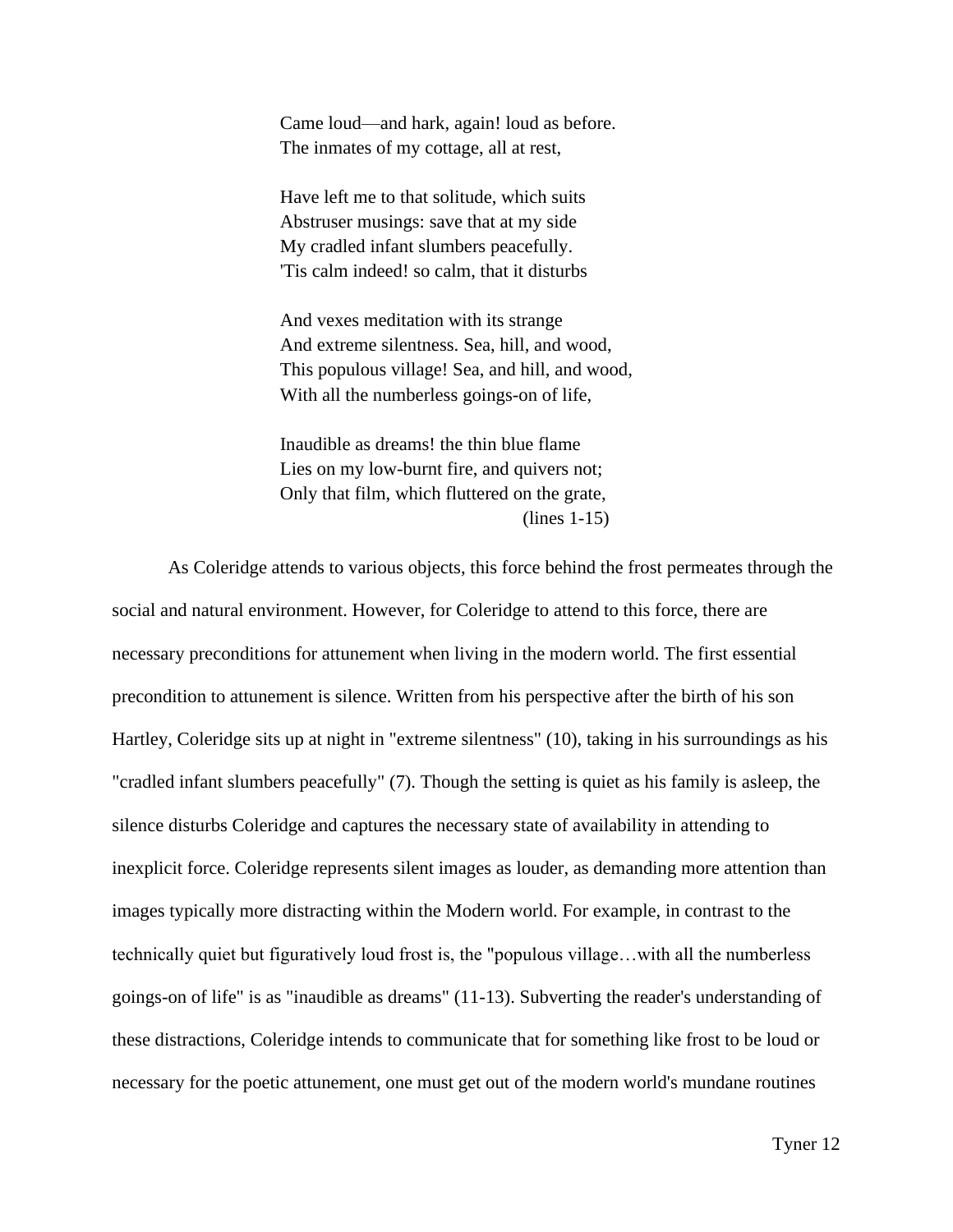and away from the high volume of people's voices from the village. Thus, Coleridge signals the second precondition as the subversion of mediums of dialogue. As one turns a radio dial navigating through the static, Coleridge attunes himself to a channel where he only receives the frequencies from the stirring force or the voice of the other. Likewise, if not attuned to the channel of the correspondent subjective, Coleridge would not receive information imparted by the divine.

Nevertheless, when getting into the landscape or attuning to the right channel of the natural world, Coleridge begins recognizing the other. However, instead of a voice, the other expresses itself in various images like the frost, a calmness, and the steady, "thin blue flame" (13) on the fire grate. As Coleridge attends to these animated images, he leans into a new frequency. After tending toward the natural frequency, the rhythms, or animated images, are personified and relational. Coleridge attributes intentionality to the thin blue frame as it "lies" on the "low-burnt fire, and quivers not" (13-14). Along with the images' embodied and human-like character is their unified affective nature. The Frost "performs its secret ministry" on Coleridge (1) like a pastor. The calmness exasperates or "vexes meditation" on Coleridge (8-9) like a charmer. Working in unison, the animated images influence and instruct the reader in ways that reinforce a heightened state of attention. As the poem continues, these images evolve into the voice of a familiar other, one which will ultimately lead readers toward the process of poetic reflection, which I will describe in the next chapter. Nevertheless, with respect to poetic attention itself, Coleridge models (1) the posture necessary for attending and (2) that the voice of the other is entrenched in various images within the poem.

While Coleridge models the speaker straining to attune to the voice of God, other poets like Gerard Manley Hopkins pursue experiences of attention through assertive acts of devotion.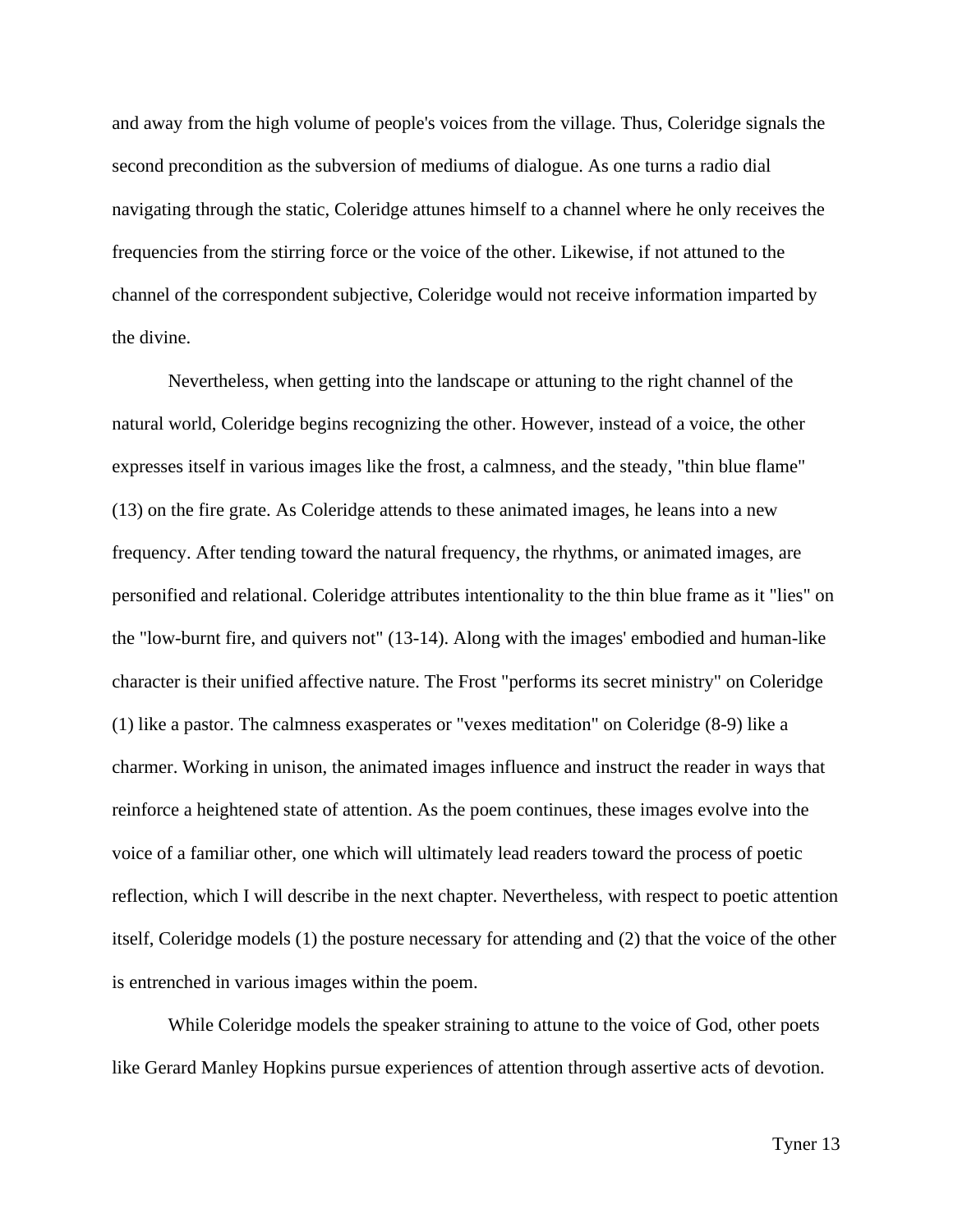Hopkins expresses explicit devotion in "Let Me Be to Thee As The Circling Bird" ("Let Me Be")*,* a sonnet dedicated to the divine "Thee" (1). Like Coleridge, Hopkins relies on animated images for approaching the divine. However, instead of parsing God's voice from patterns naturally occurring in his surroundings, Hopkins strategically asserts animate images within the poetic landscape for cultivating the reader's attention. As a sacramental poet from the Victorian era, Hopkins is concerned with presenting animated images as unified. In "Let Me Be," the unified animated images contribute to a metaphor of attunement, as they are experiencing a kind of poetic and thematic attunement through unification.

Hopkins likely combines his poetic strategy with figurative devices because of the nature of attention. Citing Simone Weil, Thomas Pfau states that attention "consists of suspending our thought, leaving it detached, empty, and ready to be penetrated by the object... [or] to receive into itself the being it is looking at, just as he is." (Pfau 145). Thus, we suspend our thoughts when attending to an object, ready to submit to its images. These images just so happen to be intertwined with each other. Therefore, the reader accepts the unified images as their own, demonstrating a form of submission and active participation within the poem.

> Let me be to Thee as the circling bird, Or bat with tender and air-crisping wings That shapes in half-light his departing rings, From both of whom a changeless note is heard. I have found my music in a common word, Trying each pleasurable throat that sings And every praised sequence of sweet strings, And know infallibly which I preferred. The authentic cadence was discovered late Which ends those only strains that I approve, And other science all gone out of date And minor sweetness scarce made mention of: I have found the dominant of my range and state — Love, O my God, to call thee Love and Love.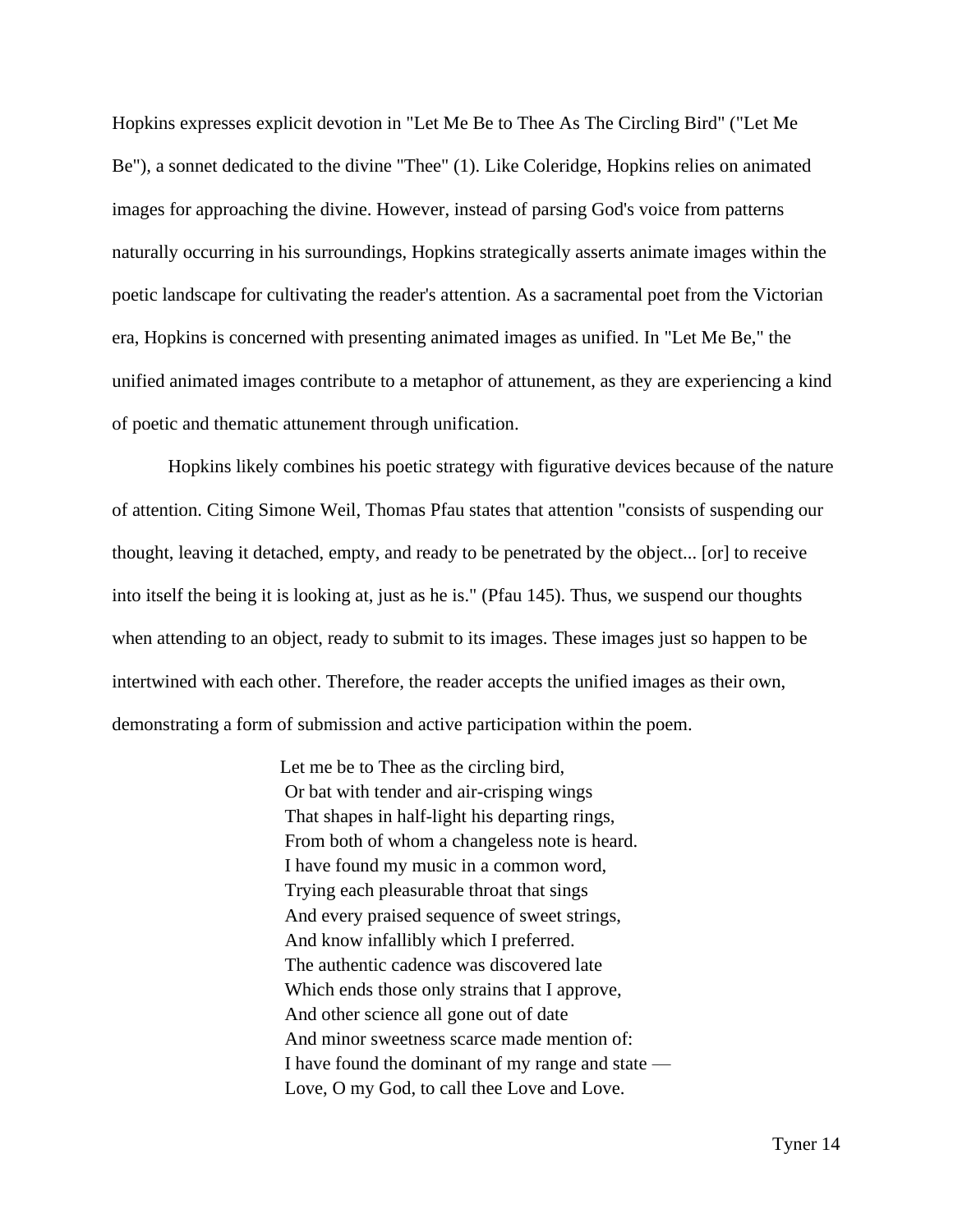Nevertheless, Hopkins intertwines his poetic strategies with figurative devices in multiple ways. First, Hopkins signals the intertwined nature in his transition from devotion to animated images. Moving from "Thee," Hopkins focuses on the images of a bird and a bat in flight. Hopkins animates the images in relation to God as the "circling bird" and "bat with tender and air-crisping wings" ("Let Me Be" 1-3). Through this transition, Hopkins models the critical element of attention. As suggested by Thomas Pfau, "attention appears wholly entwined with the particular situation that calls for it… and has not received it" (Pfau 145). This immediate shift from the designation of devotion to Hopkins's model for attunement models the entwined nature of the creature images with appealing to God. Thus, because the reader's attention prompts their submission to the images, Hopkins causes the reader's consideration of circling or approaching God as the flying creatures did.

Emphasizing their entwined nature with God, the animated images display attunement in their natural behavior. As the "circling bird" and bat "that shapes…his departing rings" exhibit cyclical and habitual movement behaviors, what draws the creatures together is song. From both bird and bat, "a changeless note is heard" (*Let Me*, 4). A bird's appearance, song, and motion gave it a "dynamic" and unique appeal (Cafferata 31). Thus highlighting a difference in their postures of attention, Coleridge exhibits an act of active listening, whereas Hopkins's poem is in the register of song and dance, of coordination. Further, the bat and bird's movement and song seem inherently intertwined in the first four lines, and it is not by coincidence. Sound is a binding or attuning force for the circling creatures within the poem. As they sing, their movement merges.

Like Coleridge, Hopkins finds animated images within the natural landscape as connected, working together, and a part of the voice of the other. Through the alliteration and the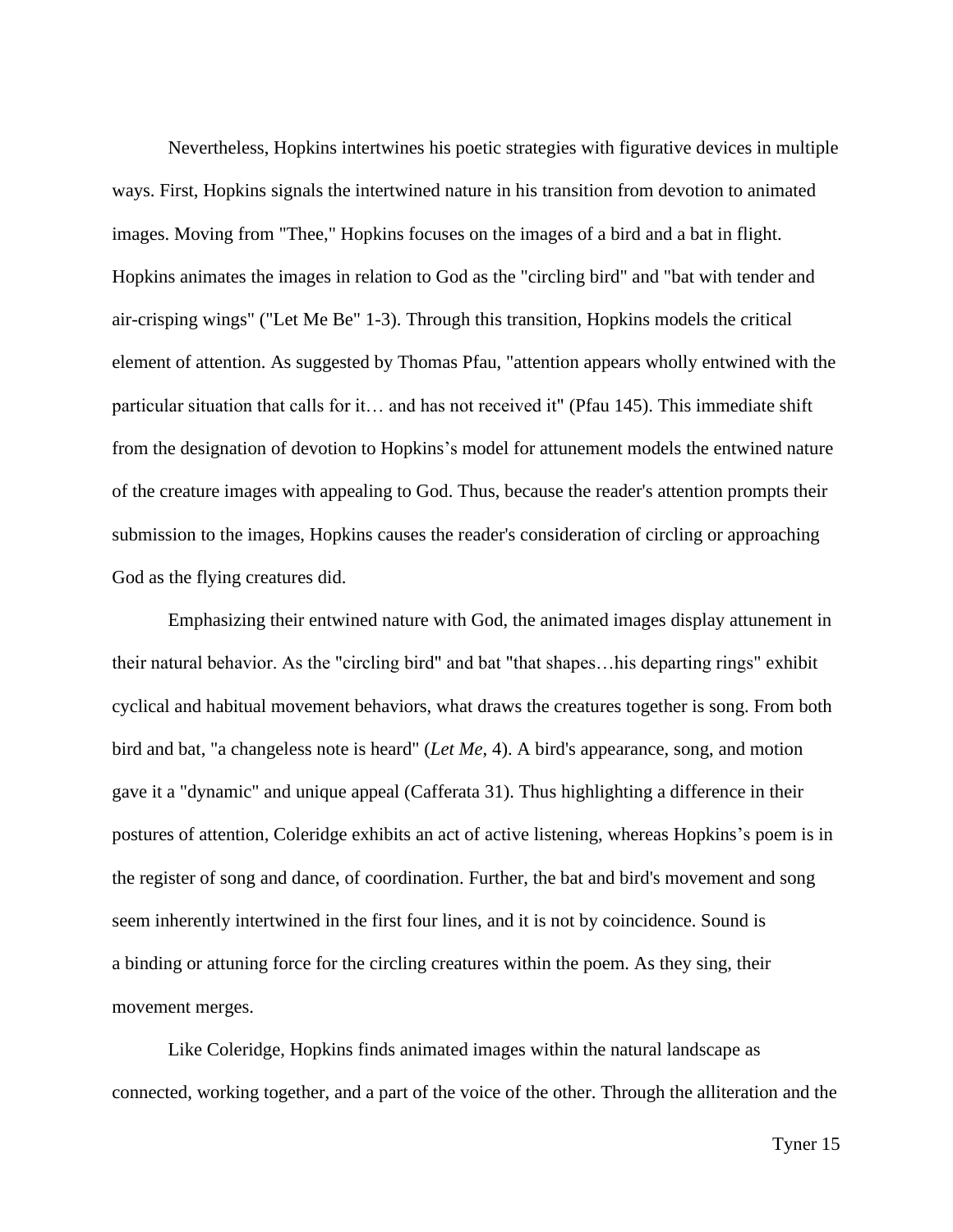rhyme of vowels, Hopkins often attempts to invoke the movement and incant the song of flying creatures, especially birds (Cafferata 33). However, in Coleridge's poem, the sound is a binding force between the speaker and the voice of the other. Whereas, in Hopkins's poem, sound is a binding force between the birds to each other and the reader to the poem. Using alliteration and rhyme as a figurative device, Hopkins recreates a sonorous experience comparable to the note sung by the creatures. Only by leaning into the poem, by attending to these devices, does the reader access the auditory elements of the intertwined nature. As the speaker attends to the unified images, they become sacramental, demonstrating Hopkins's approach to poetics. According to Christian tradition, a sacrament is 'a thing subjected to the senses, which has the power not only of signifying but also of effecting grace" (Schwartz). By taking part in a sacrament, an individual performs worship. Therefore, as Hopkins unifies the images, and thus signals his blessing, the attuned reader has the opportunity to participate in an act of worship through the poem.

Nevertheless, Hopkins further develops the animated images, adding more layers that illuminate the second implication of attention according to Thomas Pfau's definition—the unreceived situation. The particular unreceived situation is the individual's attunement to God. Thus, as represented by Hopkins, through submission to additional layered images, one may tune into a home key—God. In addition to figurative language, Hopkins capitalizes on temporal images to help the reader attend or open up to the same attuning process exhibited by the flying creatures. Compatible with Weil's comment on attention, Hopkins's addition of images cultivates a suspension of thought within the reader, allowing the penetration of divine ideas. Against the backdrop of "half-light" or dusk is the bat's "air-crisping wings" forming "departing rings" ("Let Me Be" 2-3). The bat's crisp wings invoke a tangible and audible quality of the circling behavior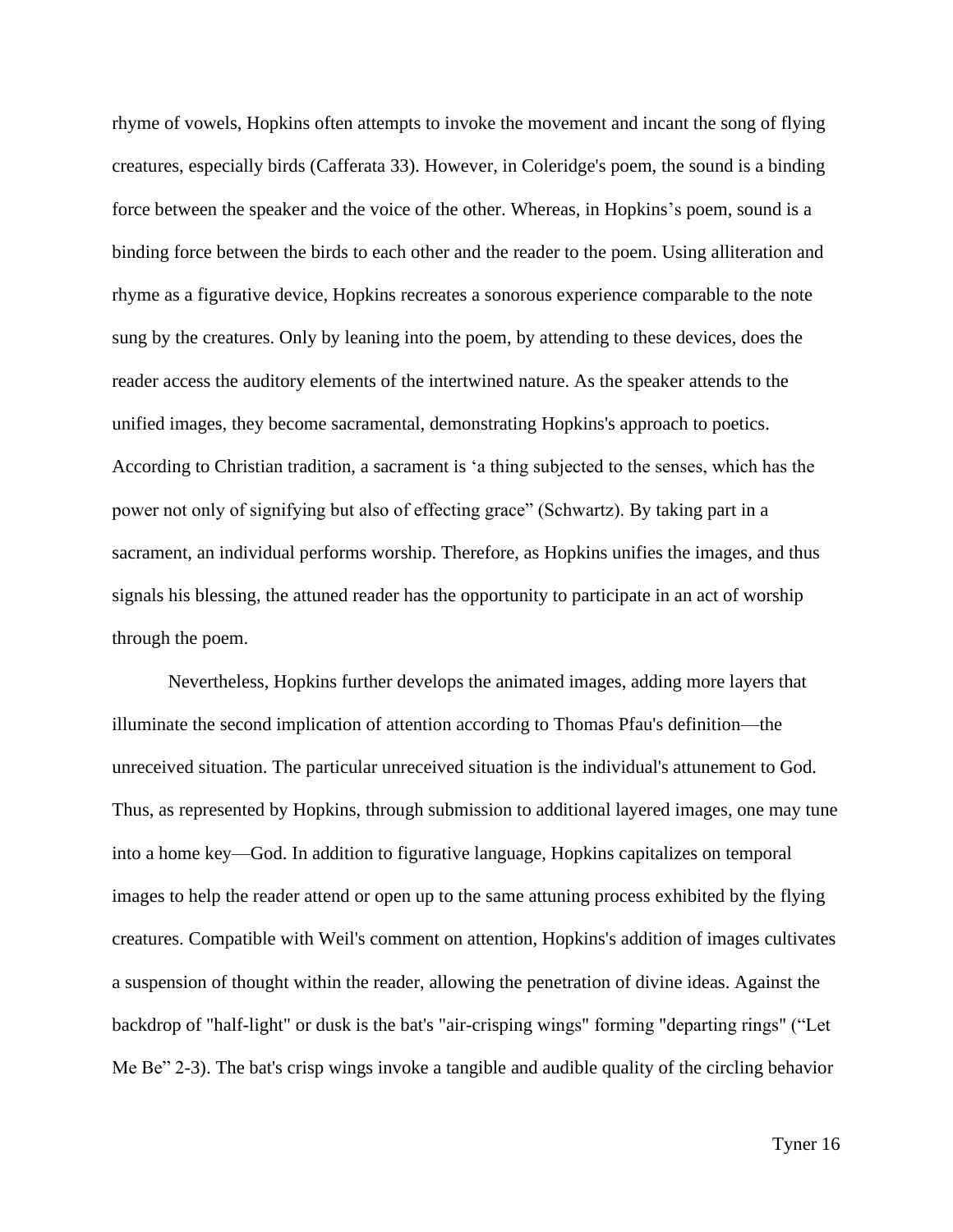that happens at night, later in the day when a moving animal in the sky is difficult to see. As previously stated, the creature's movement merges, presumptively producing the visualization of the creatures as flying together or even at the same time. However, although the bird and bat share analogous movements and unending songs, they fly at different times. Also, Hopkins leaves room for the creatures to fly distinctly within their own environmental contexts. For example, the bird's circling behavior is explicit, whereas the reader must deconstruct the bat's circling behavior through the features of its wings (and the fact that it is nocturnal). Unless attuned to the poem, the temporality of the poem—the creature's timebound commitment to their distinct, natural instincts contained within the fleeting images of creatures midflight—is not obvious to the reader because of Hopkins's emphasis on the creature's unity.

As the images are different from what they seemed, Hopkins suggests attunement is not about being indistinguishable. In fact, attunement is the cohesive movement of distinct objects. Nonetheless, the temporal images are as valuable as they are surprising to the reader. If the reader remains surprised by images, they will anticipate the different phases of the poiesis experience. Surprised by the inexplicit differences of the flying creatures, the speaker is suspended by thought yet available to what they do not yet know. Further, the reader is also available to receive the particular unreceived situation, such as the perception of grace, which Hopkins desires to impart as an act of devotion to God and gift for the audience. Reinforced by Hopkins's devotion, poetic limitations, and desire to build poetic anticipation further is his intent to spur the reader's attunement to God through temporal images. Along with all effects in the poem—the asserted sacrament, anticipation, surprise— these forces work within the reader to shape their posture of attention. Signaled by movement in scenes, Hopkins indicates the "active constitution of a new object" can make "explicit and articulate what was" his experience of God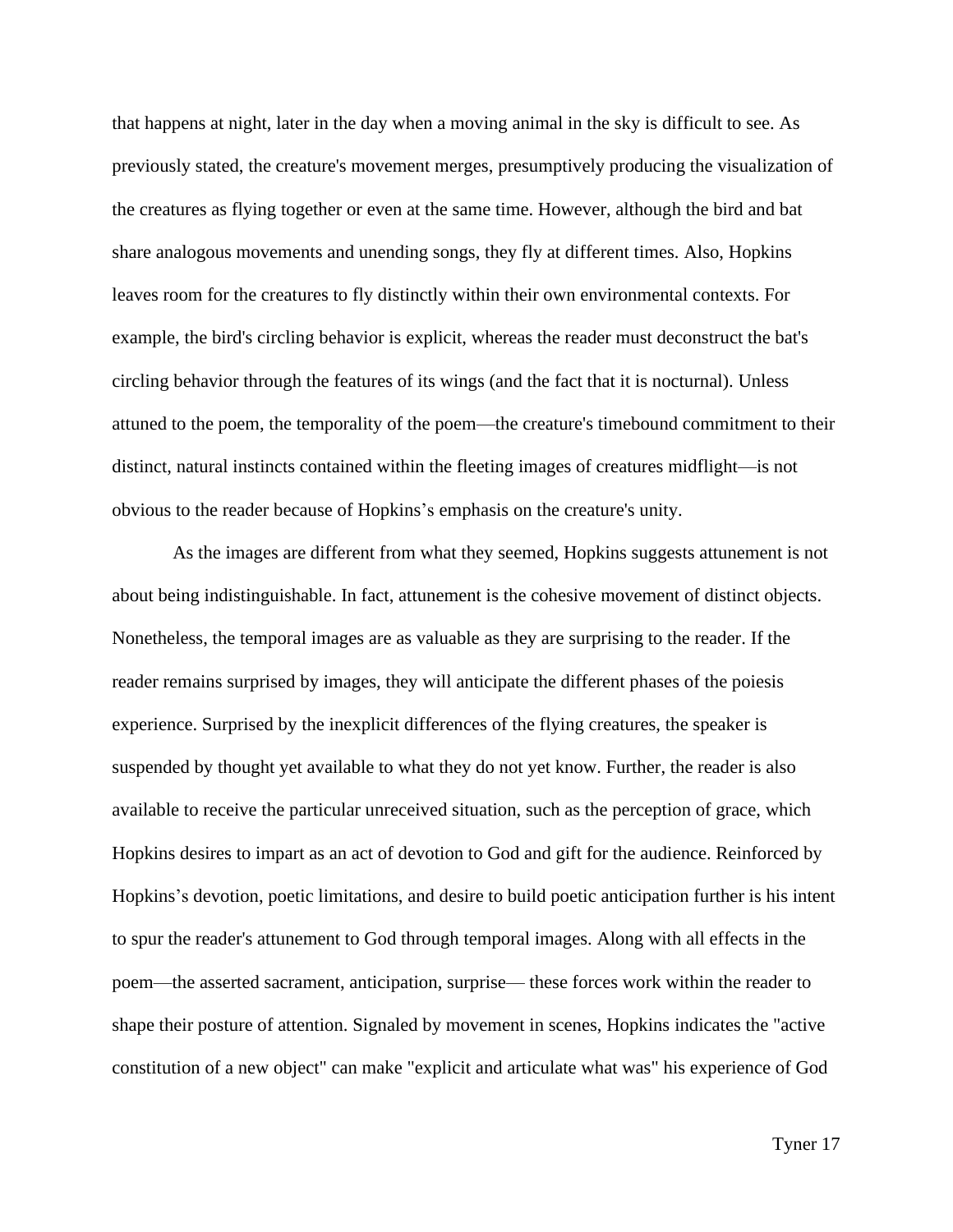(Pfau, 147). Hopkins's desire to replicate the creature's relationship with God manifests in the poem, actively transmitting attuned, animated images to the attending reader.

Hopkins's poetic transmission is a model, or new object, drawing on the bird's movement for habitually approaching God through iconic images, reinforcing his sacramental objective. However, Hopkins is aware of his poetic limitations. Lines 1-4 of the poem function to produce images for the reader's attunement, though leading to Hopkins's situational objective of speaking to God, they are "no more than an indeterminate horizon" (Pfau 147). Aware of his own limitations, Hopkins cannot guarantee his nor the reader's reception of iconic, animated images that require unpacking. Hopkins cannot force the reader to lean in, to stretch toward images, nor can he dictate divine revealed knowledge. So, as soon as the reader makes sense of the flying images, the focus of the poem goes from flying creatures to Hopkins's musings about finding his "music in a common word" ("Let Me Be" 5). The images of the winged creatures end abruptly. The shift to personal testimony represents a new process of attunement and reflection, which surpasses the experience of attention. Though the testimony does not follow the ritual steps typical of the sacramental process, it presents a new way of relating to the divine. Hopkins draws out the reader's anticipation of divine knowledge in this transition. And, in a new way, the poetic experience becomes the melodic sound to which the reader must attune their sensorium. Hopkins employs the strategy to turn the reader's attention outward- away from her own "interests." Where we *take* an interest in the subject, attention "is something we can only give" (Pfau 149). Therefore, the turbulent abandonment of the iconic images, Hopkins's transition to an iconoclastic approach, signals a necessity of aesthetic disinterest— a turning away from the world's distractions, from an abundance of images— for the realization of the experience of poiesis.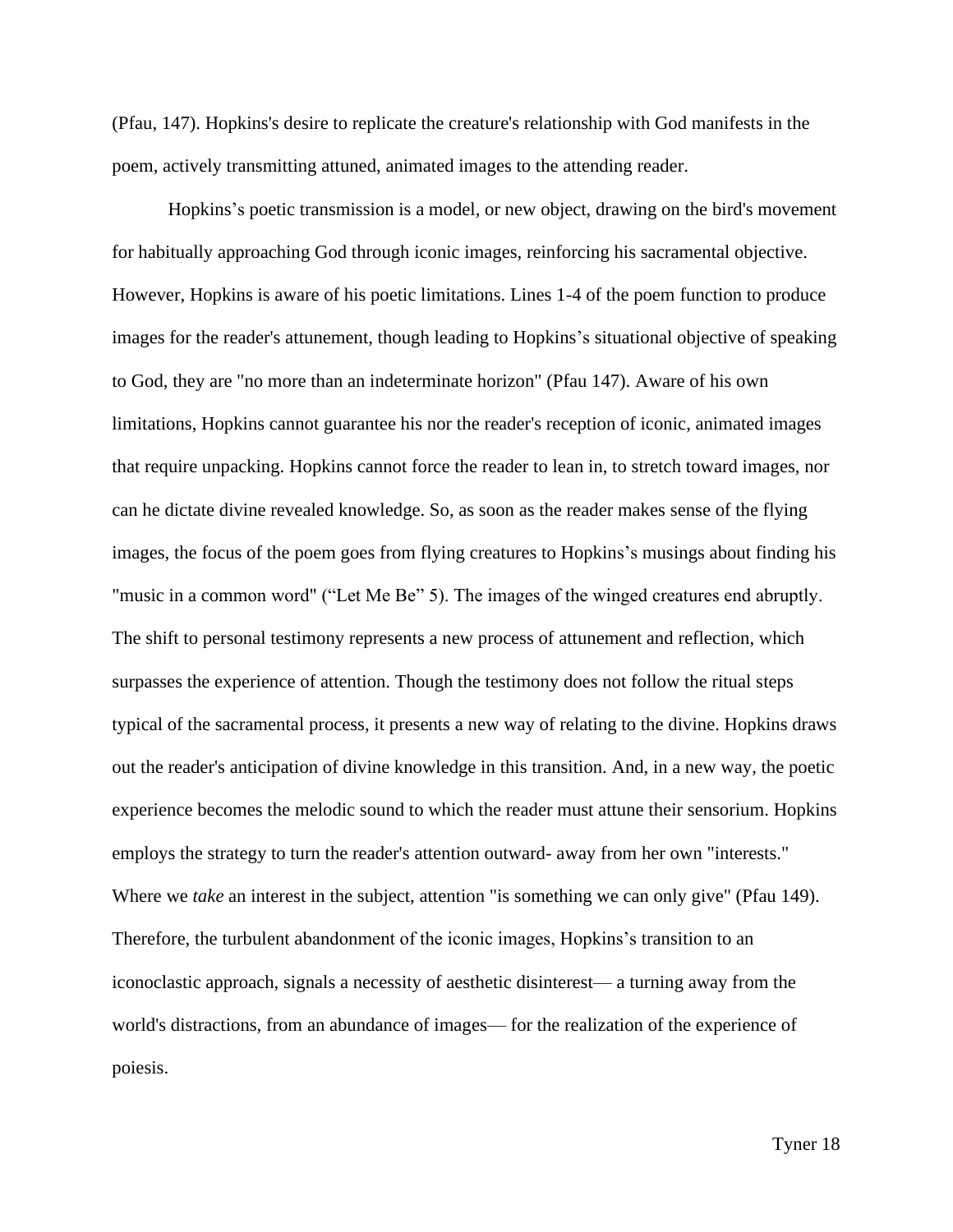However, some poets find the opposite is true; only through the continual production of images is the progression of poiesis possible. According to some poets, one can produce their own aesthetic, poetic landscape through images. The posture of this poetic approach centers around the driving force behind divine poiesis, or in this case, the absence of it. Contrasting Donne, Coleridge, and Hopkins, poets like John Keats question whether the force behind poiesis is imageless and vacant. Therefore, the process of poetic attention becomes an attempt to produce its own force. In his poem "Ode to a Nightingale," Keats invites the reader to experience the speaker's internal environment and attention to sublime ideas through transitory images like the passing of time and physical landscapes. Displaying that a present and temporal posture are necessary for the reader's attention to divine gnosis, Keats creates an environment where time passes with the progression of each line. Beyond lyrical identity, creating this dimensional landscape, where space and time are woven together, is valuable so readers can inhabit a (virtual) poetic environment with their senses. Consider the poetic environment established by Donne the landscape that builds the anticipatory threat of death ends when the image of death ends. With no threat of death by the end of the poem, and a gained understanding of eternal life, the reader experiences a sacramental devotion offered by the unseen other. However, in Keats' production of an aesthetic, the virtual environment does not promise the reader safety from the unseen other. Instead, the poetic environment is something the reader must learn to attune themselves to and then retreat from. The virtual environment becomes a site and spring board for flights of fancy. Thus, Keats provides a different experience of attention, placing the responsibility of attunement on the reader.

> My heart aches, and a drowsy numbness pains My sense, as though of hemlock I had drunk, Or emptied some dull opiate to the drains One minute past, and Lethe-wards had sunk: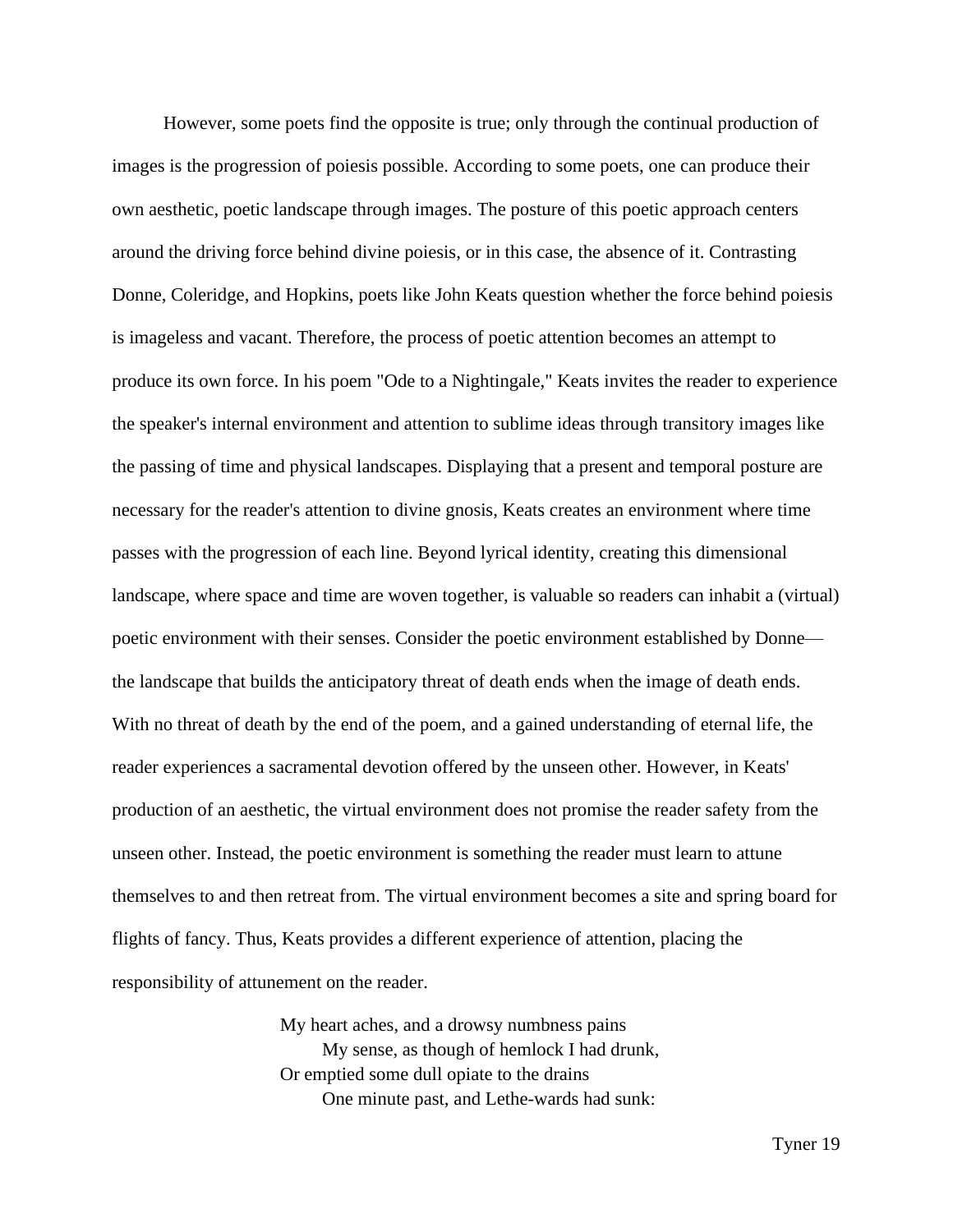'Tis not through envy of thy happy lot, But being too happy in thine happiness,— That thou, light-winged Dryad of the trees In some melodious plot Of beechen green, and shadows numberless, Singest of summer in full-throated ease.  $($ lines  $1-10)$ 

An experience of attention, space, and time is being constructed in the poem's first stanza. Each line of the poem indents to the right of its predecessor, comprising eight stanzas in ten pentameters. The strict and methodical structure pairs well with the speaker's aching heart and "drowsy numbness" just "one minute past" experiencing the happiness of the nightingale ("Ode to a Nightingale" 1,4). Impressed upon the reader is the speaker's fleeting experience with divine happiness. Next, Keats combines this image of passing time with the evolving environment. With each passing line, the speaker is farther away from the nightingale's "melodious plot" (8). Along with constructing a poetic landscape, the poem invokes a rhythm and cadence that accent the devolving physical landscape discussed in the poem through the passing of time and sound. What once was the speaker's lively, abundant vision of summer and attention to divine images, carried in the song of a nightingale, disappears out of thin air. Like the other authors, Keats's poetic experience with attention builds through anticipation. However, Keat's unmet expectations carry out the poetic process in a less sacramental way. Since the poem is not devoted to the voice of the other or God, but the bird controlled by Keats, the poet possesses authority over his and the reader's attunement. Thus, Keats leverages the reception of any new image. Undoing any potential for life in the environment, Keats constructs a dark landscape so the reappearance of the bird seems sublime.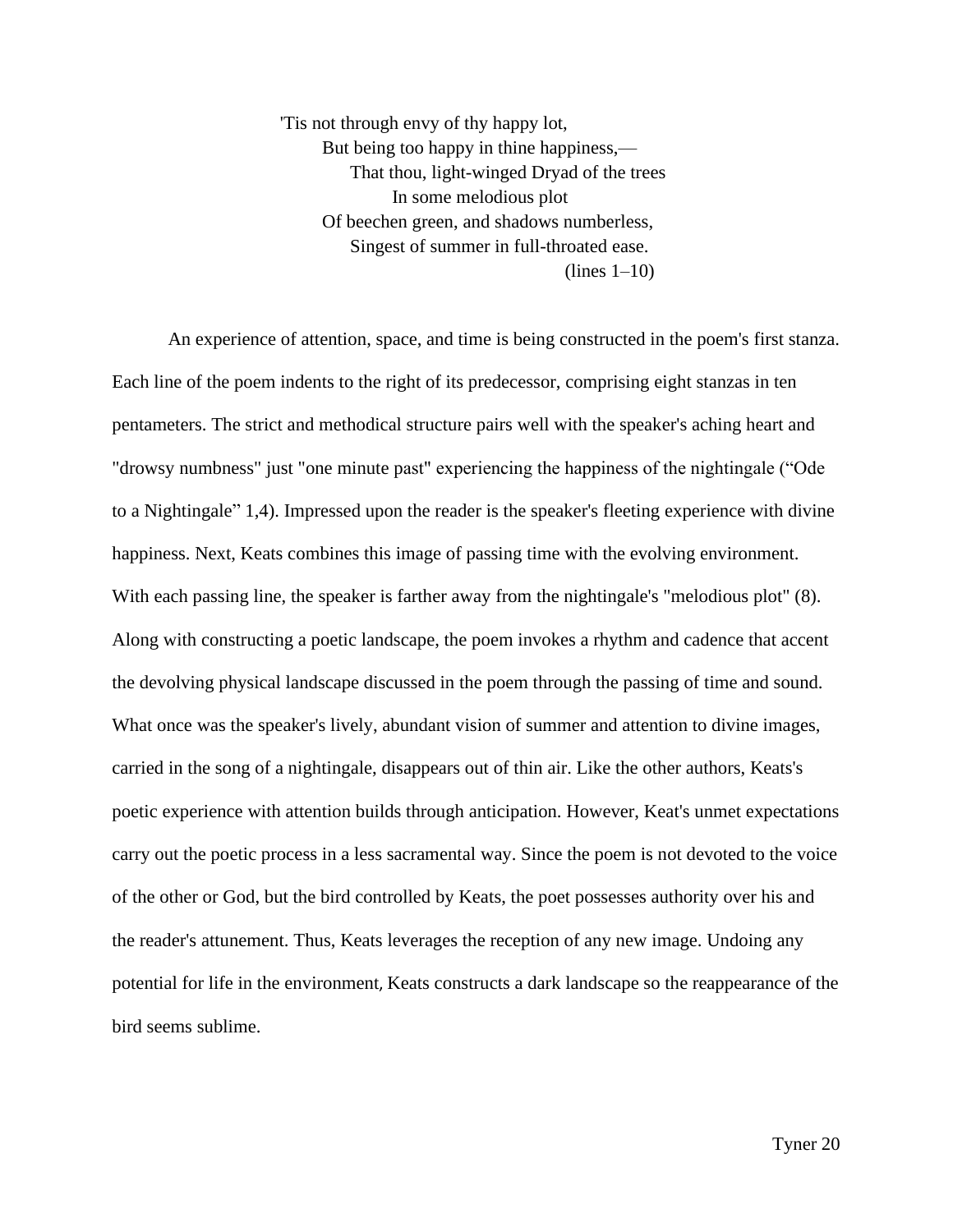O, for a draught of vintage! that hath been Cool'd a long age in the deep-delved earth, Tasting of Flora and the country green, Dance, and Provençal song, and sunburnt mirth! O for a beaker full of the warm South, Full of the true, the blushful Hippocrene, With beaded bubbles winking at the brim, And purple-stained mouth; That I might drink, and leave the world unseen, And with thee fade away into the forest dim: (lines 11–20)

Along with the devolution of the speaker's vision and images of a glorious physical environment comes the chaos within the speaker's mental environment. As the speaker yearns for the wine cooled within "the deep-delved earth / Tasting of… the country green" and "beaker full of… the blushful Hippocrene" (11-16), the poem's temporal, transient posture continues, and the boundaries between the speaker's external and internal environments blur. The poem's form overlays blurs a physical environment with a poetic environment, thus signifying aesthetic, poetic production. The image of literal wine and the image of a beaker of poetic inspiration parallel one another. Additionally, the lines containing each image are the only lines distinguished by the speaker's exclamations, "O, for a draught of vintage" (11) and "O, for a beaker" (15). Scott Knickerbocker, in his introduction to ecopoetics, claims that "language is part of nature" (4), and "like imagination and the body, language rises unbidden" (Knickerbocker 4). The speaker fully adopts the language as a part of nature, using words to express and represent his internal imagination. Appealing to multiple senses, tastes of flora, images of "the country green," and "…Dance," as well as the sound of "Provençal song" are poetic representations of the speaker's internal muse and aesthetic poiesis experience ("Ode to a" 13-14). Likewise, the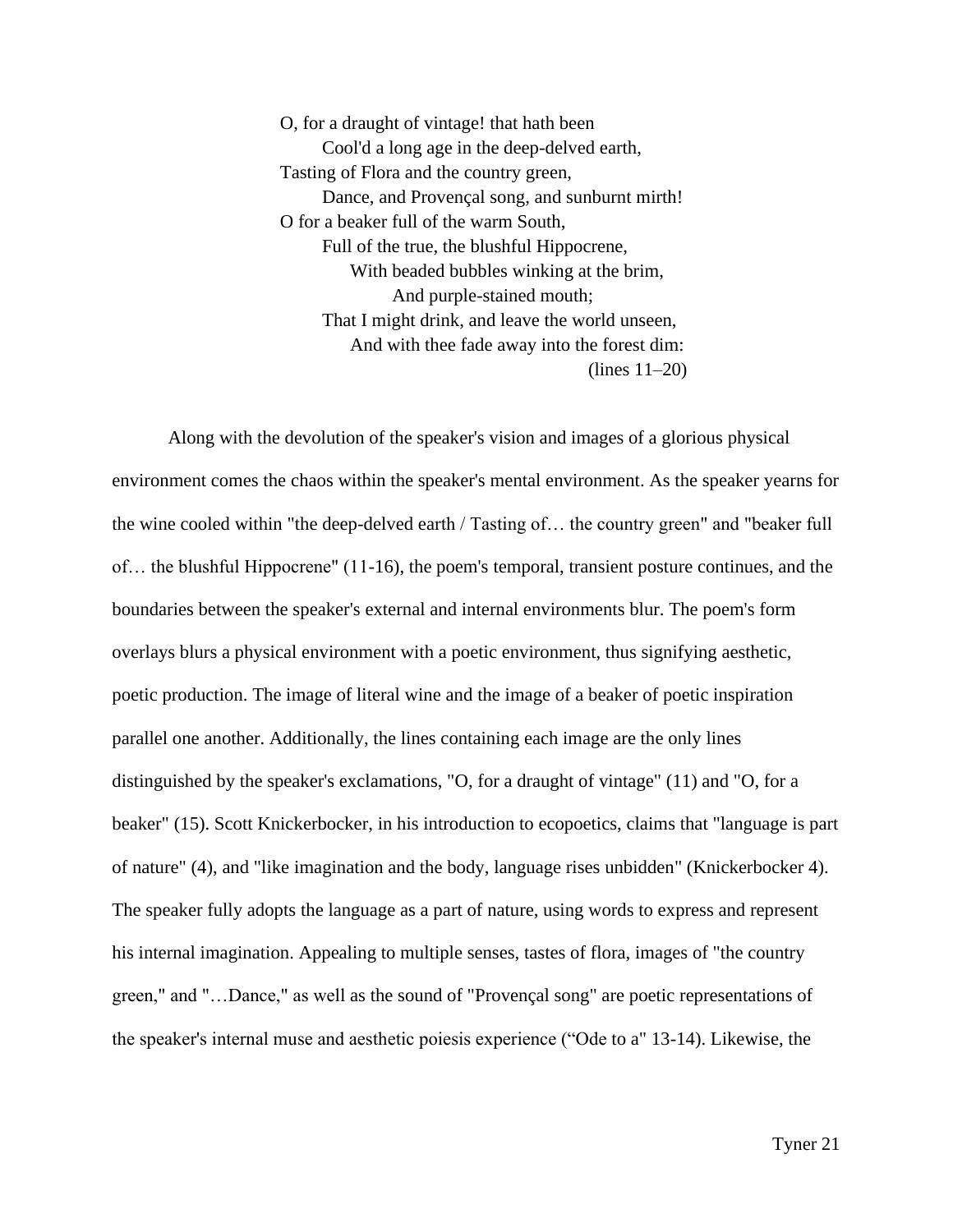language representing the speaker's dissatisfied imagination is comparable and nearly indistinguishable from the speaker's environment.

> Fade far away, dissolve, and quite forget What thou among the leaves hast never known, The weariness, the fever, and the fret Here, where men sit and hear each other groan; Where palsy shakes a few, sad, last gray hairs, Where youth grows pale, and spectre-thin, and dies; Where but to think is to be full of sorrow And leaden-eyed despairs, Where Beauty cannot keep her lustrous eyes, Or new Love pine at them beyond to-morrow. (lines 21–30)

Therefore, the speaker attempts to use the blurred lines to his advantage. Keats's speaker believes that if language can construct its own environment, it can recreate the previous divine experience. Recreating the divine experience creates aesthetic, divine virtuality, which serves as a bridge between poetic attention and reflection, which I will discuss in the next chapter. Therefore, as poetic language has a transporting quality, the speaker's goal is to utilize language as a medium for realizing the divine ideas previously experienced with the nightingale. However, before the speaker can recreate his own environment, he must leave his current environment. Through poetic language, the speaker takes an interest in leaving "the world unseen" and fading "away into the forest" of a divine experience ("Ode to a" 18-19). This desire for disappearance signals the speaker's attempt to use transience as a poetic device for achieving his own divine poiesis. The parallel language connecting the second and third stanzas reveals that the speaker desires to fade away with the bird (20) as much as he desires to dissolve from the status quo (11). Between each stanza, the speaker also demonstrates a movement of attention, from the memory of poiesis to his poetic exercise.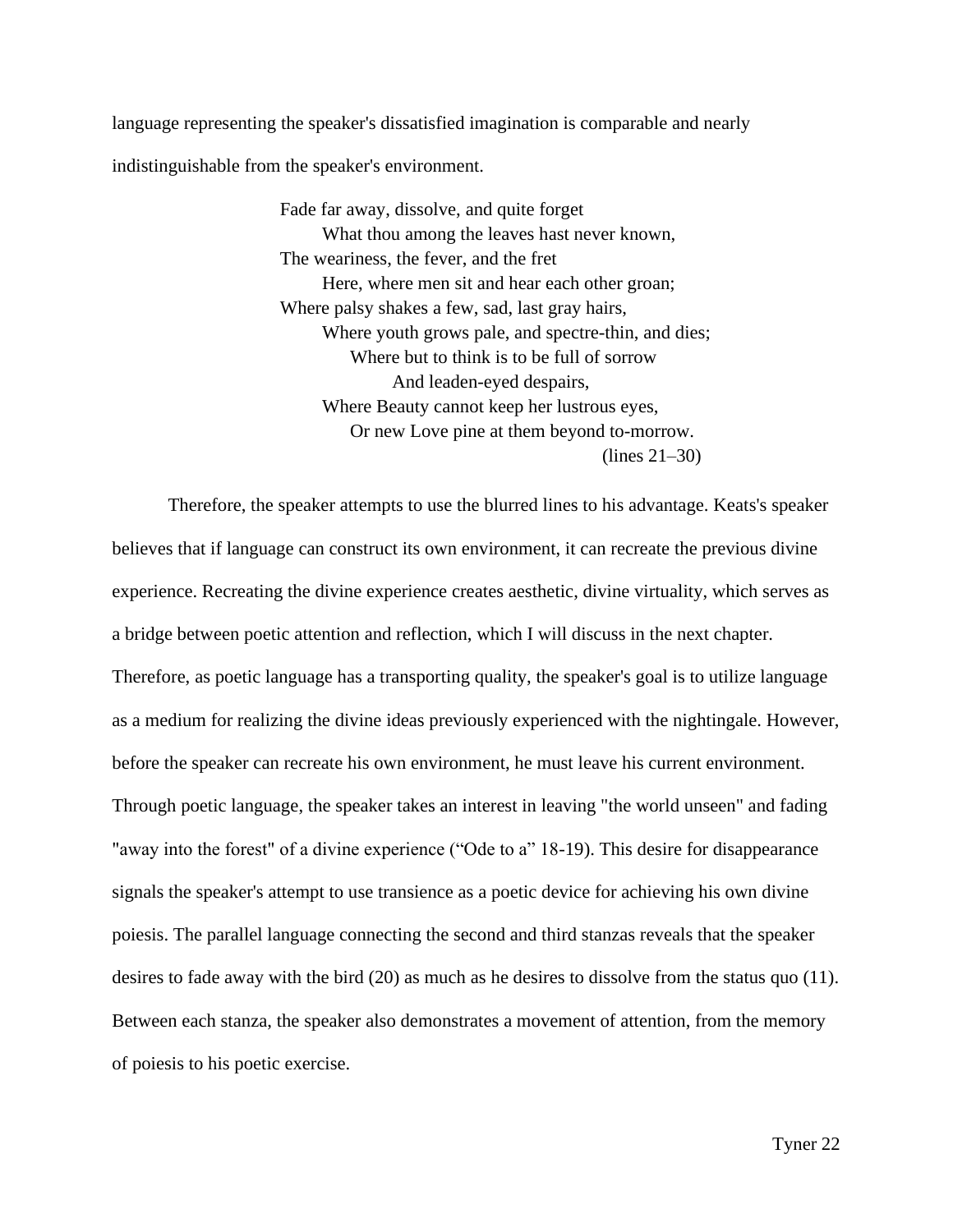The third stanza presents concrete images focusing on the intolerable decay of the speaker's sensuous experience as he listens to men groan at each other, watches "youth grows pale and spectre-thin," and feels fleeting love (24-30). Obscured by depreciating language, the concrete images are poetic constructions within the speaker's imagination. In contrast, the fourth stanza represents an abstract construction. In the fourth stanza, the speaker delves into imaginative poeticism "on the viewless wings of Posey" (33). The rejection of guidance from the Greek God of wine, "Bacchus," and "his pards" at first seems like a rejection of the poetic imagination. Wine previously symbolized a device for encountering poetic inspiration. However, Keats intentionally complicates this image's meaning. Rather than employing an image previously associated with the speaker's original divine poiesis, the speaker abandons the image to embrace his poetic imagination. In fact, the whole poem is a series of the speaker's abandonments, presenting a poetic vacillation between the apophatic and cataphatic.

> Away! away! for I will fly to thee, Not charioted by Bacchus and his pards, But on the viewless wings of Poesy, Though the dull brain perplexes and retards: Already with thee! tender is the night, And haply the Queen-Moon is on her throne, Cluster'd around by all her starry Fays; But here there is no light, Save what from heaven is with the breezes blown Through verdurous glooms and winding mossy ways. (lines 31–40)

In his momentary abandonment of pursuing the sublime, Keats demonstrates a negative (undoing) and positive (cataphatic) poetic posture. With his use of temporal images, the speaker demonstrates that the divine space is not something he can guarantee with poetic imagination. Thus, he abandons interest in it. Within his carefully constructed poetic imagination, the speaker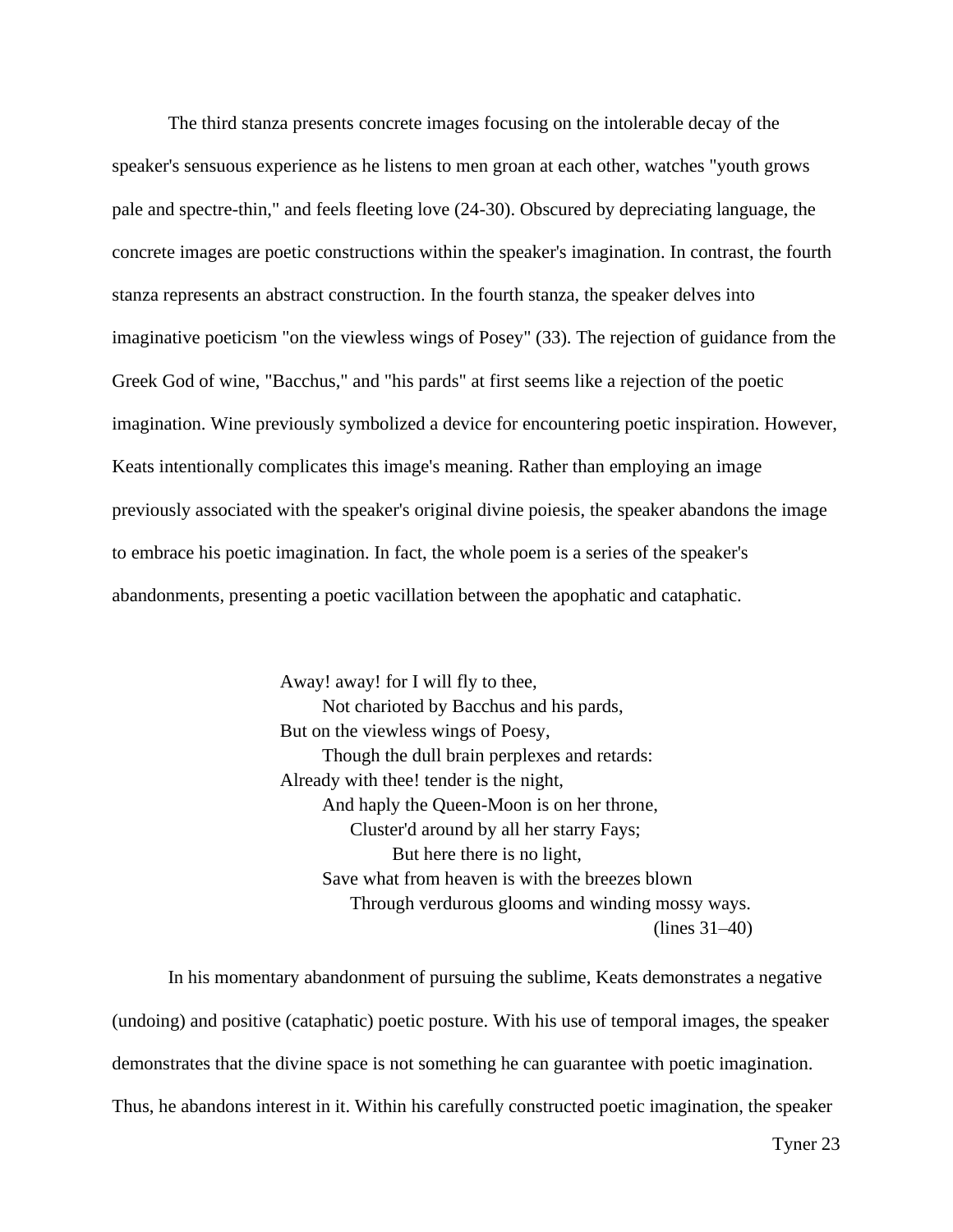encounters "thee" again as a tender night (35). However, the speaker's poetic imagination is limited. Comparable to his original reverence, the speaker finds himself removed from a cosmic scene he constructed. The "thee" is surrounded by the "Queen-Moon…on her throne," surrounded "by all her starry Fays" (35-37). The majesty surrounding "thee" is majestic, likening itself to the authority and sovereignty associated with a divine God. The very object of the speaker's attention, "thee," remains an external being, regardless of the medium being words or the physical environment. Speaking to his position, "here there is no light, / Save what from heaven is with the breezes blown" (37-38). Nevertheless, the utility of temporality in a divine space is not something the speaker can, merely through interest, successfully and intentionally utilize within the poetic imagination. The poet cannot force the appearance of divine gnosis, represented by light or sound, over which he has no authority. Keats evidences the need for a mechanism capable of preparing the set and setting of the surrounding's realization. Thus, Keats integrates the positivity of Hopkins's sacramental poetics while also valuing the negative attention suggested by Coleridge's silent ministry. "Ode to a Nightingale" offers the reader a series of vivid imagery that one must ultimately abandon, returning to their self. With the responsibility of returning to the self, Keats achieves his version of attunement. Learning when and how to immerse oneself in the poetic process, and when to detach from it, the reader may navigate the modern world in a multitude of images.

Conclusively, the process of immersion seems the most significant to the attention process. As discussed by Simone Weil, there is a necessary suspension of the self and passivity to an abundance of images of the divine other. Suspension and passivity can be threatening in a world where many images seem harmful; however, the two approaches demonstrate how passivity does not always result in disillusionment. First, some poets show submission to the

Tyner 24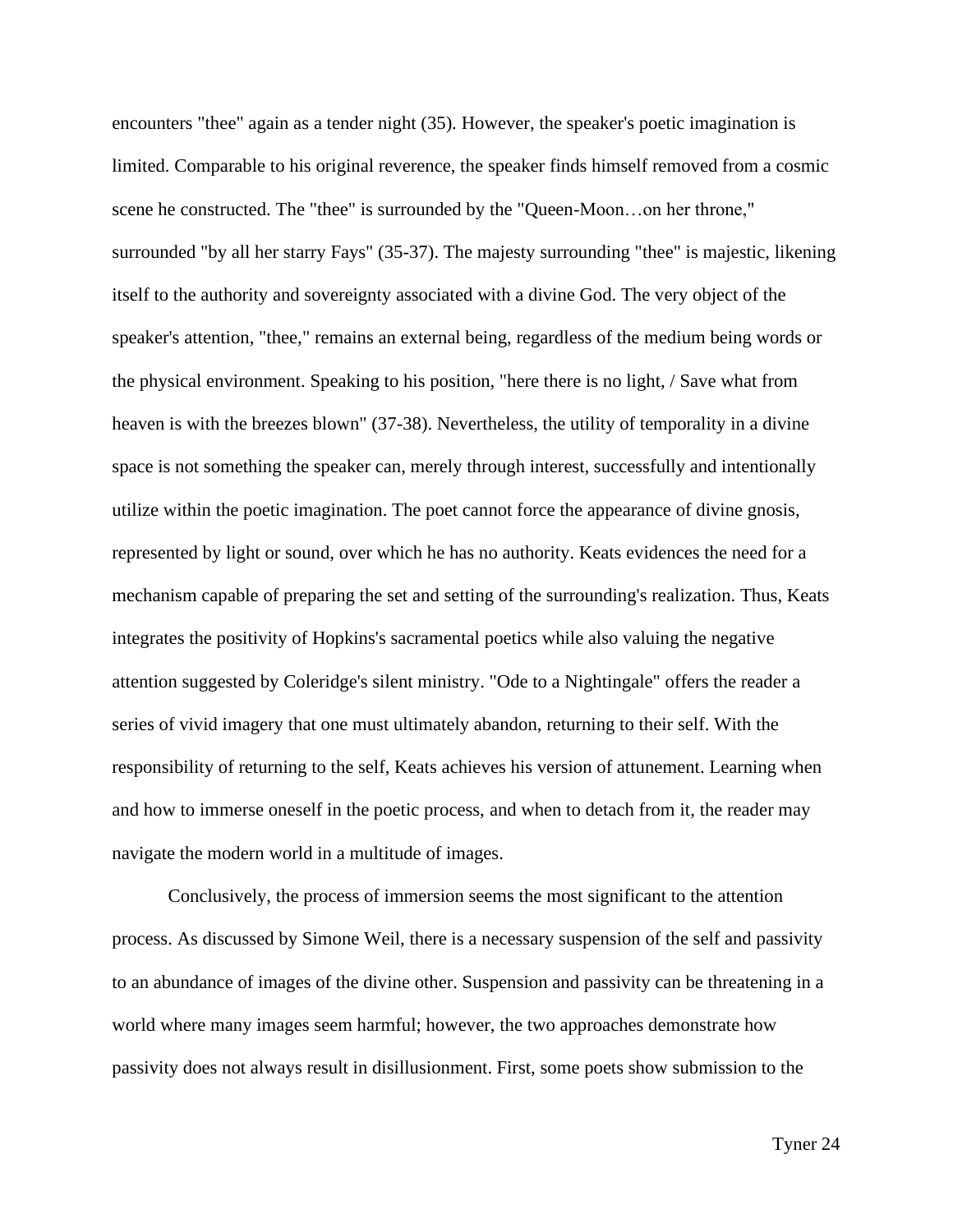sacramental through cataphatic processes. For example, taking advantage of the reader's potential passiveness, Hopkins's cataphatic approach echoes presents sacred and devotional rituals of the past. This approach results in the reader's consciousness of their state of reception regarding divine ideas. Hopkins explains that an essential part of attending to divine ideas is recognizing if one has received them before or not. However, in this experience of selfevaluation, the threat of the poetic landscape does not have to be threatening. Instead, the poetic experience and passivity to images are simply vehicles for conveying the implications of submitting to a world already made of images.

Donne, Coleridge, and Keats thus simultaneously employ cataphatic and apophatic approaches for expressing how the reader may attend to unseen patterns. For Donne and Coleridge, what is left is an invitation from the divine voice to reflect on divine ideas. For Keats, what is left is a form of vacancy, thus encouraging the reader to refine their attunement practice for themselves. Nonetheless, in either case the states of attention achieved by readers can serve as a precedent to a subsequent stage of reflection, which can help us glimpse something that can only be viewed indirectly.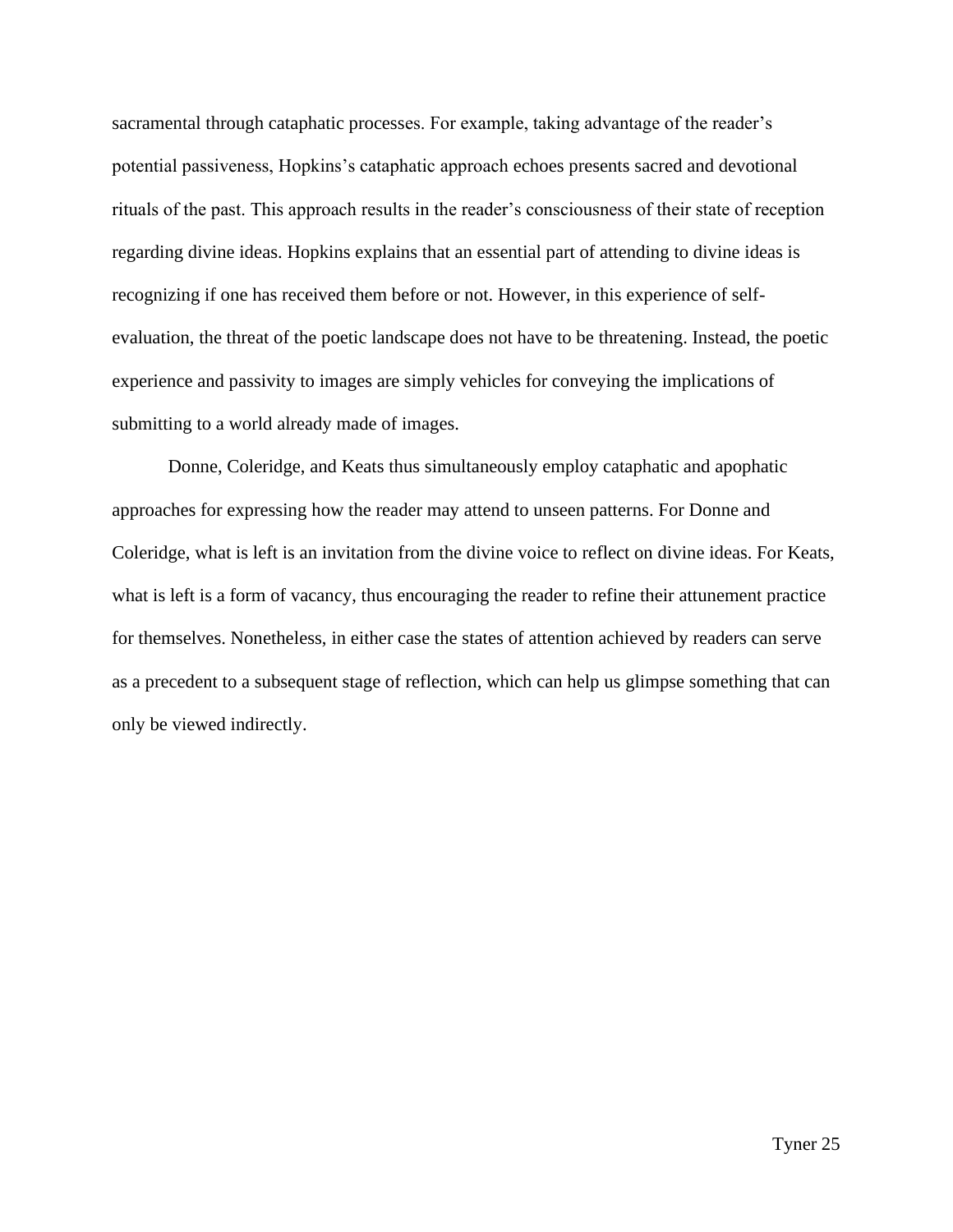## On Reflection

According to Greek mythology, the story of Medusa lives in infamy. Cursed by Athena, Medusa lived as a Gorgon confined to the cave, and those who made eye contact with her were turned to stone. When Perseus, the son of Zeus, decided he would slay her, his solution resided in the power of reflection. Using the gift of Athena's bronze shield, Perseus locates Medusa in the shield's mirrored reflection. Looking indirectly at her, Perseus was able to slay Medusa, contain the horror of her venomous visage, and thereby, according to at least some versions of the myth, release from her body Pegasus or the image of a wingéd imagination.

As in this Greek myth, in poetic reflection one must look indirectly to orient oneself to an unseeable image. Poetic reflection, like textbook reflection, resembles a mirroring function. The Oxford Dictionary defines reflection as "the throwing back by a body or surface of light, heat, or sound without absorbing it" ("reflection, n."). This textbook definition identifies the elements of reflection that represent original images. Though the original image is not the same as its mirrored semblance, a reflection carries across or reconsiders an integral aspect of the original image. Understanding the relationship between the original and its representation, involves a process that is "inseparable from descriptive language" and develops a "sensitivity to the issue of rightness" (Taylor 6-7). According to Johann Gottfried Herder, an eighteenth-century German philosopher of language, culture, and theology, poetic reflection is about reacting and, through language, grasping "something *as* what it is" (qtd. in Taylor 6). This chapter will show how reflection occurs through poetry according to Herder's definition and will highlight the indirect approach to grasping the likeness of unseeable divine images through the cataphatic works of poets like Gerard Hopkins and Samuel Taylor Coleridge. Introducing the work of Percy Bysshe Shelley, I will also evaluate the reflective experience of more iconoclastic works.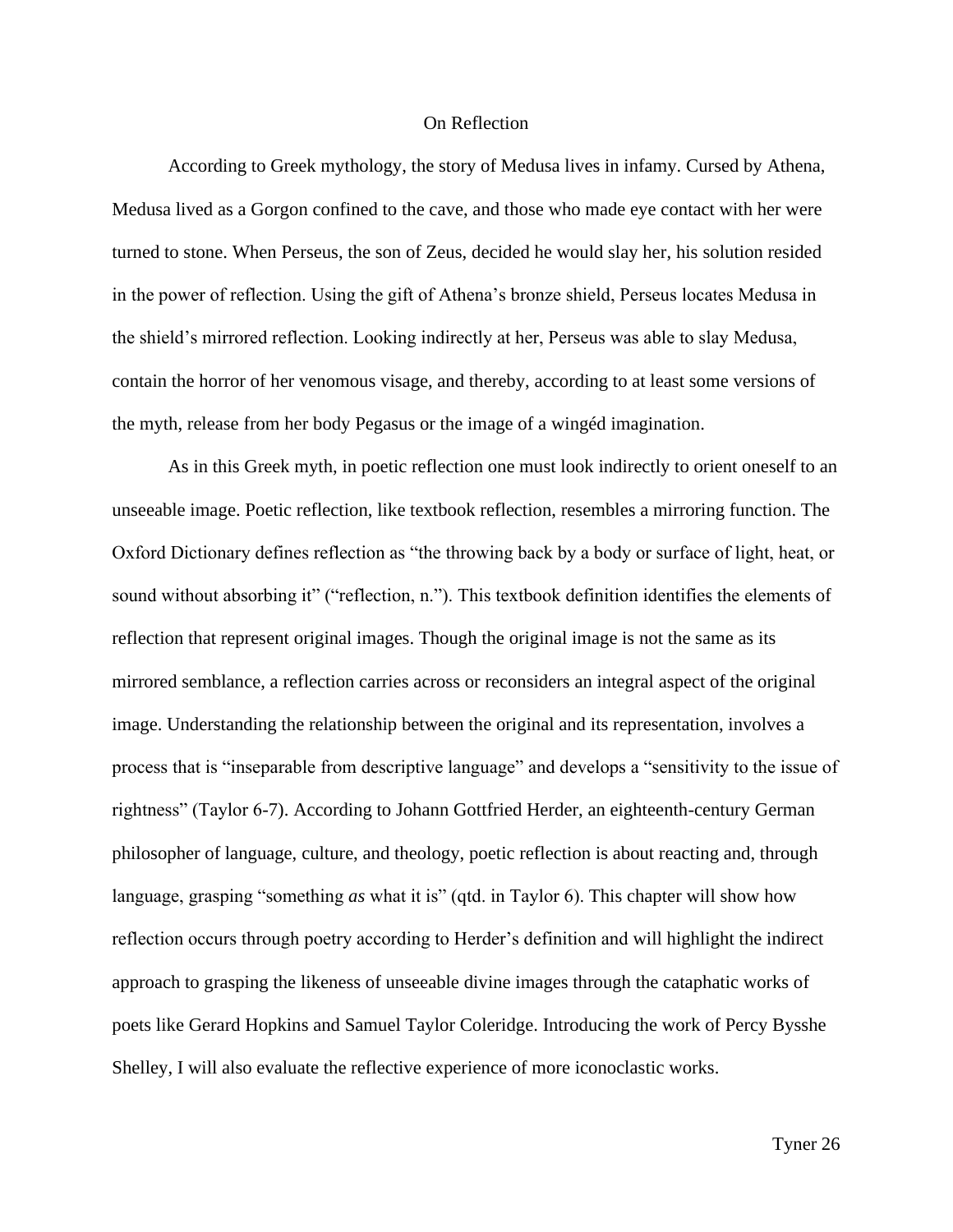In a letter to Robert Bridges in 1887, Gerard Hopkins includes the sonnet "Harry

Ploughman" as a demonstration of reflection. In the letter, Hopkins explains that he wrote the poem to function as an icon, as "a direct picture of a ploughman, without afterthought" (*The*  Letters of 263). In the first 12 lines, the sonnet is representational in nature as the description of Harry Ploughman appeals to every sense— sight, sound, smell, touch, and taste.

> Hard as hurdle arms, with a broth of goldish flue Breathed round; the rack of ribs; the scooped flank; lank Rope-over thigh; knee-nave; and barrelled shank– Head and foot, shoulder and shank– By a grey eye's heed steered well, one crew, fall to; Stand at stress. Each limb's barrowy brawn, his thew That one where curded, one where sucked or sank– Soared or sank–, Though as a beechbole firm, finds his, as at a rollcall, rank And features, in flesh, what deed he each must do– His sinew-service where do.

Displaying a visual approach to the unseeable, Hopkins demonstrates a possible approach to reflecting the original image (the figure of Harry Ploughman that inspires the poem) by displaying an indirect sense experience. In Hopkins's initial description, Harry Ploughman is animated by an assortment of typically inanimate objects. Readers need to assemble the moving parts into a "roll-call" that sees "in flesh" the whole body-in-parts to see Ploughman. First*,* invoking the speaker's visual senses is the physical description of Harry Ploughman with arms hard like "hurdle" fences, a lean frame showcasing his "rack of ribs," thighs like ropes, and "barrelled" calves ("Harry Ploughman" 1-3). Though Harry's arms remain an object of focus primarily appealing to the visual senses, they are wrapped in the breath of a "broth of goldish flue" (1-2), invoking a sense of smell and taste. Next, touch shows in the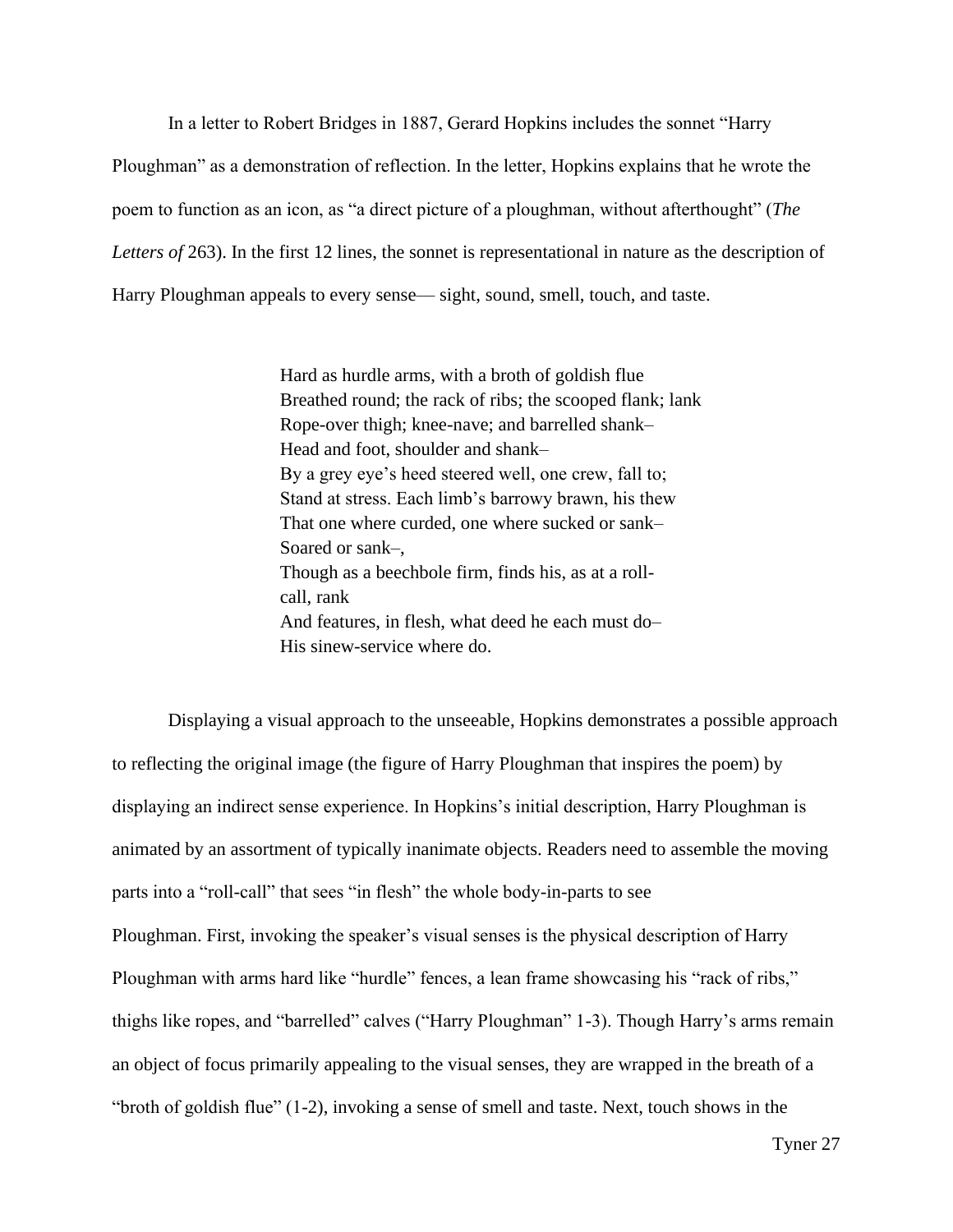characterization of Harry's legs in terms of the clothing roped and barreled around them. Finally, while articulating the unified force of Harry's muscles, the speaker attributes their coordination to a "roll call," appealing to a sense of sound (9). Nevertheless, Hopkins intends to evoke a sonorous experience in readers, one that can at least momentarily alter their sensorium, and considers the designed "rhythm of this sonnet," to be "altogether for recital, not for perusal" (*The Letters of* 263).

Hopkins intends to invoke a sensory experience, but such an invocation needs the reader's active participation. It is this back and forth between the projection of poetic language and its readerly reception that also animates Herder's definition of poetic reflection. In the representation of Harry Ploughman, "the force of his (Hopkins's) soul operates freely" within a "whole ocean of sensations" (qtd. in Taylor 9). Within the ocean of sensations that flow from the animation of Hopkins's poetic imagery, a focal point can only be found through the reader's active participation, in this case through recitation. By using active recitation to help realize a vision of the sensory experience, the reader satisfies Hopkins's goal for the ploughman "to be a vivid figure before the mind's eye" (*The Letters of* 263). After all, for Hopkins, sound was the sense that brought Harry to his attention. Fitting into Herder's definition, Hopkins exemplifies that reflection requires the individual to "be conscious of its own attentiveness" (Taylor 9). Thus, Hopkins displays how consciousness of the unseeable comes from reflecting upon the whole, as it is suggested through the mediation of the parts.

Stemming from his conscious attentiveness of Harry Ploughman, Hopkins's objective with the poem is to influence the reader and listeners, passing on a particular posture of attention. Here Hopkins evidences his distinct cataphatic approach. By offering the reader a posture of attention to model, Hopkins suggests the reader can participate in memory of Hopkins's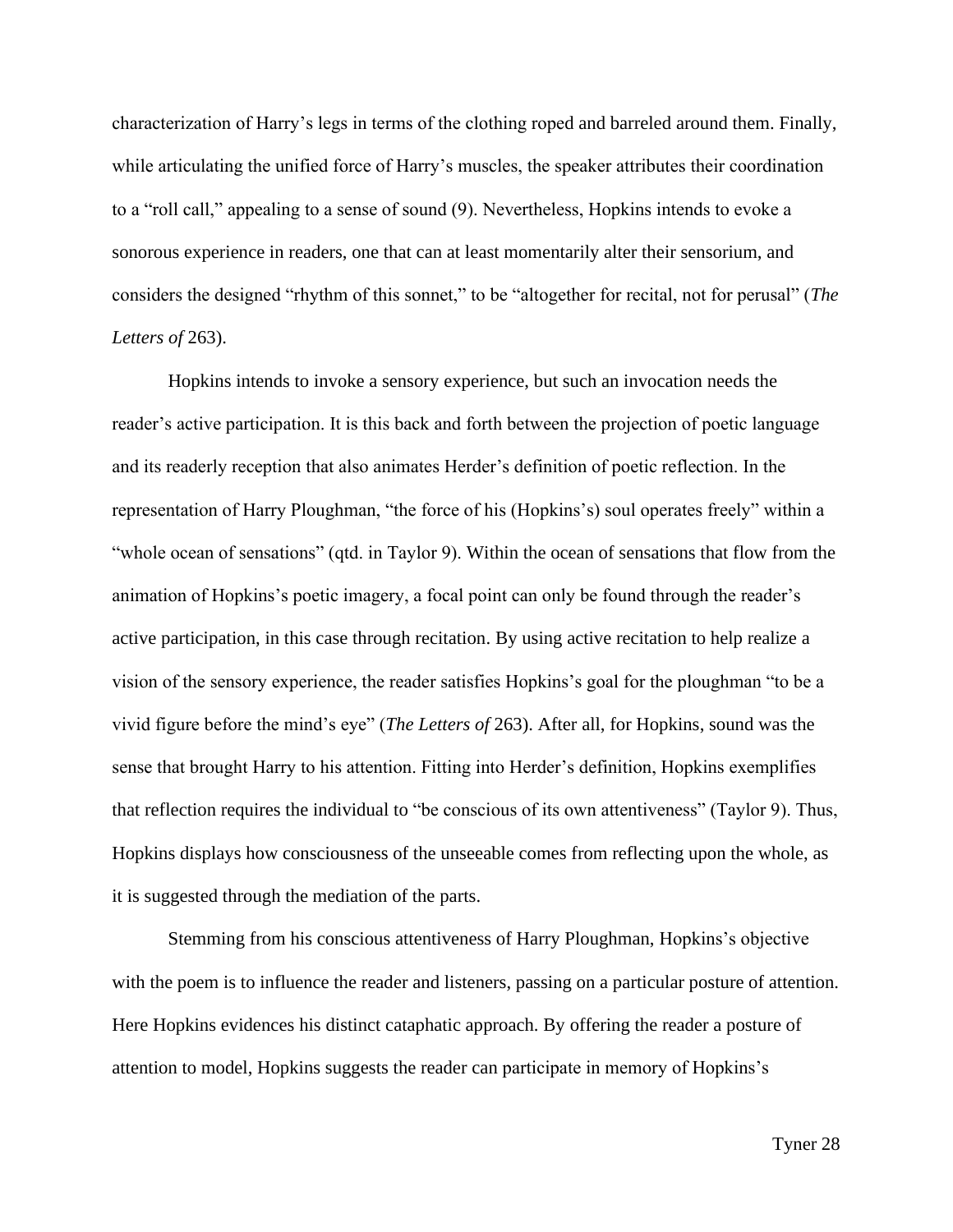experience or of Hopkins's own prototype, Christ. Informing sense experience through figurative images, Hopkins offers his virtual, vicarious, reflective approach to poetry as a strategy for sympathy, one which suggests opportunities for witnessing an always present but normally unseen, animating spirit.

In "Harry Ploughman," for instance, our view of the Ploughman will become vivid only if we are able to tap into and draw from our own memories of previous sense experience. This muscular icon of a man can then cohere within the reader's mind's eye as a unified, living, breathing, tangible force. Synthesizing sense experience into an image, Hopkins displays a cataphatic approach to divine reflection because the reader can apprehend directly many features of the original image. When prompting active participation, the iconic image functions as the appearance of a sacrament, a potential medium through which readers may reflect on the presence of the divine as it is animated in images. However, the symbolic appearance of the sacrament is different from an active participation in its experience.

Hopkins displays the difference between the appearance of a sacrament and a participation in its experience. The difference parallels the distinction between poetic itineraries for navigating multiple images and a fixation on a single image. Hopkins dwells on various images in order to locate the reflection of a divine focal point. Consequentially, Hopkins indicates how and why a single icon used for translating images across a medium of poetry is often insufficient for poetic reflection. What is needed is the sacramental landscape—an environment or world in which to participate.

Perhaps the sacraments of Christ best display the difference between appearance and experience. Catholic doctrine upholds the sacrament of the Eucharist through bread, meaning the image is not just a symbol of Christ's body but literally is Christ's flesh. Translating to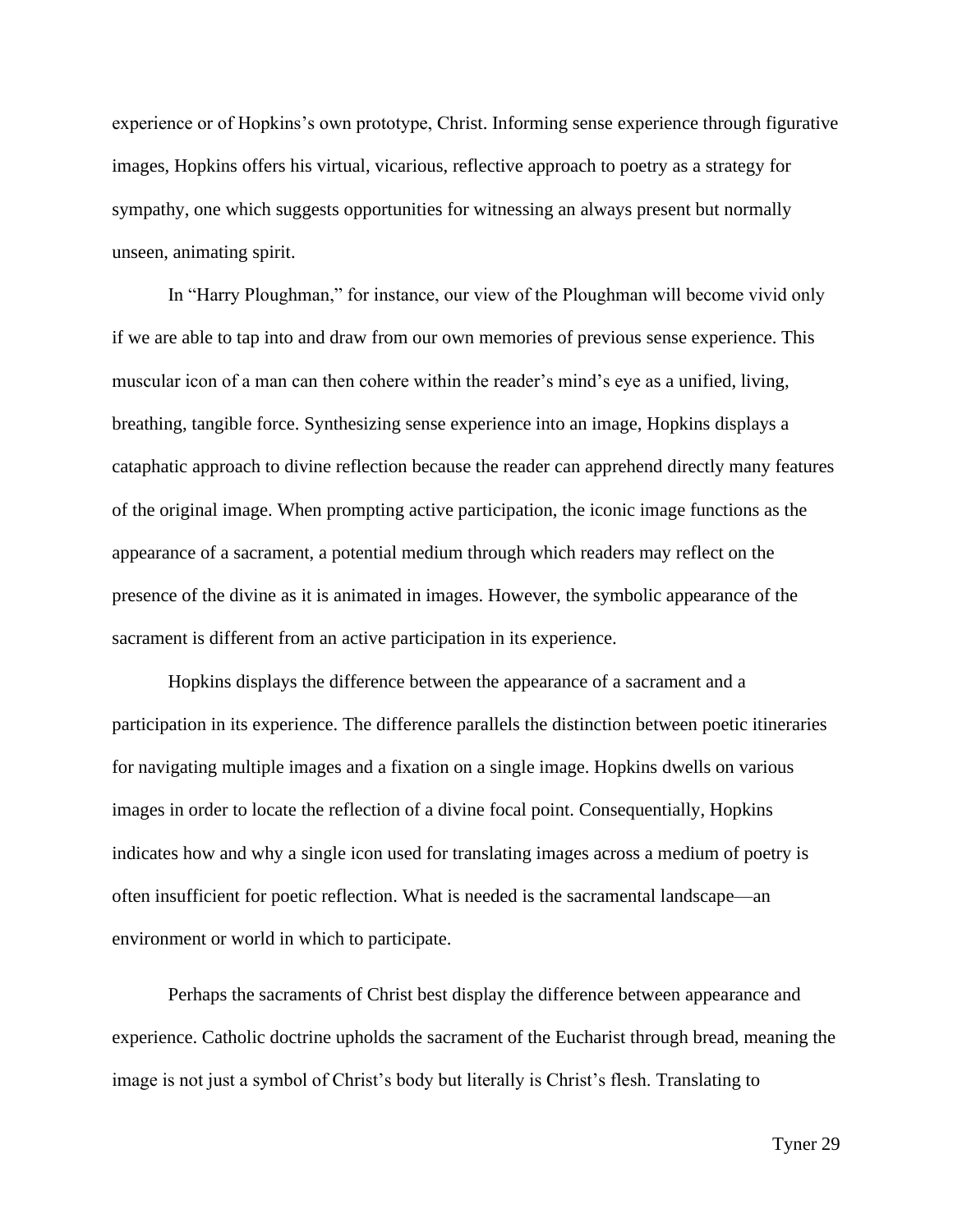Hopkins's sacramental poetics, the reconstructed reflected focal image of the unseen is not just a symbol but the actual likeness of the divine. Thus, one may perceive the image of bread as a sacrament, symbolizing the body of Christ. However, this symbolic experience is different from apprehending a relationship with Christ substantiated by his body as it appears poetically.

However, the single image or static icon suggested by a poem like "Harry Ploughman" is only one way for Hopkins to construct cataphatic images through which one may glean a divine focal apprehension. The poetical implication for multiple animated images is their implied production of a single (observing) apparatus, which carries the gaze beyond the focus of a particular icon. In his poem, "Let Me Be to Thee as The Circling Bird," Hopkins displays how many animated images can contribute to a single sacramental apparatus.

> Let me be to Thee as the circling bird, Or bat with tender and air-crisping wings That shapes in half-light his departing rings, From both of whom a changeless note is heard. I have found my music in a common word, Trying each pleasurable throat that sings And every praised sequence of sweet strings, And know infallibly which I preferred. (lines 1-8)

Moving from attention to reflection in lines 5-8, the speaker also moves from circling images, which communicate this idea of refinement through habit, to his experience of finding his music in a "common word" ("Let Me Be" 5). Hopkins floods the reader with multiple moving images but hones into the speaker's personal experience, demonstrating reflection as attending to the sensation of the reflective apparatus. With the risk of overwhelming the reader, drowning them in images, Hopkins pursues the process with the hope that the reader finds salvation in gleaning the reflection of the divine. Thus, in "Let Me Be" Hopkins delves into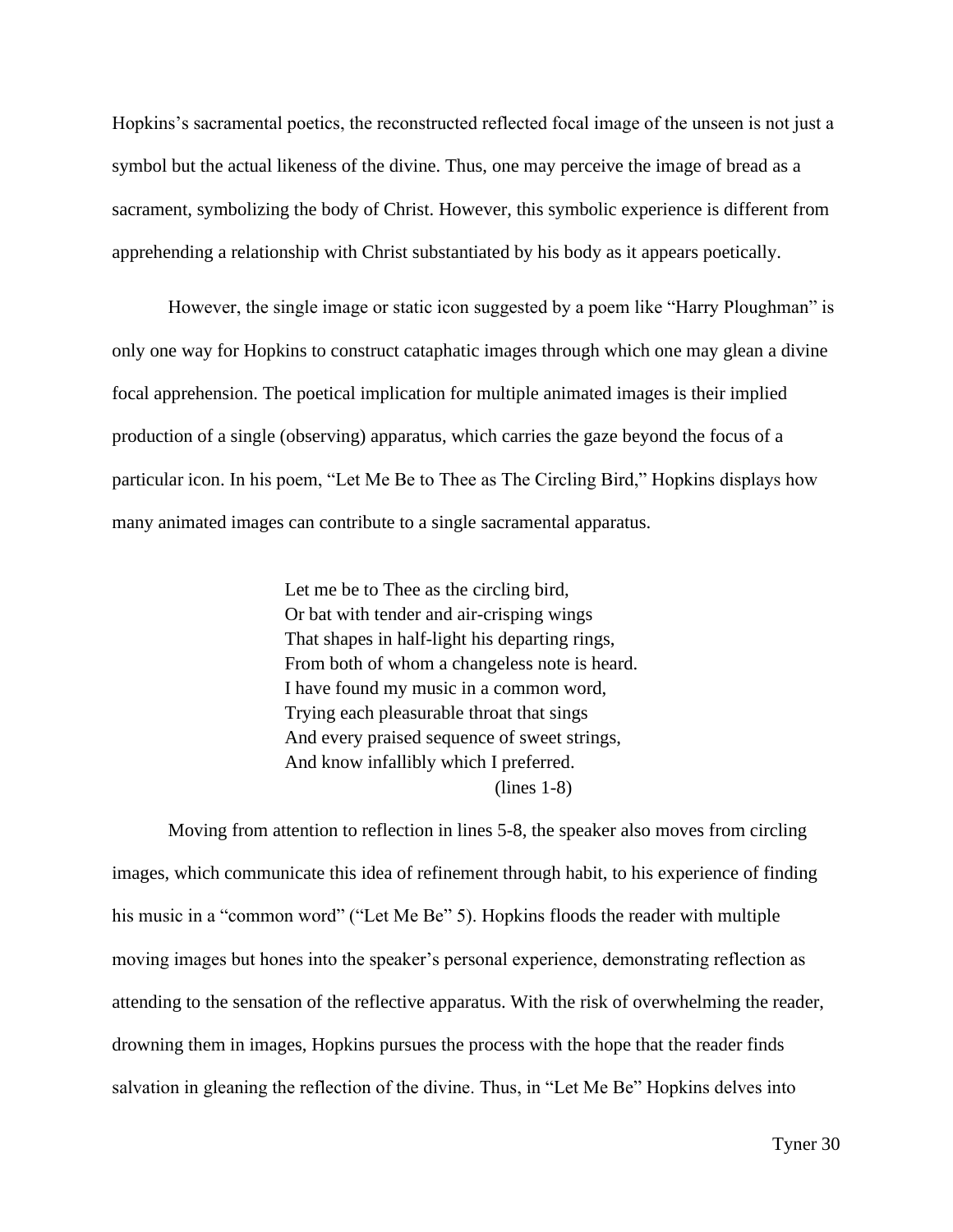cinematic, animated images to display the inner workings of the divine reflective apparatus, contrasting "Harry Ploughman" iconographic appearance of the sacramental experience. To go beyond the appearance of the sacramental icon, Hopkins employs music as a device for orienting the reader within the reflective apparatus.

> The authentic cadence was discovered late Which ends those only strains that I approve, And other science all gone out of date And minor sweetness scarce made mention of: I have found the dominant of my range and state — Love, O my God, to call thee Love and Love. (lines 9-14)

Music is an animated icon through which the speaker dwells in a moment of alertness. Sound implicates multiple senses in waves that one can hear and vibrations one can feel. Therefore, as the speaker begins "trying each pleasurable throat that sings" (6), he displays a process of attuning to a reflective apparatus. Discussing the "cadence …discovered late" (9), the speaker emphasizes the importance of attunement amongst interrupting "strains" (10), competing with "other science all gone out of date" (11) and mistaken for "minor sweetness" (12).

As previously mentioned, Hopkins identifies the possibility of drowning in an abundance of animated images. However, in this poem, as the speaker parses "every praised sequence" (7) or the images before his senses, a cataphatic synthesis of images also reveals an organized focal point. Finally, as a product of attunement, the speaker states, "I know infallibly which I preferred," representing a glimpse of divine reflection (8). Understanding the dynamic use of senses, Hopkins weaves together memories of sound, demonstrating the aspect of attunement critical in discerning the features of the divine reflection and thus participating in a poetic apparatus. This is one reason for Hopkins's intention that "Harry Ploughman" be read aloud and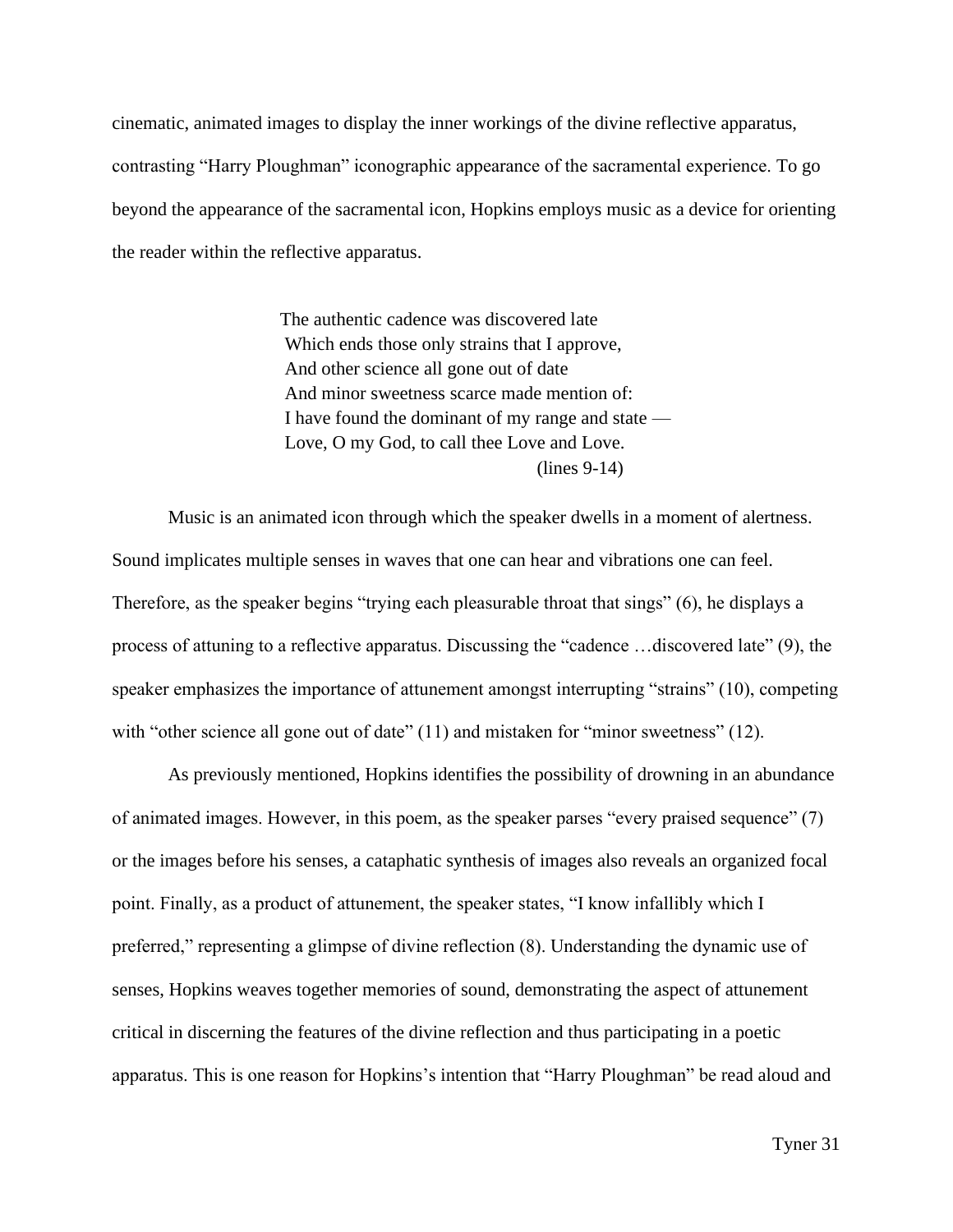for his fixation on the "authentic cadence" within "Let Me Be To Thee As the Circling Bird." Thus, similar to partaking in communion for a sacramental experience of the divine body, the reader's participation in the poetic apparatus itself becomes the medium of transference.

Furthermore, the process of divine attention, when the speaker's attention moves from internal to external, combined with the reflective reconstruction of animated images, previews divine reflection as it is imparted to an audience. For example, Hopkins expresses his own experience of reflective poiesis observing birds and further works out his personal revelation in a devotional poem, "The Windhover." Aware of his fixation on the poem's subject, a falcon, Hopkins is also bombarded with animate visual images that he must make sense of.

> I caught this morning morning's minion, kingdom of daylight's dauphin, dapple-dawn-drawn falcon, in his riding Of the rolling level underneath him steady air, and striding High there, how he rung upon the rein of a wimpling wing In his ecstasy! then off, off forth on swing, As a skate's heel sweeps smooth on a bow-bend: the hurl and gliding Rebuffed the big wind. My heart in hiding Stirred for a bird, – the achieve of, the mastery of the thing! (lines 1-8)

In part due to the complex visual images, what the falcon represents is highly debated within academic criticism. However, given the topic of poetic reflection, I adopt Hinda Hollis' interpretation of the falcon, inspired by a cross-analysis of Hopkins's poem "The Wreck of Deutschland." Although many associate the falcon "with something good and worth admiration," seeing "it as a symbol for Christ," Hollis departs from this view and identifies two birds in the invocation of the falcon. The first bird, represented as a pillar of strength as "daylights dauphin," is a falcon representing "Isaiah's 'son of the morning,' who boasted that he would 'ascend into heaven' and would exalt his own false 'throne above the stars of God.' (Hollis 437). The second,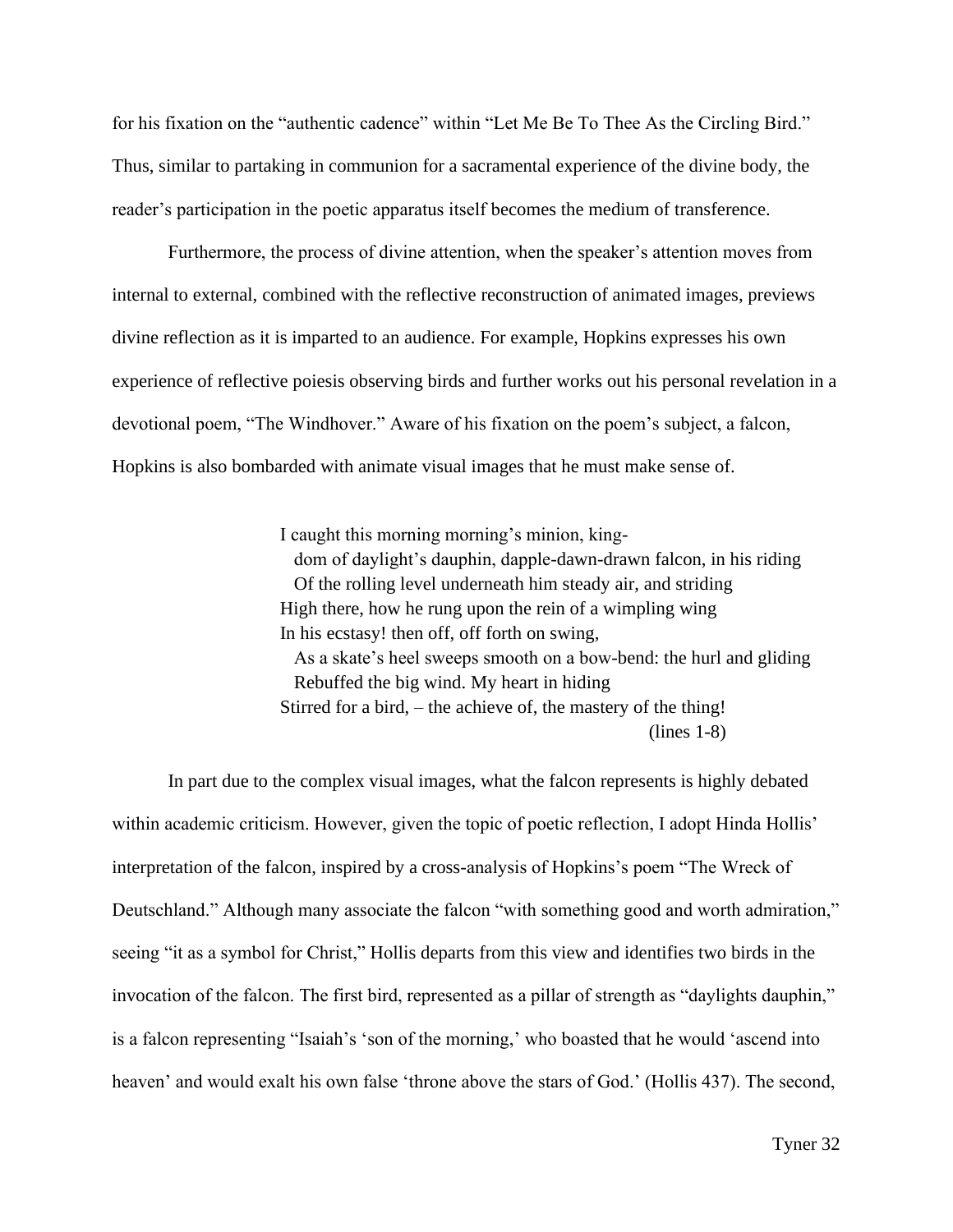smaller bird, is the falcon's victim. Consider Hollis' following analysis of "the rein of a wimpling wing" ("The Windhover" 4).

> When a horse rings on a rein, the line runs taut between the horse and its handler. The term is one from manège in which "ringing a horse" means to cause it to circle on a long rein. Instead of thinking of the falcon's wing acting as a rein, imagine instead a tiny sparrow or similar bird that a Windhover might feed upon, and the line between the small bird and the falcon acting as a rein upon which the falcon is circling his prey. Visually this makes more sense. Significantly, there is no possessive pronoun used to introduce the wimpling wing, leaving the possibility open that this wing belongs to another bird (Hollis 437).

The dichotomous interpretation of the two birds is valuable because it shows that Hopkins intentionally builds tension between what Hollis calls the ecstasy "of the (falcon's) chase" and a stirred heart toward the victim (Hollis 438). Hopkins employs the literary device of epic simile when characterizing each bird, animating images by vividly recalling memories of his own bodily experience. Nevertheless, the dichotomous images and their representation within the poem suggests some of the tension between cataphatic and iconoclastic (or apophatic) poetic approaches.

> Brute beauty and valour and act, oh, air, pride, plume, here Buckle! AND the fire that breaks from thee then, a billion Times told lovelier, more dangerous, O my chevalier!

 No wonder of it: shéer plód makes plough down sillion Shine, and blue-bleak embers, ah my dear, Fall, gall themselves, and gash gold-vermilion. (lines 9-14)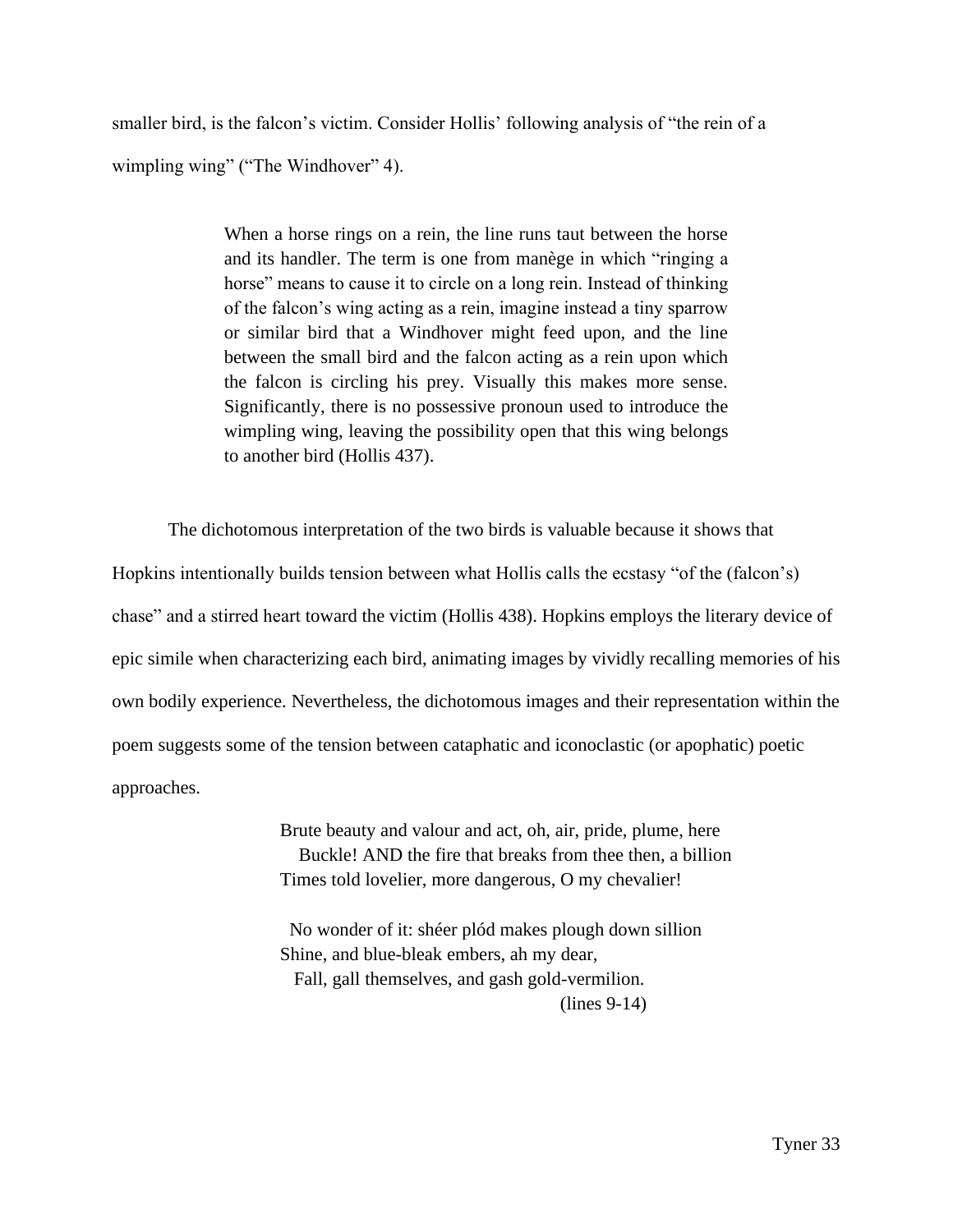As a prince of daylight, representing Hopkins's perspective toward an iconoclastic poetic approach, the falcon is steady as an ice skater's heel when it "sweeps smooth on a bow-bend" ("The Windhover" 2-6). "Stirred" by the "mastery" of the Falcon, Hopkins muses on the achievement of aesthetic production typical to the poetic approach of vacancy, which I will discuss in detail later. However, recalling my discussion of aesthetic production from the previous chapter "On Attention," the aesthetic production of audible images relies on the poet's autonomy and power to create new landscapes. This view, however, conflicts with the submission typical to Hopkins's sacramental process. "As the (poem's) octave progresses, another interpretation is mounted onto the first," signaling the second bird's ultimate domination of the first bird (Hollis 436-437). Representing grace and submission, the second bird prevails when Hopkins expresses that the Falcon buckles and does not compare to "the fire that breaks from" Christ "a billion / Times told lovelier, more dangerous" ("The Wind Hover" 10-11). With the doubled meaning of join together and break apart, the word "buckle" (10) implies a tension between Hopkins and the seductive qualities of poetics, which is represented by the falcon. In terms of poetic reflection, Hopkins unexpectedly models how one survives the temptation of poetic seduction by submitting to and breaking from a series of images. For Hopkins, enduring the abundance of images can lead to an experience of grace: "AND the fire that breaks from thee then, a billion / Times told lovelier."

The final stanza further supports Hopkins's devotion to sacramental poetics. Despite the falcon's previously produced spectacle, Hopkins states, "No wonder of it" (12), reducing the bird's exemplary nature. What the poem's last stanza may be suggesting is that with work all plowed soil has the potential to produce "sillion / Shine" (12-13). According to Hopkins's perspective, all images participate in qualities imminent to Christ; his original image, which is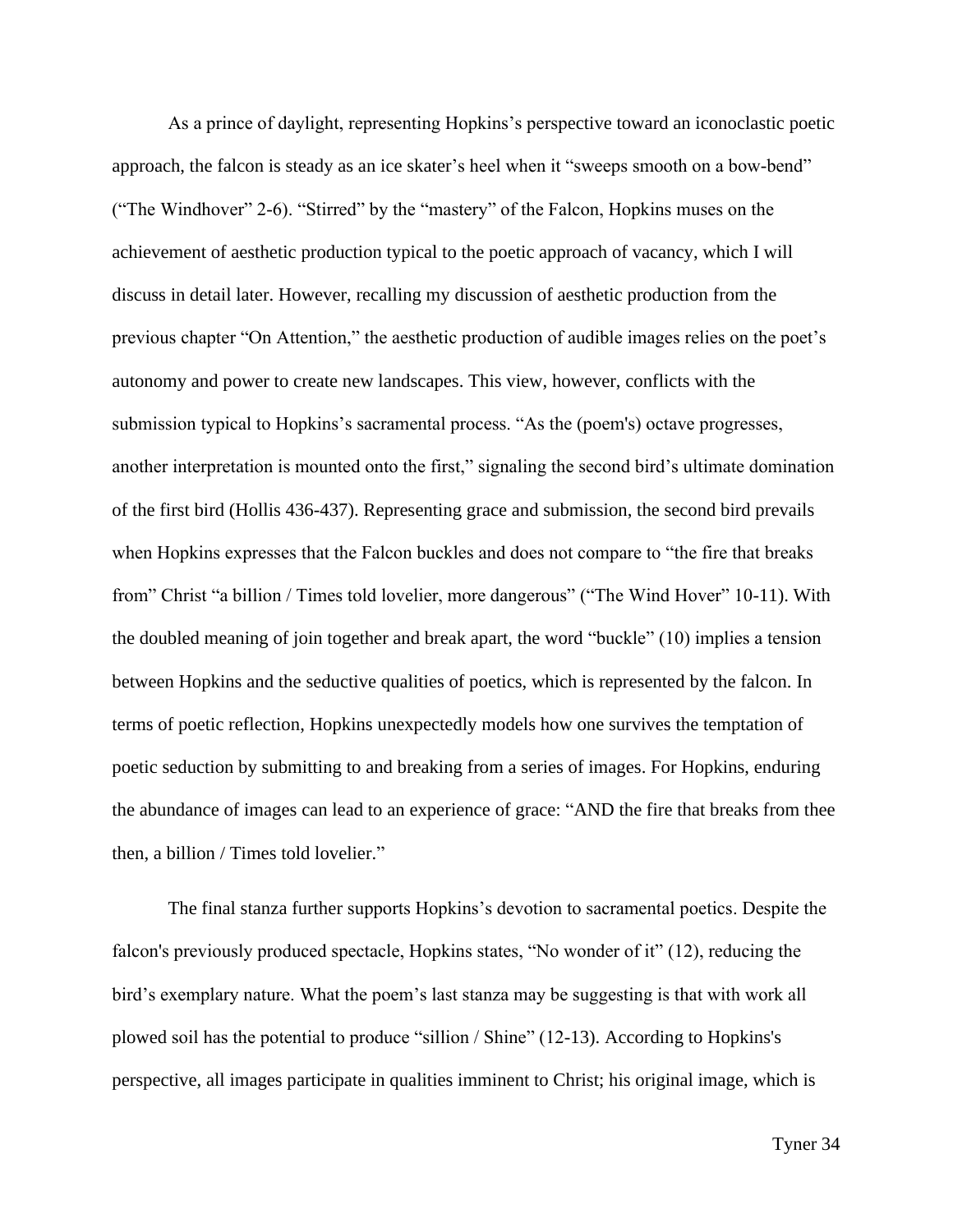elucidated in Hopkins's coined term *inscape*, and is best described as "the cosmic patterns behind all forms," used to uncover the "deep affective meaning in patterns of human language sound" (Wimsatt 96). Therefore, even in an abundant or random sequence of static, iconic images, the reader has the potential to glean eternal truths.

\*\*\*

Nevertheless, other Romantic poets' reflective experiences demonstrate a search for divine patterns through less sacramental approaches. For example, Samuel Taylor Coleridge suggests a version of inscape through sensuous imagery, much like Hopkins. However, to Coleridge, inscape is "the idea that is intimated and epitomized through aesthetic, symbolic content" sustained by literary symbols (Cheyne 7). Granted, Coleridge's concept of the symbol is more concerned with the patterns inherent to poetic attention. Therefore, Coleridge is more concerned with reflecting an apparatus through memory than through sacramental devotion, as demonstrated by Hopkins.

However, as Coleridge's symbol identifies patterns within attention that can be carried over to reflection, he evinces the possible modality, or overlap, between the two experiences. Consider the habits of attention in "Frost at Midnight." Two critical events preceded Coleridge's reflection: the elimination of social distraction through poetic attention and the subversion of dialogue mediums. In the poem, landscape provides a necessary contrast for the elimination of distractions typical of the modern era. The affective qualities of the natural poetic landscapes became Coleridge's focal point. Coleridge reconstructs images for poetic reflection different from Hopkins. Unlike Hopkins, Coleridge attends to images that appear like vivid memories. For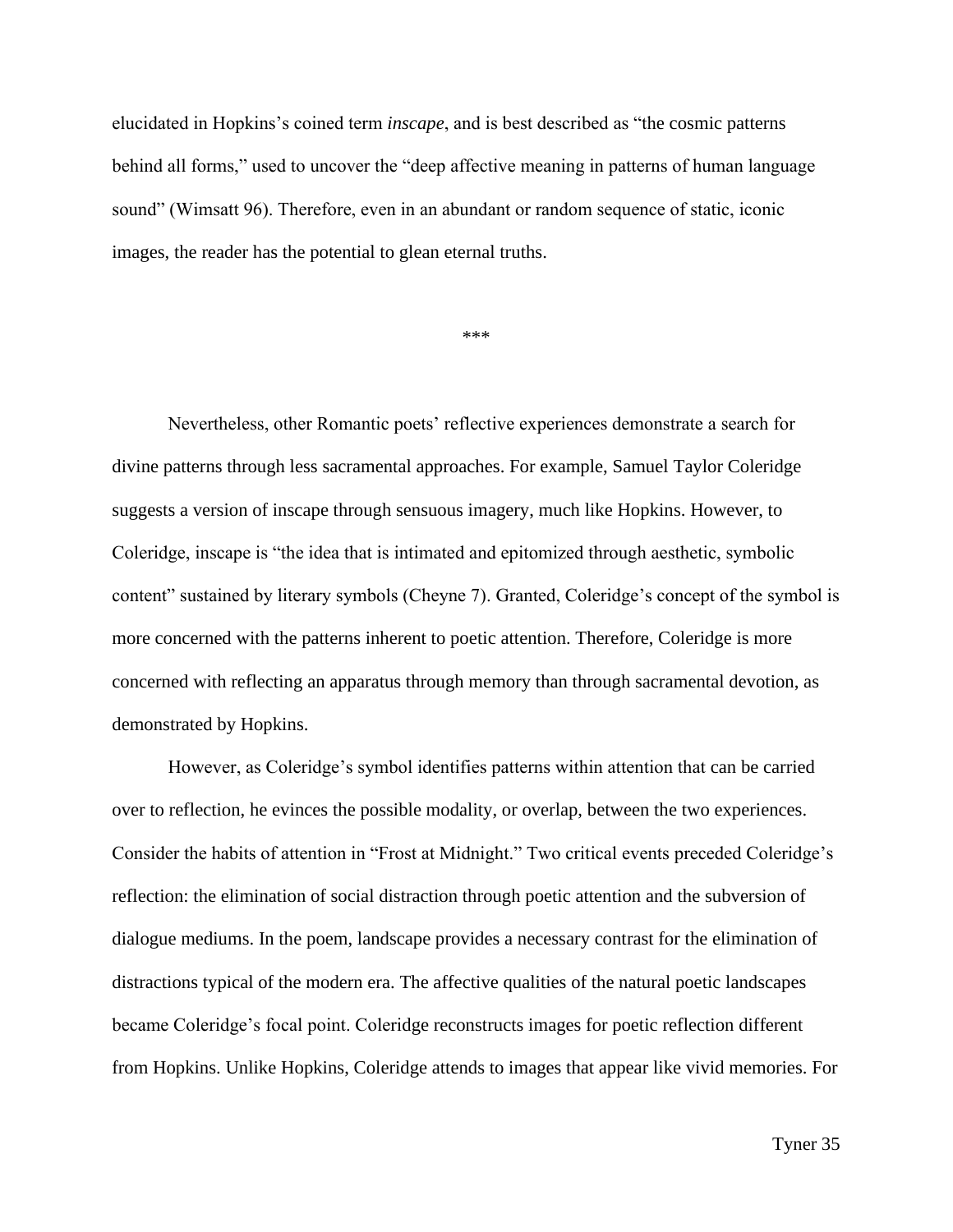example, as the original setting in "Frost at Midnight" evolves, Coleridge reimagines what he sees in the moment in relation to memories of what has been.

Yet again, sound is the vehicle for transmitting the reflection. The eternal rhythm or sound of God's voice previously discussed in "Attention" extends through Coleridge's memories and into the third stanza. Recalling a past divine experience "at school," Coleridge would daydream "Presageful…to watch that fluttering *stranger*" ("Frost at Midnight" 25-28). Recalling his teenage years, Coleridge falls into a rhythm of daydreaming when he longs for "his sweet birthplace, and the old church-tower" (29-30). The trance contributes to a sense of time travel, which is also aided by the old church bells' sound and its ability to stir memories of young Coleridge (32). The repetitions of rhythms are devices for participating in the larger, divine rhythm. In a letter to his friend Joseph Cottle, Coleridge articulates that all poems and narratives, like this rhythm, are a part of a "great Cycle" that inevitably becomes a part of a "Whole…Eternal Present" (*The Letters of 263*). Therefore, Coleridge achieves his objective in the reflective process of contributing to the possibility for participating in the inevitable divine rhythm of the "one life" through his production of poetic repetitions. According to Coleridge, participation in this process is realized by the poet's (or his reader's) "primary imagination," which is their "living power" as a "prime agent of all human perception" participating "in the finite mind of the eternal act of creation in the infinite I AM" (*Biographia Literaria* 204).

Nevertheless, Coleridge uses memory to echo his previous participation in this larger rhythm and thus instances reflection when he shifts the poem's focus to Hartley. In the third stanza, he shifts his attention to the "Dear Babe" whom he hopes will similarly be oriented toward God.

> Dear Babe, that sleepest cradled by my side, Whose gentle breathings, heard in this deep calm,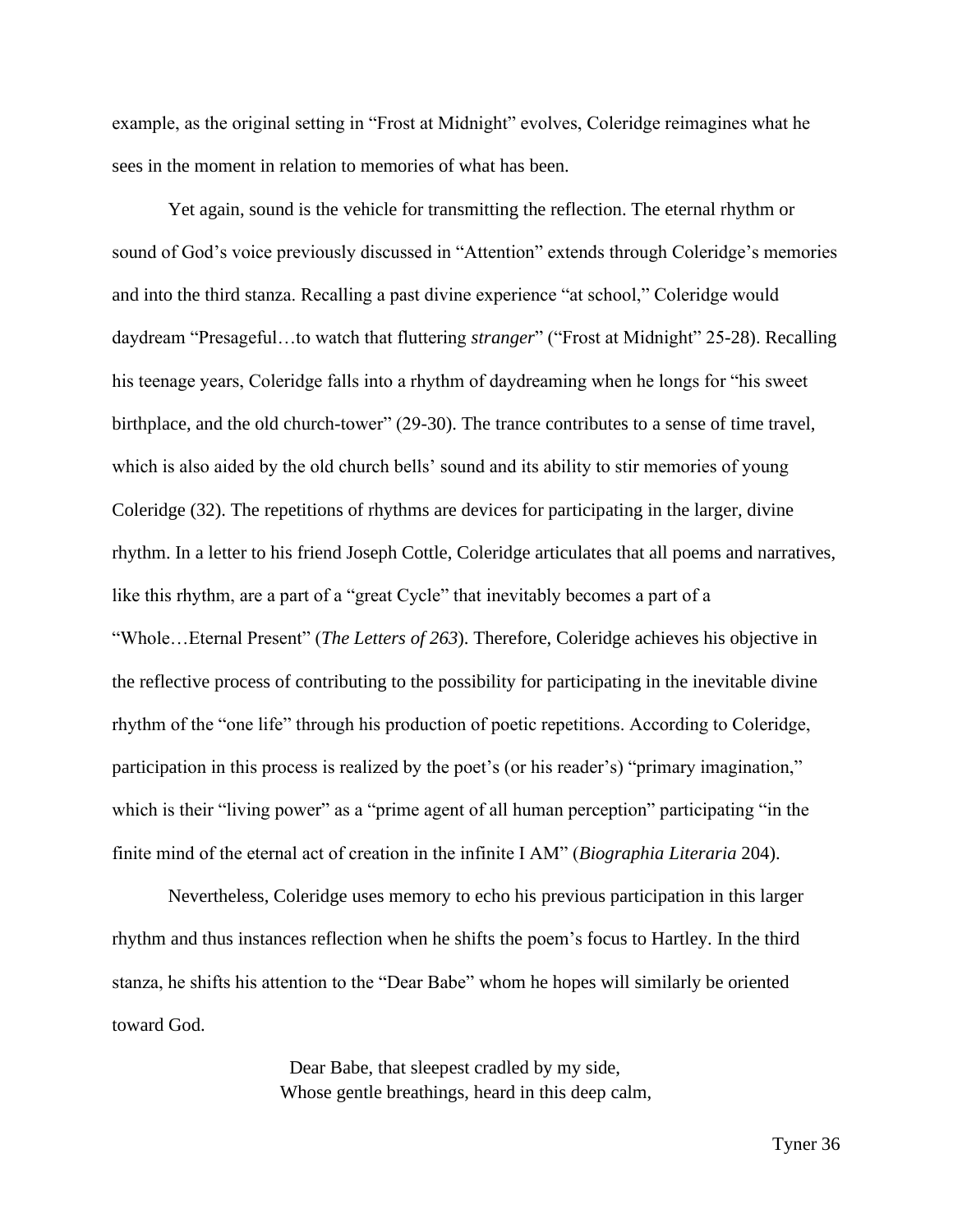Fill up the intersperséd vacancies And momentary pauses of the thought! My babe so beautiful! it thrills my heart With tender gladness, thus to look at thee, And think that thou shalt learn far other lore, And in far other scenes! For I was reared In the great city, pent 'mid cloisters dim, And saw nought lovely but the sky and stars. But *thou*, my babe! shalt wander like a breeze By lakes and sandy shores, beneath the crags Of ancient mountain, and beneath the clouds, Which image in their bulk both lakes and shores And mountain crags: so shalt thou see and hear The lovely shapes and sounds intelligible Of that eternal language, which thy God Utters, who from eternity doth teach Himself in all, and all things in himself. Great universal Teacher! he shall mould Thy spirit, and by giving make it ask. (lines 45-65)

Referring back to the memory of the "sweet" yet haunting and stirring church bells, this sound, this image, was also a prophecy of "like articulate sounds of things to come!" ("Frost at Midnight" 34). Memory, as a placeholder for the "secondary imagination," functions as the "echo of the former, coexisting with the conscious will…differing only in *degree*, and the *mode* of its operation" (*Biographia Literaria* 204). Thus poetry, like memory, is another medium in which one hears the secondary echoes and repetitions of the primary divine rhythm. Nevertheless, this experience becomes a tool utilized by Coleridge for the present. Memory offers a bridge between the imaginative faculties and "the generation of new and unperceived objects and experiences" (Alford 130). In this case, Coleridge's past experience is in his expectation of a visitor, like "the *stranger*" ("Frost at Midnight" 27), like God. Despite the ironic, literal difference between the two audiences, Coleridge "hoped to see the *stranger's* face"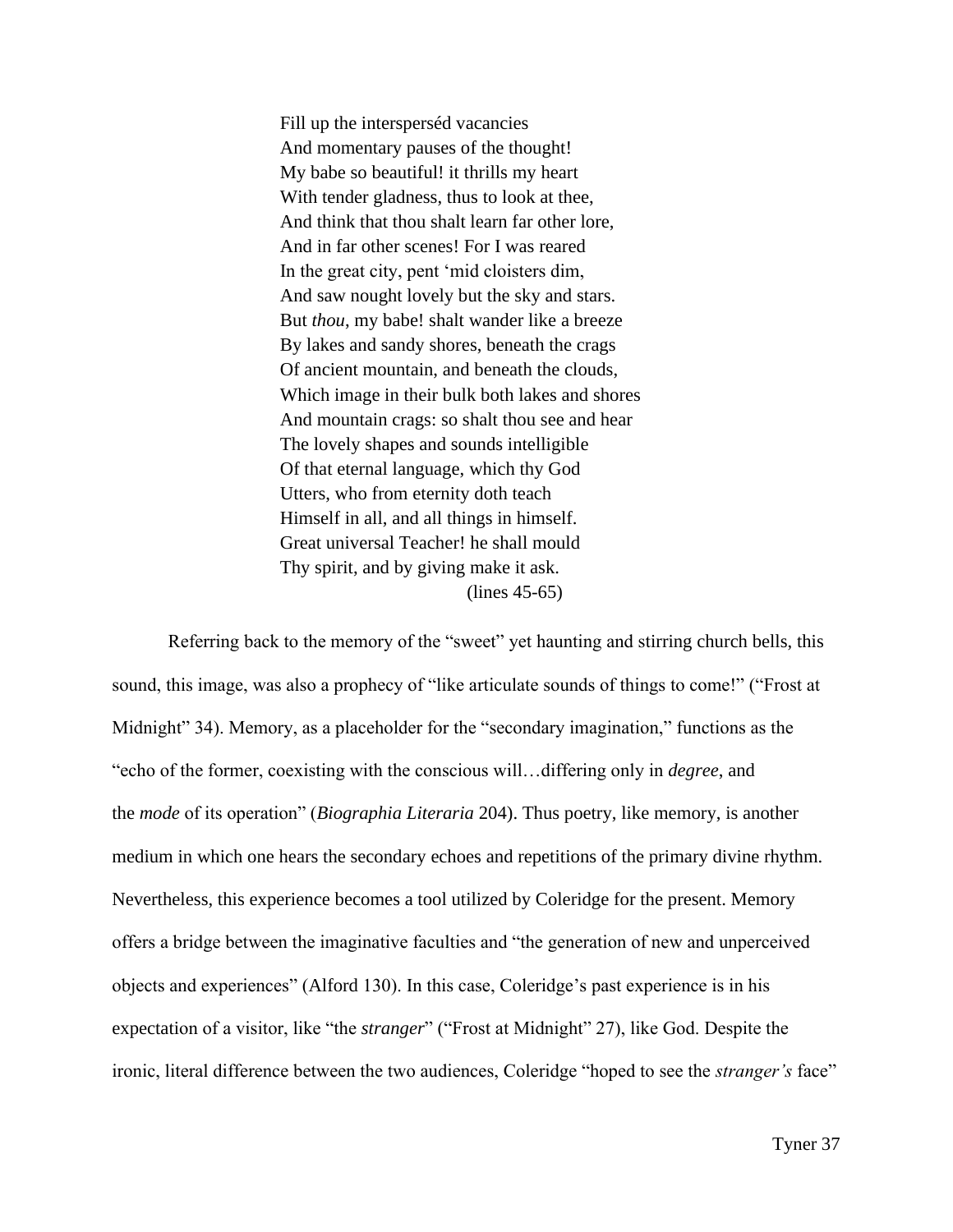(42) like he longed to see "Townsman, or aunt, or sister more beloved" (43) because they shared something in common. This memory echoes Coleridge's anticipation and relationship with someone relationally familiar yet physically distant.

Therefore, the fourth stanza's devotion to Hartley shifts from Coleridge's relation to God to his child's relation to God. The intentional shift signals Coleridge's intent to utilize a memory for imparting or transferring his past experience to his son. However, Coleridge is aware that mesmerism is insufficient for imparting experience to Hartley. Knowledge of the divine is not a concept to know but a *someone* to know and interact with. Therefore, Coleridge emphasizes the necessity of Hartley's individual pursuit by encouraging him toward an experience of attunement and relationality with God. Parallel to his experience with a divine internal rhythm pointing to God, Coleridge hopes Hartley attunes himself to the "breeze" ("Frost at Midnight" 55) of the natural world so he can "see and hear / the lovely shapes and sounds intelligible / Of that eternal language, which thy God / Utters" (59-62). Coleridge intends to pass along this necessary anticipation because *by giving* something, we *are made to ask about the divine rhythm.* In the same way God, the "great universal Teacher…shall mould" (64) and Hartley's spirit, Coleridge desires to mold Hartley's focus and therefore cultivate within him the habit of anticipation Coleridge found so essential to relating with the divine.

\*\*\*

Much like Coleridge, Percy Bysshe Shelley is interested in recreating and reinhabiting experiences of reflection. In 1816, Shelley wrote "Mont Blanc: Lines Written in the Vale of Chamouni" to reflect the scenery of the Chamonix Valley. Shelley's experience of reflection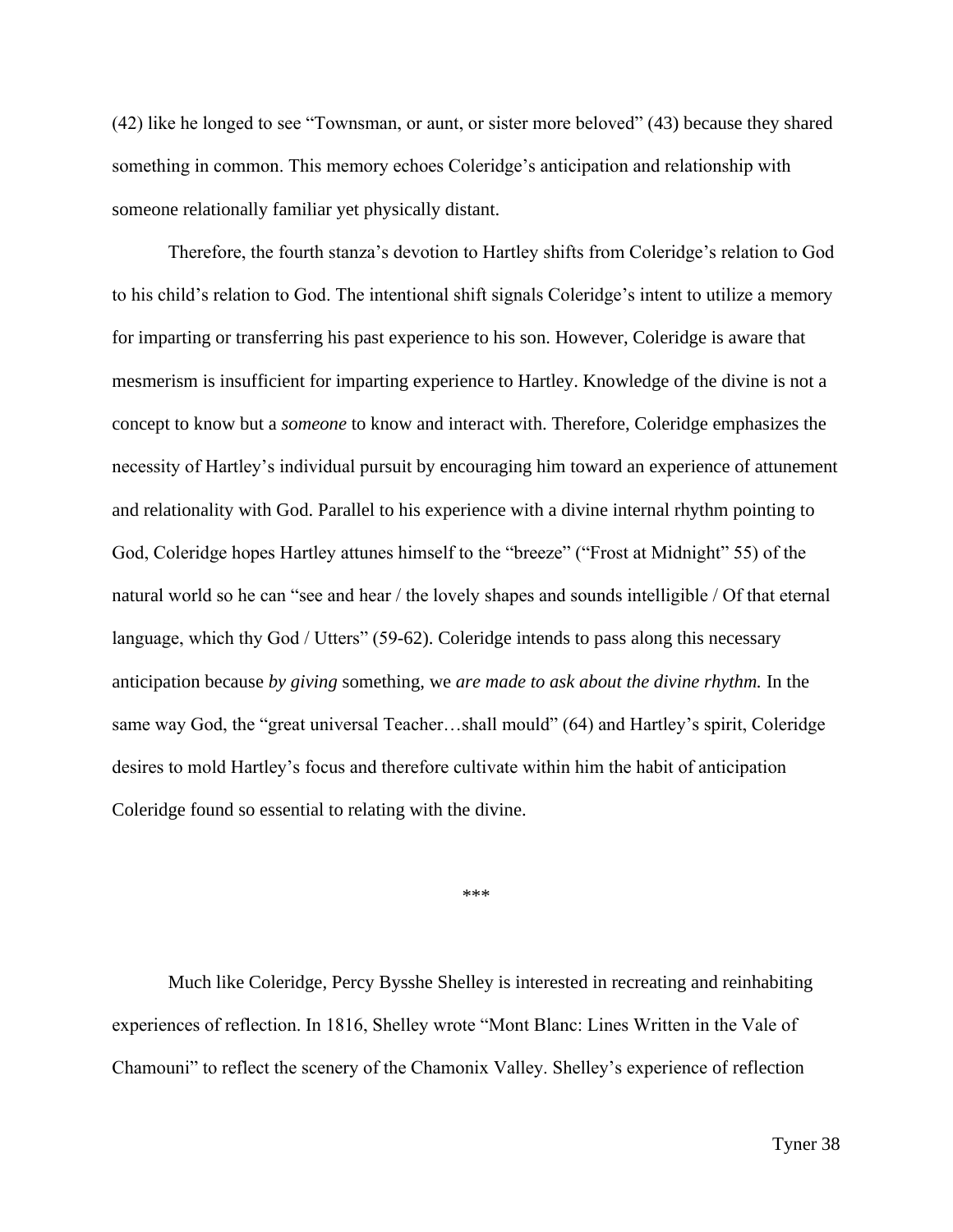appeals to the senses while studying the hidden patterns of physical and poetic landscapes. However, one significant difference from Coleridge is that Shelley's reflective approach assumes the deep truth is imageless and vacant. Shelley features an iconoclastic approach to animated images that represents "an attempt to confront and resolve" poetic environments that are "a threat to consciousness" and attempts "to resolve this threat to the imagination" (Mitchell 15). These images are threatening because they represent the kind of disappointment that comes from an exposure with the sublime. As previously displayed in "Ode to a Nightingale," authors tasked with reproducing an aesthetic poetic landscape around vacancy may obsess over the previous sublime experience. The entire landscape of the poem revolved around a divine experience the speaker lost. For Shelley, the threat lies in the challenge of reflecting the same power Mont Blanc has on the public. Shelley wants to show that he understands what contributes to the notoriety of physical landscapes and poetic landscapes alike. Shelley's resolution to the threat is the production of an aesthetic, poetic environment equal in threat to the original environment. Therefore, in the first stanza, Shelley presents the threat of Mont Blanc.

> The everlasting universe of things Flows through the mind, and rolls its rapid waves, Now dark—now glittering—now reflecting gloom— Now lending splendour, where from secret springs The source of human thought its tribute brings Of waters—with a sound but half its own, Such as a feeble brook will oft assume, In the wild woods, among the mountains lone, Where waterfalls around it leap for ever, Where woods and winds contend, and a vast river Over its rocks ceaselessly bursts and raves.

Upon seeing the mountain Mont Blanc in the valley of Chamonix, Shelley feels vulnerable immersed in "the everlasting universe of things" ("Mont Blanc" 1). Through the terms used to describe his physical and poetic environment, Shelley reveals his unique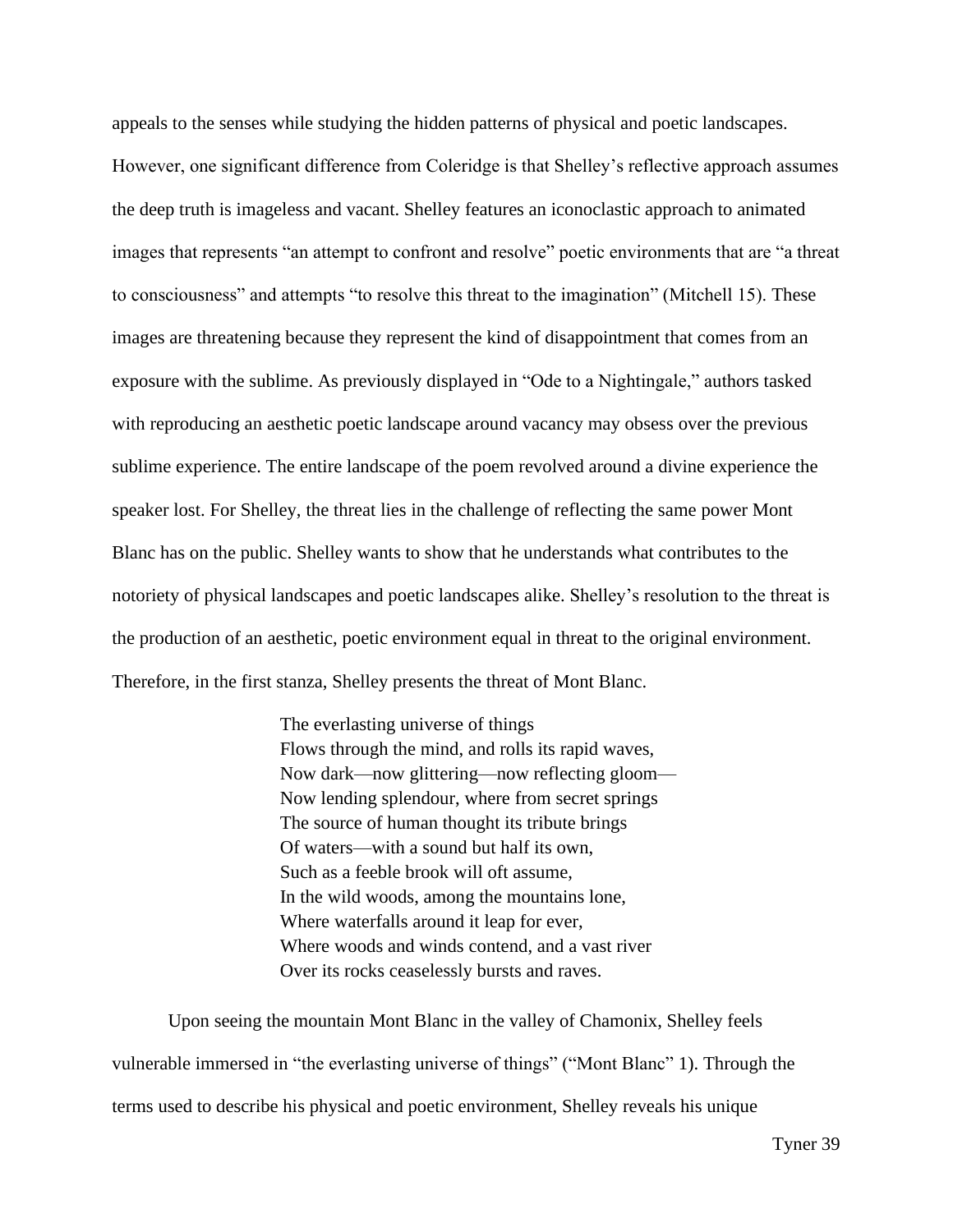understanding of internal patterns. The interpretation of the poem's internal patterns influences how its animated images and reflective production are reconstructed in the mind of the reader. Comparing images accumulating within a poem, Shelley presents the image of "a feeble brook" (7) developing into a "vast river" (10) capable of "bursting through these dark mountains" (18).

> Thus thou, Ravine of Arve—dark, deep Ravine— Thou many-colour'd, many-voiced vale, Over whose pines, and crags, and caverns sail Fast cloud-shadows and sunbeams: awful scene, Where power in likeness of the Arve comes down From the ice-gulfs that gird his secret throne, Bursting through these dark mountains like the flame Of lightning through the tempest;—thou dost lie, (lines 12-19)

Like Coleridge and Hopkins, Shelley represents inscape or an internal pattern by describing the Arve as the medium through which "Power…comes down" (16). The physical environment is the veneer to the intentionally capitalized "Power," the source of Shelley's attention and divine reflection. Therefore, Shelley utilizes various visual and sound images to build the poetic environment. For example, grounding his version of inscape in the Ravine of Arve, Shelley addresses it as "Thou many-colour'd" then as a "many-voiced vale" (13). Shelley fulfills the reconstruction process through the abstraction of contained images though there is not one image he focuses on as compared to the other poets.

> Thy giant brood of pines around thee clinging, Children of elder time, in whose devotion The chainless winds still come and ever came To drink their odours, and their mighty swinging To hear—an old and solemn harmony; Thine earthly rainbows stretch'd across the sweep Of the aethereal waterfall, whose veil Robes some unsculptur'd image; the strange sleep Which when the voices of the desert fail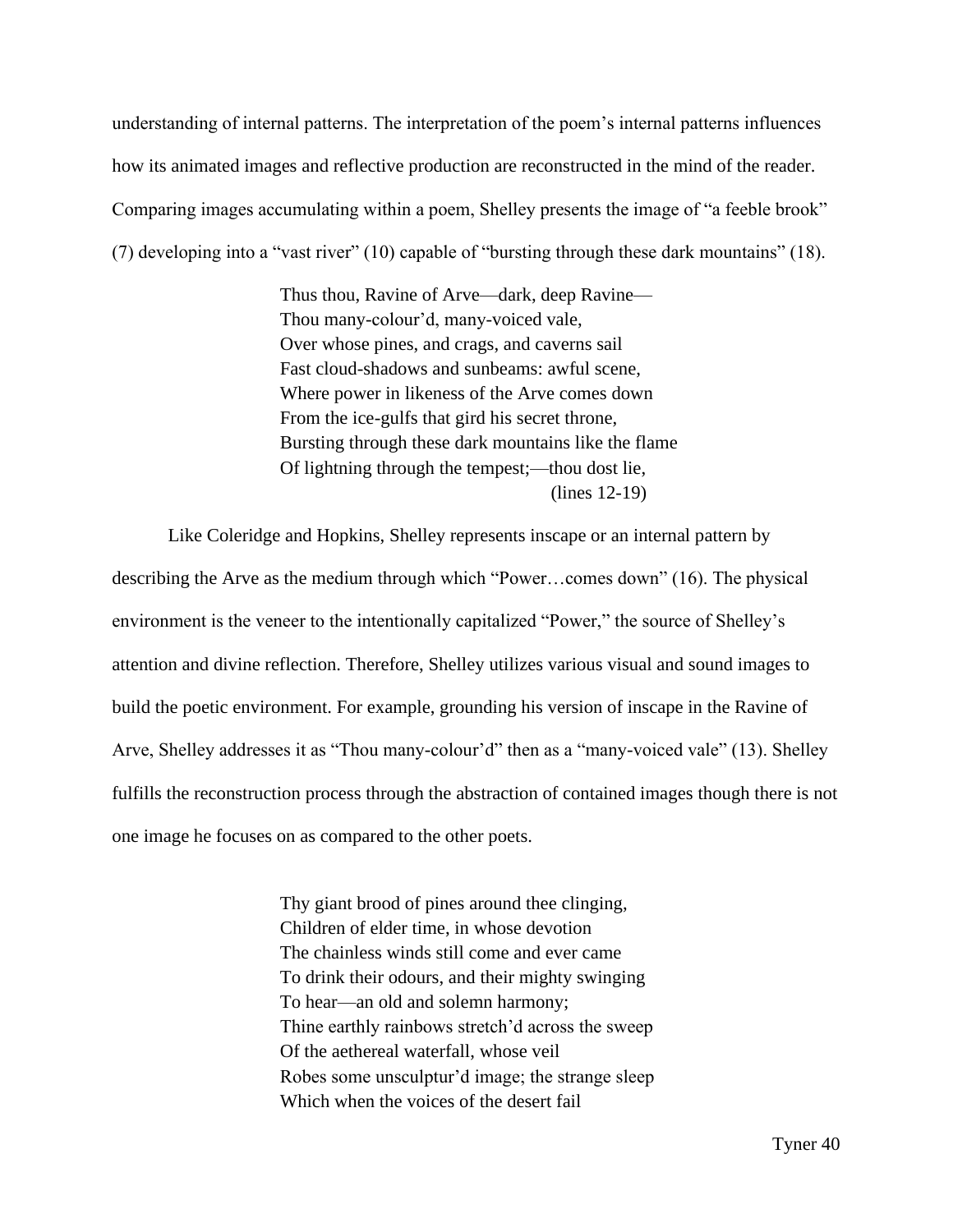## Wraps all in its own deep eternity; (lines 20-29)

Throughout the second stanza, Shelley's view of the unseen pattern resolves differently than the resolutions of Coleridge and Hopkins. In his reflection of the Arve river, Shelley references the unseen as the "unsculptured image" in the surrounding "giant brood of pines" (20) of which generations "still come and ever came / To drink their odors" (22-23) and "To hear" their swinging, "an old and solemn harmony" (24). In Shelley's poetic landscape, there is no single source for the multitude of colors and wind, the magnitude of the trees, or the curious voices of previous generations. Thus clarifying Shelley's abstraction of Mont Blanc's physical characterization is his beliefs about the origin of the universe and one's ability to understand it. According the Shelley, physical landscapes like the Arve River and Mont Blanc are unsearchable and incomprehensible. Observers of the river or mountain cannot point to the origins of its wonder. No one knows where the colors came from, how trees started growing around it, nor the first voices praising the mountain's majesty. Therefore, in his version of inscape, Shelley models a pattern beneath the abundance of images, but at the heart of this pattern is a vacancy. Much like physical landscapes, poetic landscapes and traditions are unsearchable. As Shelley searches for an internal pattern to the natural world, his reference to the "unremitting interchange" (39) between "mind and nature is also presented as a dynamic relation between mind and medium" (Verdun 161).

> Thy caverns echoing to the Arve's commotion, A loud, lone sound no other sound can tame; Thou art pervaded with that ceaseless motion, Thou art the path of that unresting sound— Dizzy Ravine! and when I gaze on thee I seem as in a trance sublime and strange To muse on my own separate fantasy, My own, my human mind, which passively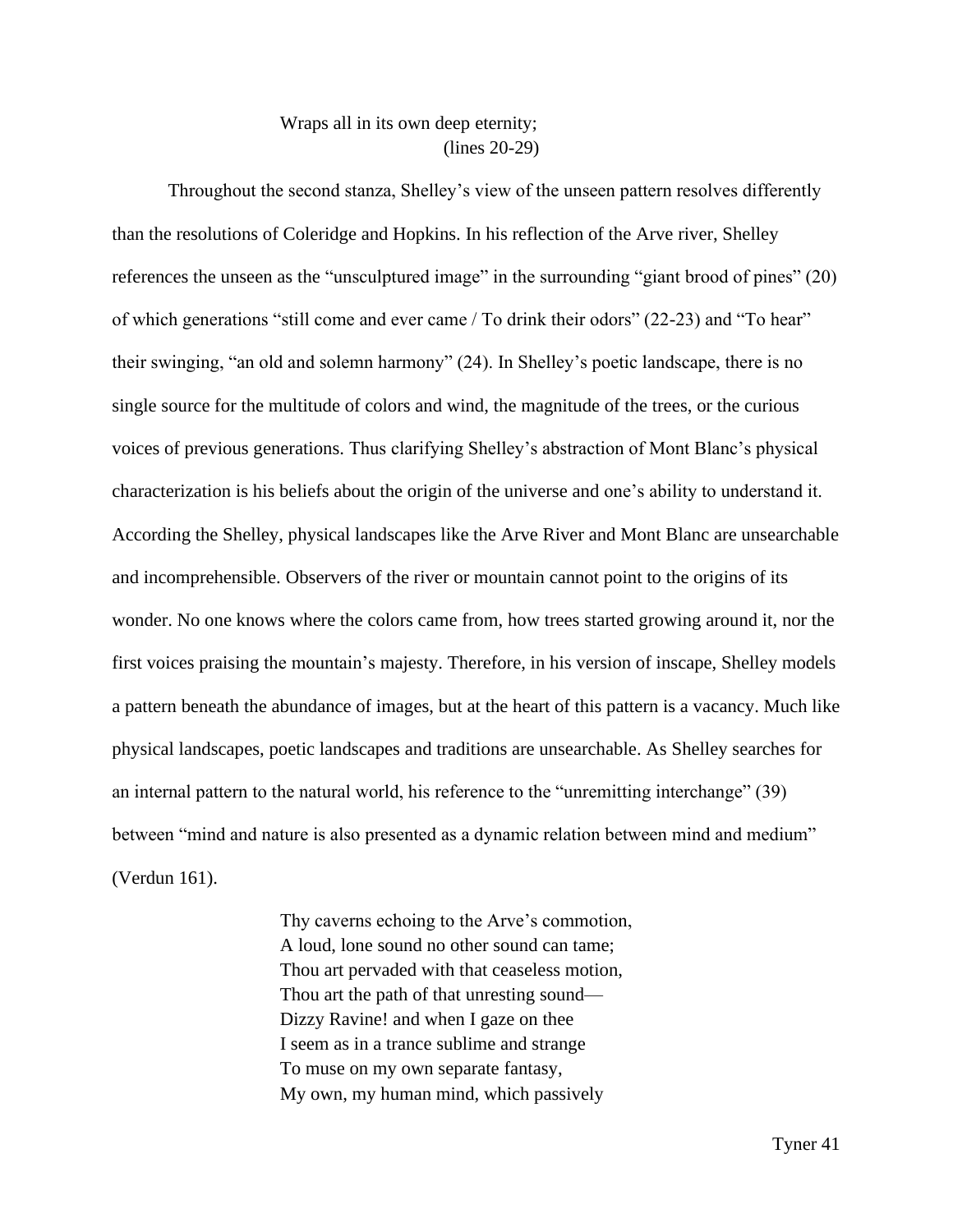Now renders and receives fast influencings, Holding an unremitting interchange With the clear universe of things around; One legion of wild thoughts, whose wandering wings Now float above thy darkness, and now rest Where that or thou art no unbidden guest, In the still cave of the witch Poesy, Seeking among the shadows that pass by Ghosts of all things that are, some shade of thee, Some phantom, some faint image; till the breast From which they fled recalls them, thou art there! (lines 30-48)

Displaying the dynamic relationship between mind and nature is the speaker's relationship with the natural world. For example, the river is the source of a sublime trance for the speaker ("Mont Blanc" 36). However, the speaker's sublime experience is not accredited to the tameless sound of the Arve but to the speaker's "own separate fantasy" of mind (37-38). The speaker does not submit to the landscapes as previous speakers did in the previous sacramental works. Thus, the relationship between mind and medium arises. Looking at this scene through the lens of poetic reflection, Shelley models the imaginative mind's critical role in simultaneously experiencing the images of the physical landscape and informing the sublime poetic experience. Thus, this scene depicts Shelley's posture of poetic reflection and his intent to represent the imaginative mind's power.

Shelley's intent lies in his recognizing the poetic potential of remaking one's own imaginative environment. Shelley relies on the impression of the external environment but "focuses more directly on creative production—the 'tribute' itself than on defining so specifically the activity of the mind through the senses" (Verdun 159). In contrast to the other poets, Shelley's objective is *poiesis* for praxis. As suggested earlier, the unceasing power of the Arve river inspires the speaker's sublime trance. Yet, it is this trance that the speaker uses for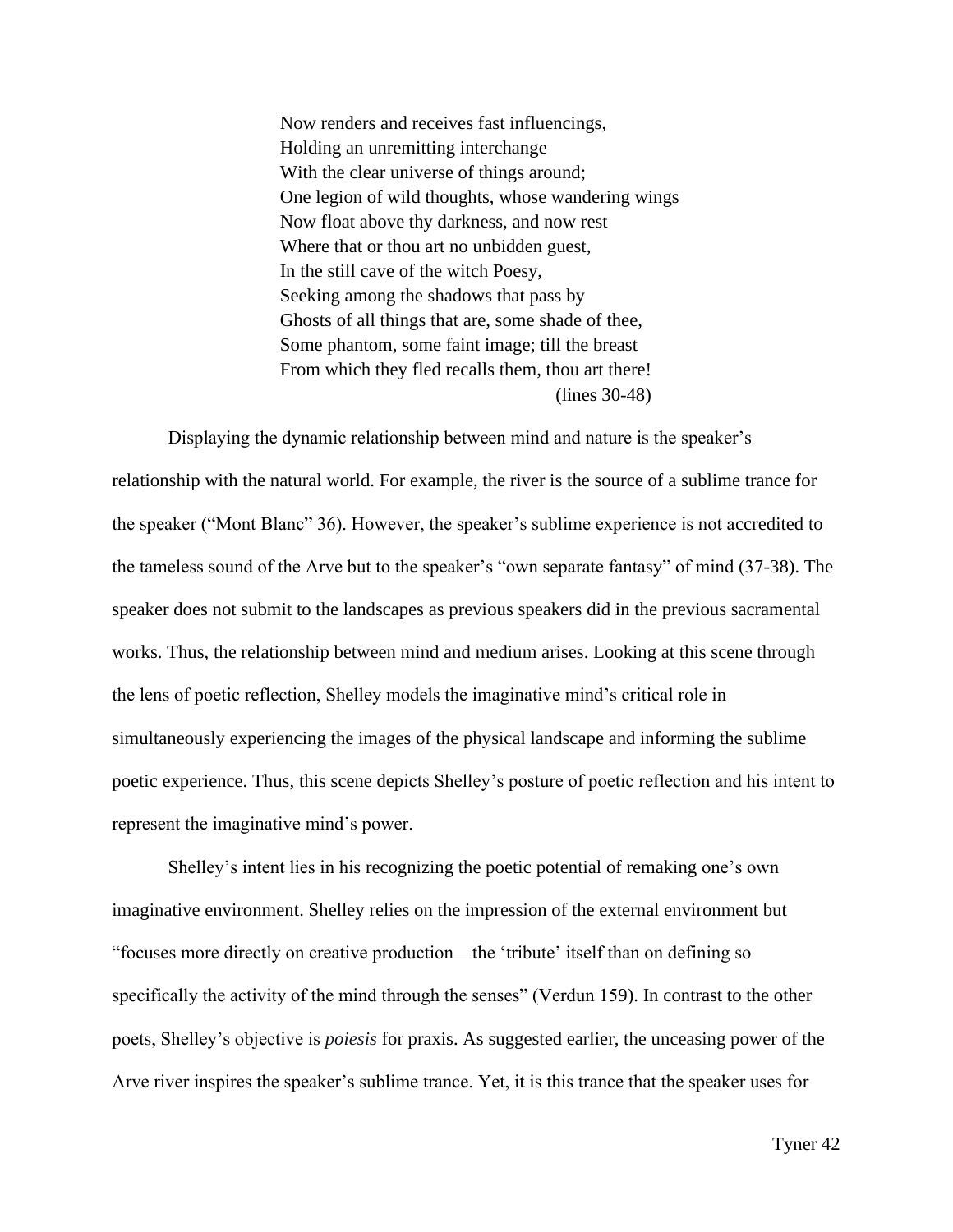informing his "own separate fantasy" or own poetic landscape. Also observable in the different drafts of the poem, Shelley projects his aesthetic environment as a surrounding to the vacancy he finds at the heart of Mont Blanc. For example, the inclusion of the following words, "harmony," "solemn," and "A loud lone sound," in the original and final draft reveal Shelley's desire "to find a place for these words even before he knows for sure what exactly they will depict or imitate" (Verdun 168). Though elusive and subtle, Shelley still wants a harmony to organize the whole. During the drafting process, Shelley "seeks an aural intensity to be a sign of physical force," rearranging the words with the intent of "rhyming and forging some connection between the river…with the sound of the Arve" (Verdun 168). Shelley demonstrates poetic reflection and production as it precedes the furtherance of the landscape's meaning. Thus, one implication of approaching poetic vacancy for praxis is that one cannot know or pursue the necessary initial poiesis experience. As seen in the sacramental works of Hopkins, submitting to the poiesis experience permits a particular relationship with the divine and a habitual itinerary for reapproaching divine revelation. For Hopkins, images present a ritual opportunity for reapproaching God. For Shelley, experiencing the sublime is abstract, unpredictable, and not sacramental. Though unsearchable, the vacant posture cultivates a habit of patience and responsibility within the poet and audience, a negative capability that was also indicated by Keats's experience of sublime attention.

Conclusively, each poet presents constructs a poetic landscape with what Coleridge describes as reflective "crags" ("Frost at Midnight" 56,59). Representing Herder's definition of the reflection experience, the poets trace patterns within their reflective experiences and intentionally fall into the weeds of poetic landscapes. All the poets capitalize on sense experience and reconstruct animated images for mediating the imminent qualities of reflection. Captivated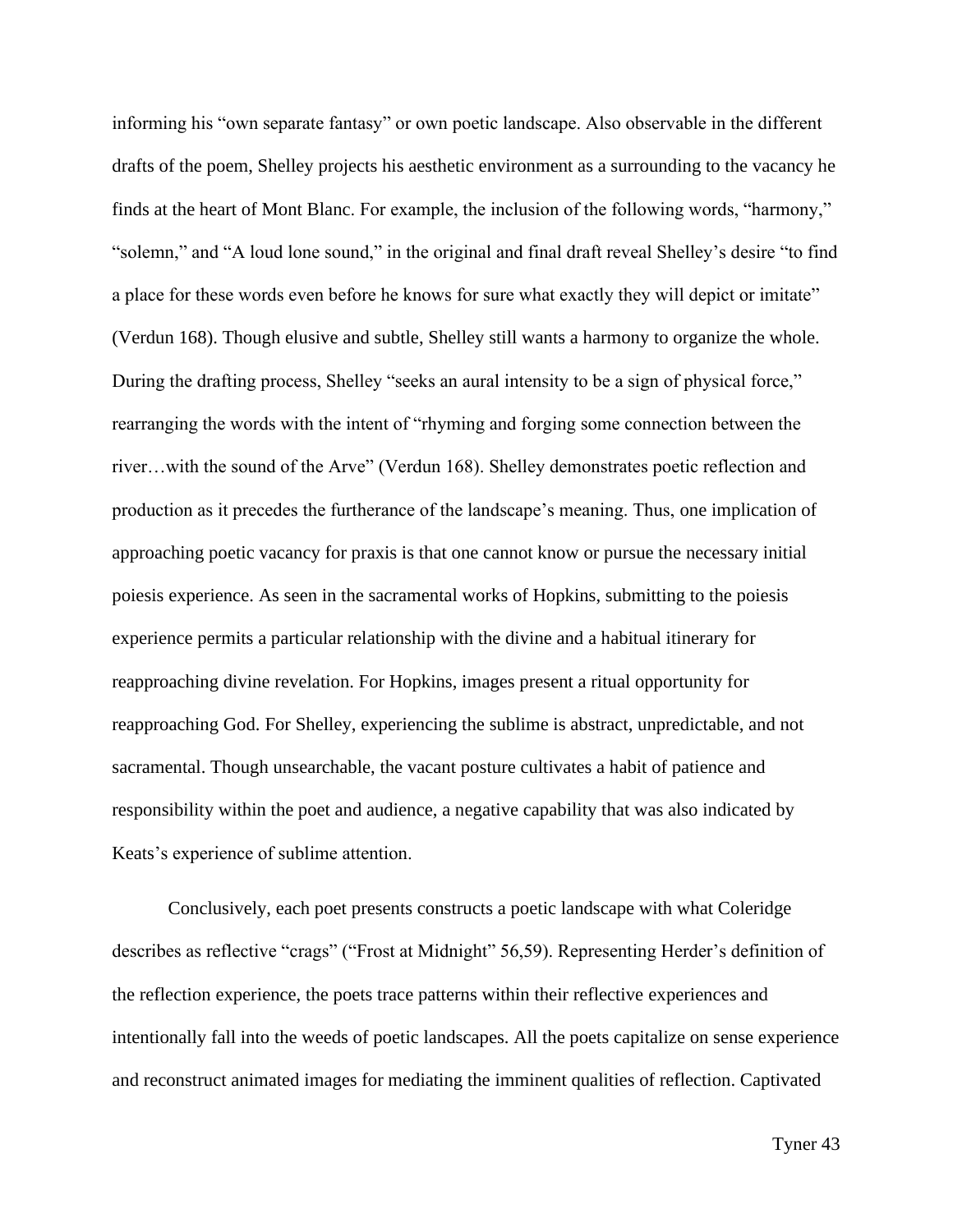by iconic images, Hopkins reflects divine patterns through sacramental submission. Through memory, Coleridge participates in and informs experiences of reflection. Shelley searches poetic boundaries through praxis. Nevertheless, the essential difference between their beliefs about the reflective imagination emerges in their ability to relate to the divine. For Hopkins and Coleridge, a deep truth arises with a cataphatic poetic landscape devoted to the divine voice or transmitting the divine experience to others. However, Shelley responds to large animated images differently, employing an iconoclastic landscape that surrounds a vacant center. Nonetheless, the core of the poetic experience remains a concern for poets, helping to inform the process of poetic contemplation, which will be the subject of the next chapter.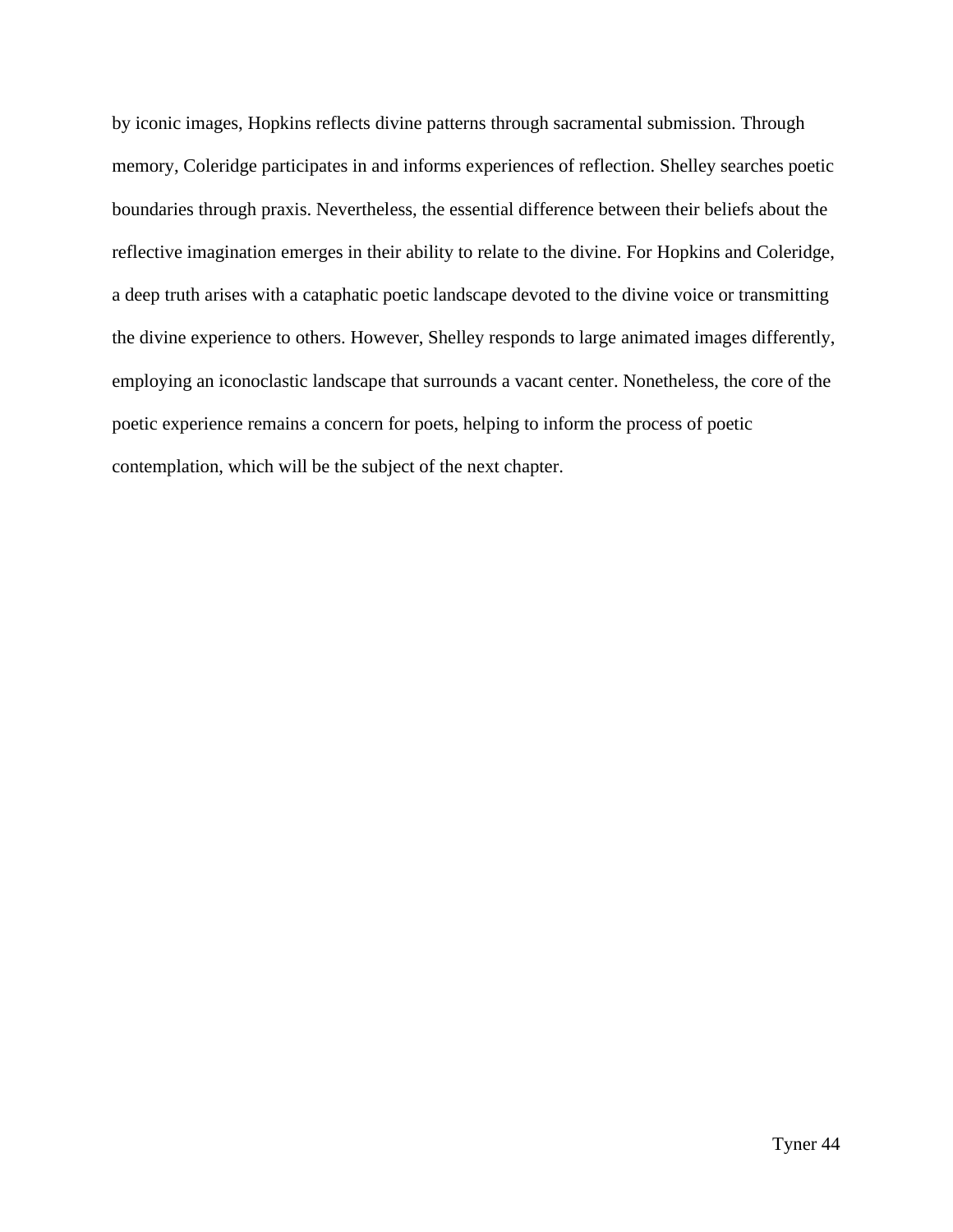## On Contemplation

Through experiences of attention, a procession of poetic images can captivate our hearts and minds. In our best attempts at describing these images, we can even see beyond them by reflecting upon them. In poetic attention, it is the garden Keats yearns to return to. In poetic reflection*,* it is the answer to one's ask. Then, often unexpected, in a moment of imaginative production or reception, the curtain is pulled back in an apocrypha-like revelation. In such moments of poetic experience images contract, they align, saying the unsayable. It is the "*aporia*—the unresolvable dilemma—of transcendence" (Sells 2). Within poetics, this event occurs in experiences of contemplation.

In terms of my argument, contemplation best adheres to Michael Sells' description of *apophasis*, the unsaying or speaking away, where expression is "a function of the frequency and seriousness with which the language turns back upon its own propositions" (Sells 3). Therefore, this chapter on contemplative language attends to poetic representations of unsaying, focusing on evidence of apprehension rooted in reflective environments presented by Gerard Hopkins and T.S. Eliot. For Hopkins, the experience is largely marked by distinct theophanies of grace, whereas Eliot's iconoclastic approach is defined by the simultaneous use of decaying and appropriated sacramental images. Representing two approaches, the intuition of a deep truth or of profound vacancy, Hopkins and Eliot display the tensions and signifying stress of distinct contemplative views. Thus, since contemplation is not just seeing, but participating in an unsaying of what cannot be said, they also represent different approaches to grace.

With an intuition of a deep truth, Gerard Hopkins contemplates the unsayable in a sacramental approach. Hopkins contemplative poetry treats the ineffable name as the "force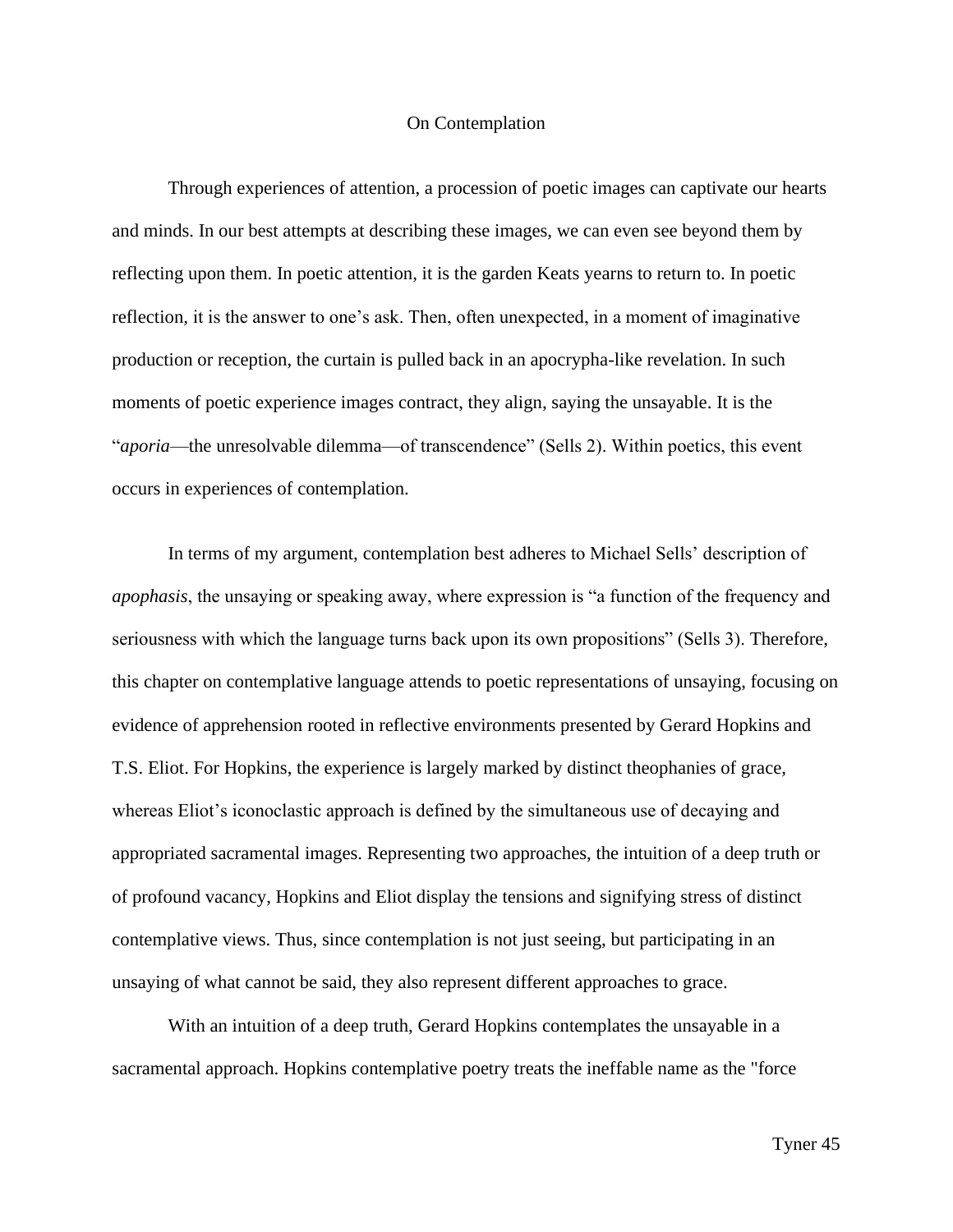capable of bringing about fluctuations in reality" and as "a force independent of one's desire to elevate it. It needs no elevation" (Stevens viii). Reconciling his limitation as a poet with his mediative attempt to communicate the language of God, Hopkins adopts a prophet like role. In "The Wreck of Deutschland," Hopkins mediates divine language as he recalls the shipwreck and death of five Franciscan Nuns. Hopkins addresses the poem to the memory of the nuns who were aboard the *SS Deutschland* after being exiled from Germany by the Falk Laws. In the poem, Hopkins's body becomes a landscape. Seeing God's Spirit, a spirit of animation, a real yet "uncreated grace" abiding in the individual, Hopkins appeals to its capacity to dwell in created landscapes of land or body.

Hopkins capitalizes on the way scripture draws parallels between the land and body under the authority of God's Spirit. Recognizing these parallels is necessary for understanding the significance of Hopkins's representation of the Spirit from scripture. First, according to the first two chapters of Genesis, the Spirit of God is attributed with the creation of order from chaos, generating light and life (Gen. 1.1-3). Furthermore, in the first stanza of "The Wreck," Hopkins's body is compared to the landscape God's Spirit created.

> Thou mastering me God! giver of breath and bread; World's strand, sway of the sea; Lord of living and dead; Thou hast bound bones & veins in me, fastened me flesh, And after it almost unmade, what with dread, Thy doing: and dost thou touch me afresh? Over again I feel thy finger and find thee. (lines 1-8)

According to Hopkins, the Spirit, "hast bound bones & veins" (5) and "fastened…(Hopkins's) flesh (5)," bringing order to Hopkins's body, which resembled the pre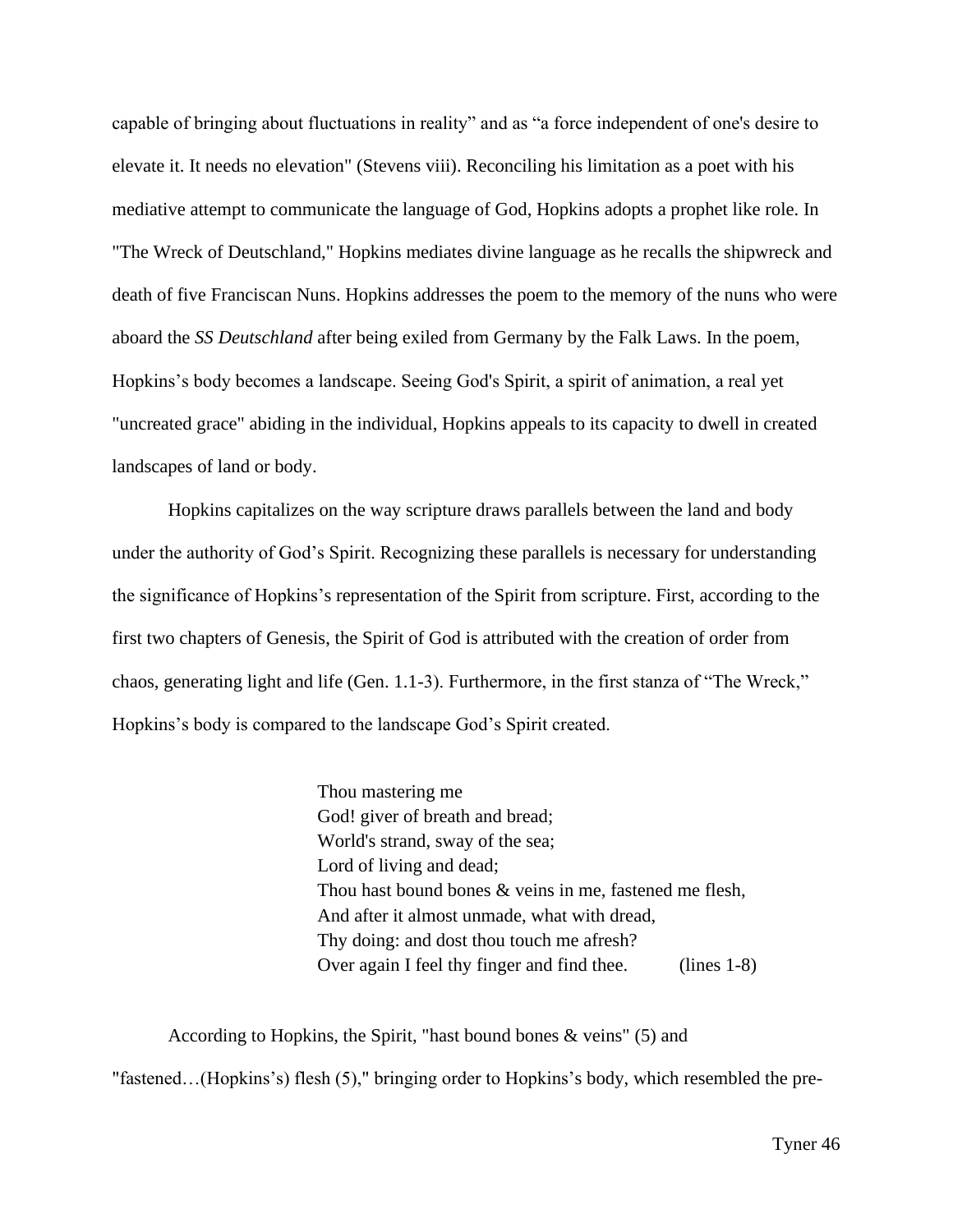created world of chaos as "World's strand" and "sway of the sea" (3). Created by God's Spirit, the two environments—body and land—stand parallel to one another, are of similar make, and are similarly subject to being "unmade" by "Thy doing" (6-7). Thus, through the mediation of his body, Hopkins claims the divine affectively created him and nearly de-created him. As a creating and contracting force, God moves within Hopkins's inner being. After nearly undoing of him with dread, it is God's finger that touches Hopkins afresh (7). Back and forth, "over again" (8), it is God who moves through Hopkins. Further, alluding to the ocean through which God's brooding Spirit established order to creation, adds meaning to the human body through which God also touches and breathes, instating order. Through these parallel images, the unsayable maintains the affective and negative actions that Sells explains is central to an apophatic experience. The poem's form and Hopkins's subject lap like a wave—expanding and retreating to its original form or focus, demonstrating what it means to double-back. Thus, Hopkins signifies the divine works through mediated space, though is not bound to it.

Further, possessing a mediated body through which God's Spirit moves, and the unsayable speaks, Hopkins displays a sympathy with the deep truth central to sacramental experiences of contemplation. The same spirit that creates and destroys is Hopkins's "giver of breath and bread" (2). Appealing to the symbol of bread, Hopkin invokes a biblical image indicative of God's eternal provision (Exo. 16) and a sacrament of Christ's body (Mat. 26.26). Hopkins invokes scripture to show the spirit's relational qualities. Reinforcing the spirit's affectionate qualities as a *someone* to communicate with when pained by the death of the nuns, Hopkins asks, why does "thou touch me afresh" (7)? Touched by God, Hopkins admits, "Over again I feel thy finger and find thee" (8). Hopkins figuratively models a relationship between God and himself through a question and personification, suggesting the relational character of an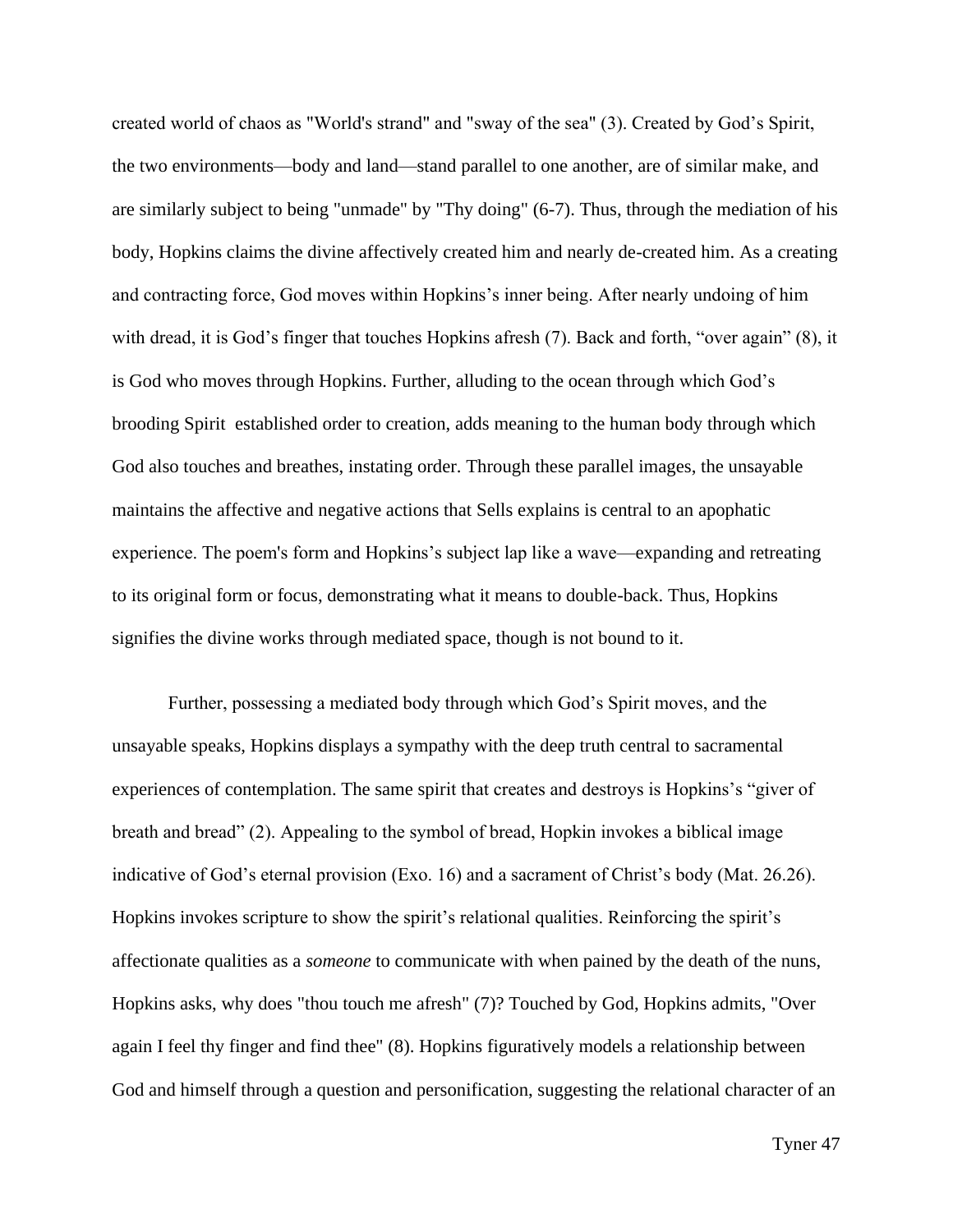unspoken voice, God's Spirit. Moreover, Hopkins's body stands as the poetic medium through which God communicates through touch, demonstrating an incarnational language embodied by touch.

However, along with his physical body, Hopkins also represents the spirit moving in poetic bodies comprised of sight, sound, and written words. Invoking his own body, Hopkins shows how poetic language is a living body through which the spirit speaks, while also highlighting the shortcomings of poetry that is formally static. Hopkins expresses unsayable sayings manifesting in poetry while comparing himself to Moses.

> I did say yes O at lightning and lashed rod; Thou heardst me truer than tongue confess Thy terror, O Christ, O God; Thou knowest the walls, altar and hour and night: The swoon of a heart that the sweep and the hurl of thee trod Hard down with a horror of height: And the midriff astrain with leaning of, laced with fire of stress. (lines 9-16)

Hopkins draws upon imagery inspired by Exodus 9.23 when Moses holds his staff upward and "the LORD sent thunder and hail, and fire ran down to the earth" when the Israelites were trying to escape Egypt. Repurposing the image of Moses holding his staff to the sky, connecting the heavens to the earth, Hopkins as the speaker says "yes" to "lightning and lashed rod"  $(9 - 10)$ . He also compares natural elements raining down to the elements that "hurl...hard down with a horror of height" from the heart "laced with (the) fire of stress" (14-16). The presumption is that in great desperation for divine deliverance, Hopkins's "yes" or admission is the lightning rod and medium through which he connects with God. Like Moses, Hopkins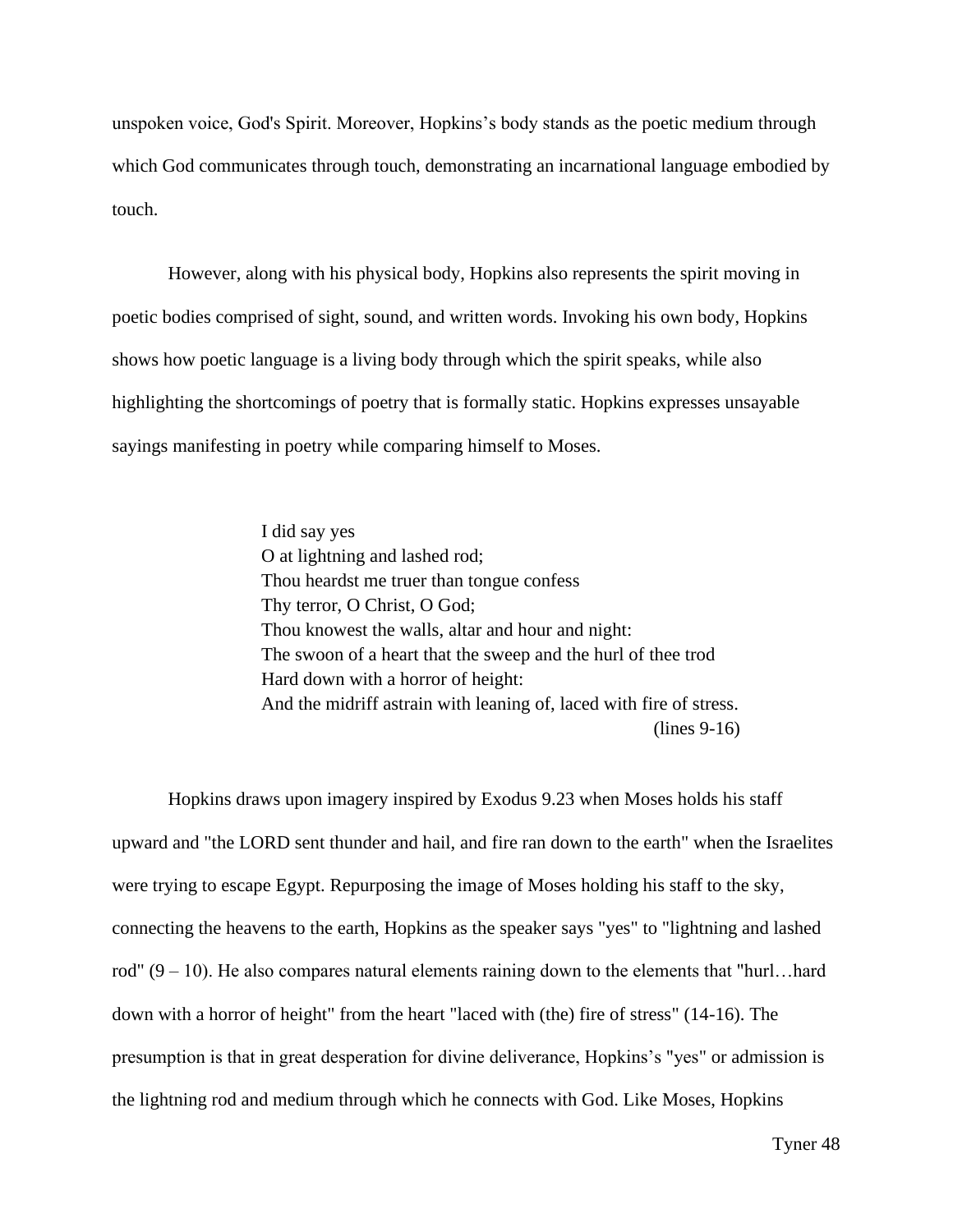connects and evidences his connection with the ineffable divine voice through the medium of his body, suggesting it as a medium through which heaven meets earth, where the unsayable meets the sayable.

In the stanza above, the poem models the speaker as a fluid landscape through which one experiences divine grace through the spirit. To Hopkins, an experience of grace is "a world charged with God" and is "closely reminiscent of energy" such as the lightning previously mentioned (Yates 22). Compatible with this belief, patristic Greek fathers understand the spirit as an uncreated divine grace, an "energy or procession of the divine nature as communicated to creation" (Yates 22). Within this context, the presence of grace as uncreated energy in Hopkins's body represents the undoing feature of contemplation. Nonetheless, Hopkins's belief that "through the activity of the Spirit, creation participates in divinity" (22), aligns with the presentation of his body as a landscape that participates in divinity when the Spirit is present. Hopkins's experience demonstrates a kind of bodily experience as a feature of sacramental contemplation. Consequently, our animation, contributing to creation, participates in divinity through the activity of the spirit. The poem functions like a sacrament, leaving the remnants of images, as the basis for rituals, through which the unsayable, the spirit, has moved before. The evidence of this shows in the devolution of Hopkins's commitment to images representing language's capacity for enchantment, when using poetic "wings that spell" ("The Wreck" 12) out experiences as iconic images.

Hopkins use of Exodus imagery also strategically prepares his argument about the potential of sacramental poetics. Previously comparing himself to Moses, Hopkin also compares his poetic contemplation to Moses' reception of the divine knowledge for writing the ten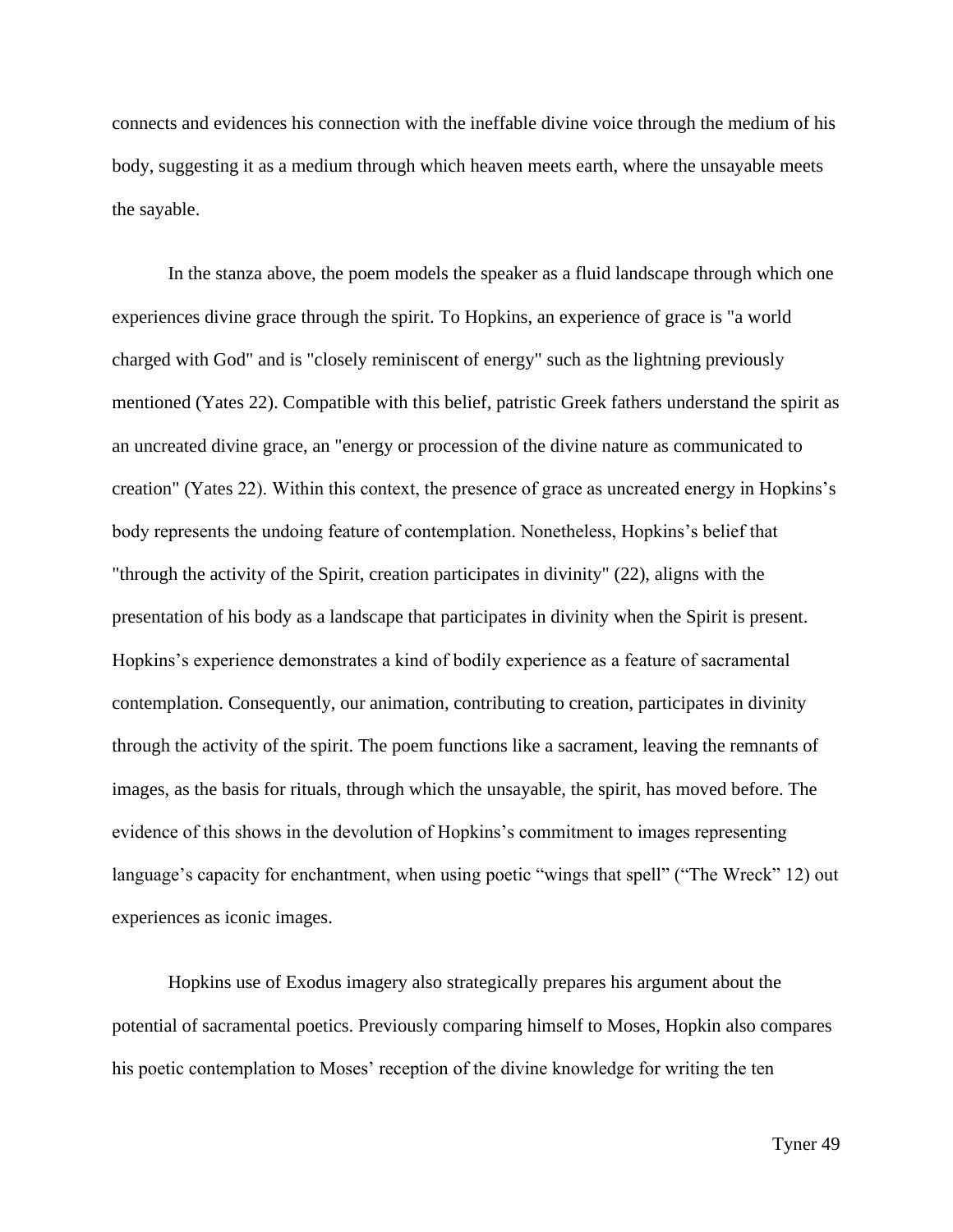commandments. Inspiring the ten commandments, the spirit once pursued relationship with the Israelites through the law, with the objective of producing faithfulness and relationship through obedience to habits and rules. However, written on stones tablets, the ten commandments alone only offered an iconic experience of attention or reflection. Thus, sacramental poetics is one way to ritualistically reinforce useful habits of attending to images and reflecting on memories of the divine. However, the shear pursuit does not guarantee the shock and awe of saying the unsayable. Similarly, in the third and fourth stanzas of "The Wreck," Hopkins represents the implications of iconic images, inspired by the spirit through a poetic representation of divine undoing.

> The frown of his face Before me, the hurtle of hell Behind, where, where was a, where was a place? I whirled out wings that spell And fled with a fling of the heart to the heart of the Host. My heart, but you were dovewinged, I can tell, Carrier-witted, I am bold to boast, To flash from the flame to the flame then, tower from the grace to the grace.

I am soft sift In an hourglass—at the wall Fast, but mined with a motion, a drift, And it crowds and it combs to the fall; I steady as a water in a well, to a poise, to a pane, But roped with, always, all the way down from the tall Fells or flanks of the voel, a vein Of the gospel proffer, a pressure, a principle, Christ's gift. (lines 17-32)

The poem's Exodus-inspired physical setting prepares Hopkins's argument that

sacramental iconic images are insufficient for maintaining a relationship with God. Adopting the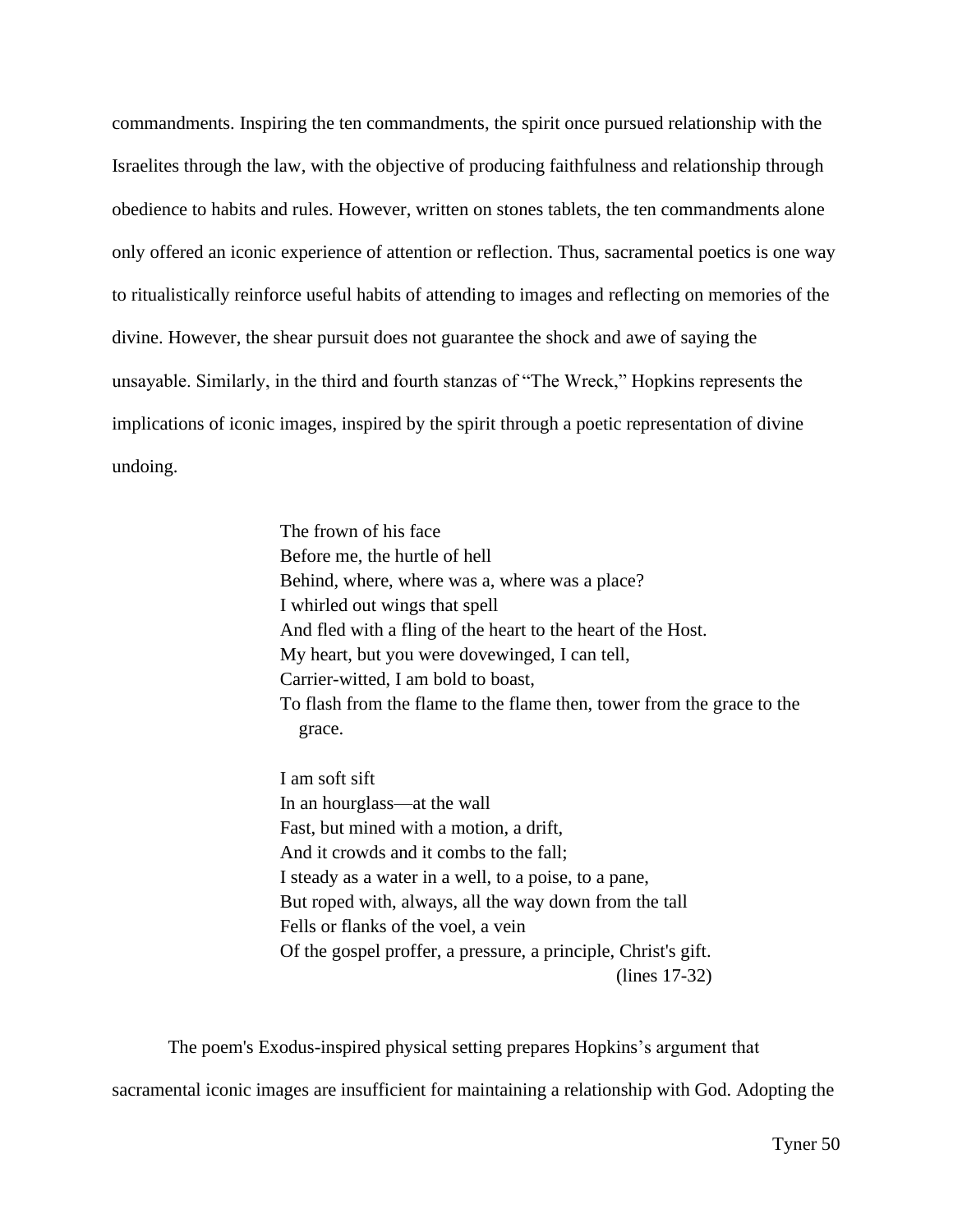theme of undoing that also occurs in the Exodus narrative, Hopkins explains the shortcomings of his poetic production. The speaker is troubled to find salvation through his faculty as a poet. Hopkins is conscious of his desperation and searches for security. To find safety from the "hurtle of hell" and the frown on God's face, Hopkins desperately employs words as a poetic device, or "wings that spell" to flee "with a fling of the heart to the heart of the Host" (17-20). Clinging to any available place, the speaker is desperate for safety or securing the sublime experience in the landscape of his words before it falls away from God's presence as a symptom of idolatry. One risk of sacramental imagery is that the undefined image of God can become imprisoned within the limits of a stagnant idolatry. Michael Sells explains that the static image of God is "the God of one's belief, a delimited God that one mistakenly worships as the transcendent (Sells 99). Nevertheless, the tension Hopkins experiences within his need to believe is in rescuing experiences of the divine from this static, idolatrous image of God. Despite Hopkins's attempts to use language to elevate himself to safety, he is "soft sift" sand in an hourglass, falling down a wall ("The Wreck" 25-28). The collapsing nature of sand represents Hopkins's lack of power to say the unsayable on his own without the previous presence of the lightning from heaven, or presence of the spirit.

However, ending his experience of sacramental idolatry, by the end of the poem, the spirit impresses grace upon Hopkins by the end of the poem. Important to note is Hopkins's circumstance of mourning the death of five innocent women. Their death at sea is the pretense of Hopkins frustration with his poetic power and mortality, demonstrating that desperation stands as a necessary condition for Hopkins's need to believe in an idol of God. Therefore, the use of water imagery is a mark of Hopkins's desperation when he compares himself to "water in a well, to a poise, to a pane" (29). In addition to desperation, however, water represents the chaotic and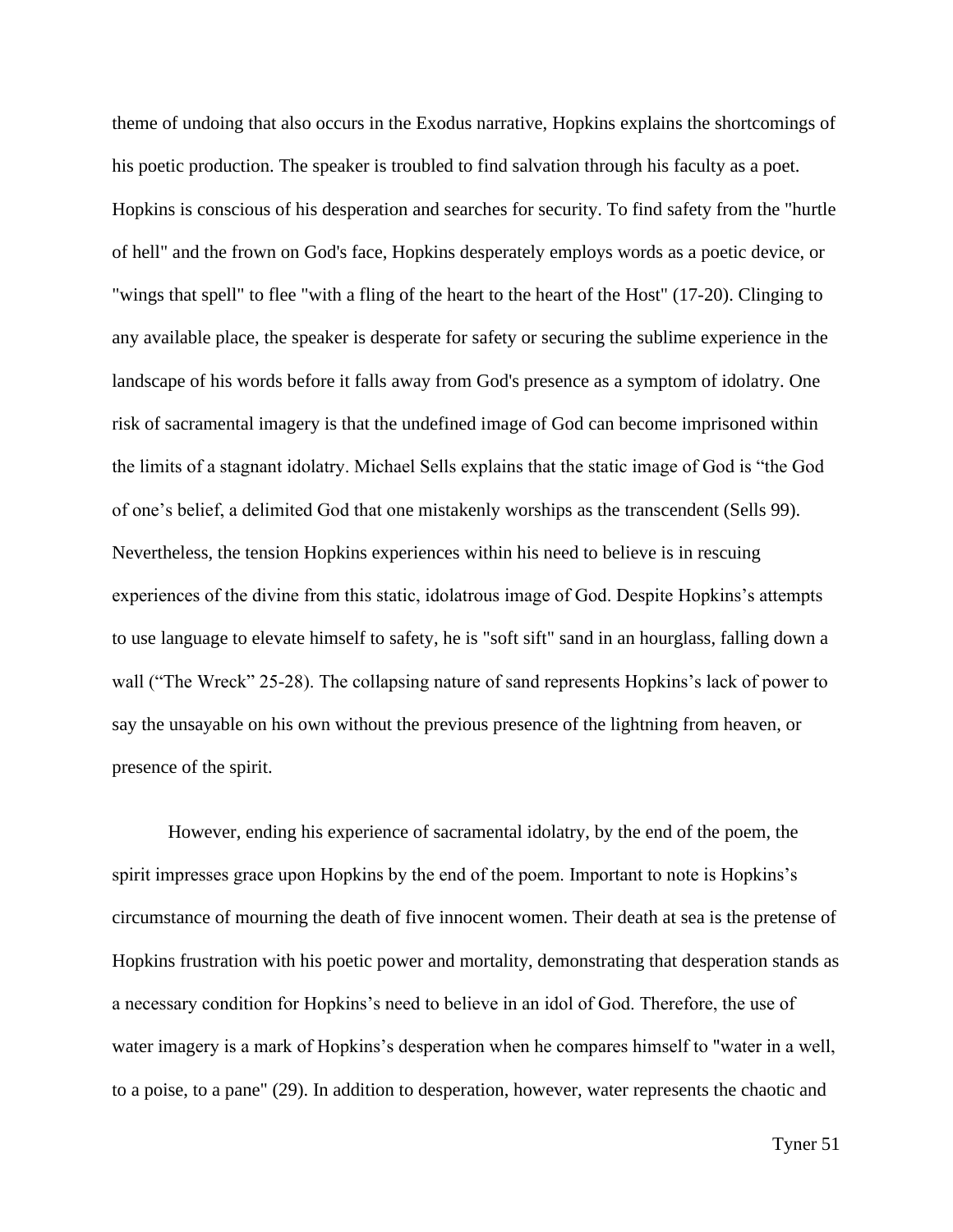immersive waters controlled by the spirit, as previously mentioned. So, when water dripping down a wall, like blood running through a vein, rushes into Hopkins as "the gospel proffer, a pressure, a principle, Christ's gift" (30-32) of grace, the reader should assume the presence of the spirit. The poetic significant is that the touch of the divine is unprompted and on the other side of Hopkins's admission of poetic incapability and resign, substantiating Hopkins's belief in the invisible other, of the deep truth.

Furthermore, the experience of grace through the invocation of water is intentional and baptismal. Likely haunted by the image of drowning people, Hopkins appeals to an idea discussed in the book of 1 Peter in chapter 3, which discusses that it is better to be put to death in the body and made alive in the spirit like Christ. For context, the chapter goes on to explain that after Jesus was made alive, "he went and made proclamation to the imprisoned spirits" of those who died during the flood in Exodus and saved them through water, a symbol of salvific baptism (1 Pet. 3.18-21). Nevertheless, in stanza 33, Hopkins utilizes this symbolic baptism to represent the new life of those lost at sea.

> With a mercy that outrides The all of water, an ark For the listener; for the lingerer with a love glides Lower than death and the dark; A vein for the visiting of the past-prayer, pent in prison, The-last-breath penitent spirits—the uttermost mark Our passion-plungèd giant risen, The Christ of the Father compassionate, fetched in the storm of his strides. (lines 257-264)

According to Hopkins, for those who died, "for the listener" or the "lingerer" (259), there is a "mercy that outrides" (257) the chaotic waters. The mercy is from Christ, and compares to the grace Hopkins previously received. Like Hopkins's experience with grace, a "vein" extends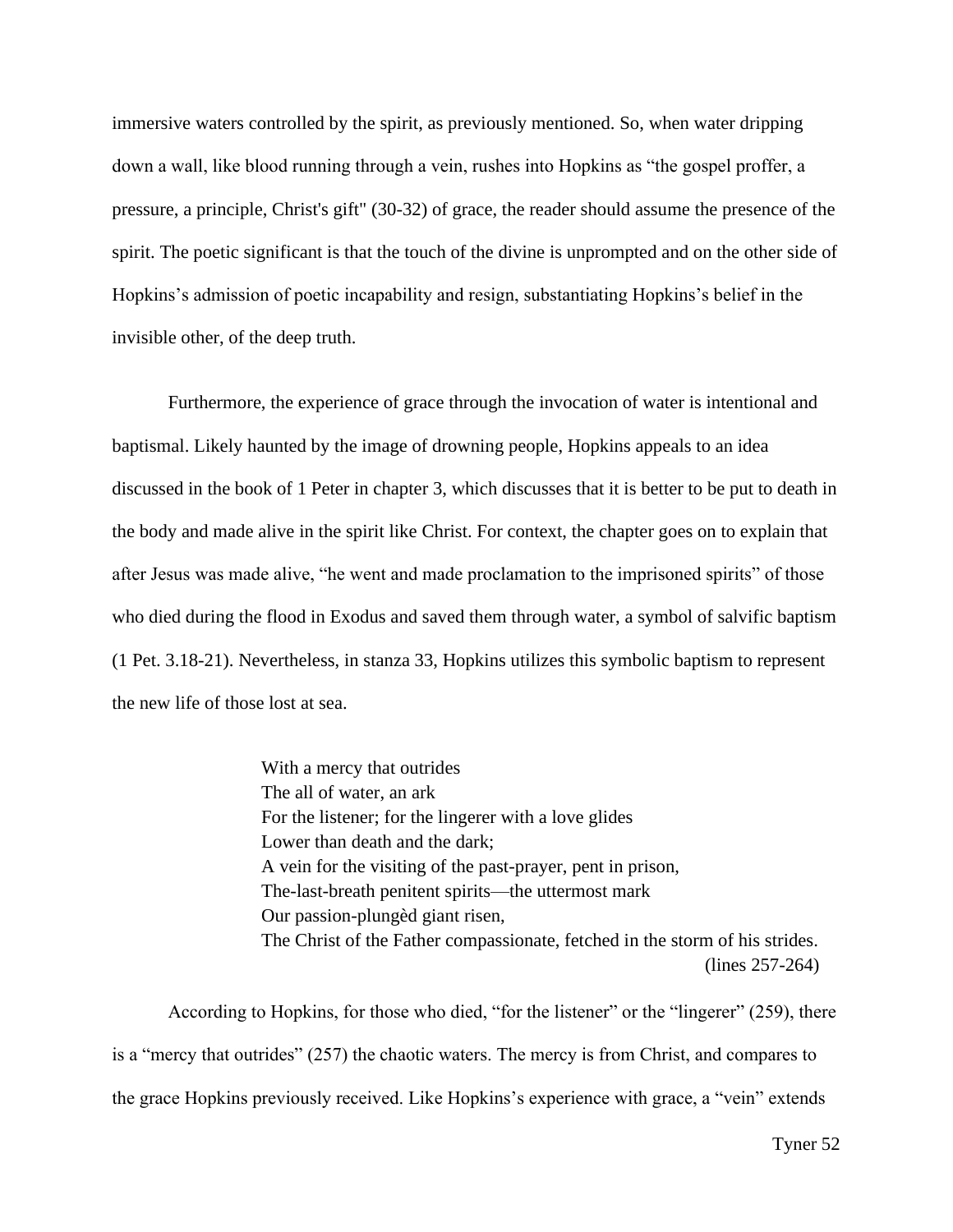to "The-last penitent spirits" (261). Presumptively, even in chaotic destruction and death, those aware of their desperation and repentant received salvation, or eternal life. The allusion is poetically significant because it represents God's undoing in Hopkins's circumstances and in poetry. According to Hopkins's narrative, God undoes creation, allowing the death of those at sea, while simultaneously granting eternal life to those same people. Within the poetic structure there is a similar pattern of undoing and recreating. Hopkins's poetic retreat is positioned between Hopkins personal experience with grace and his reemphasis of mercy. In stanza 24, Hopkins briefly returned to his own situation, away from the thought of the wreck and "the prey of the gales," where he "was under a roof" and "at rest." By this comment, Hopkins shows a sign of poetic resignation. He tries to not think about the event, yet without attending, reflecting, and contemplating the event, Hopkins would never understand the extension of grace to others. Without the experience of contemplation, there would be no opportunity for the new life or redemption of iconic images like death and destruction.

Like water, wind is a force in which animation occurs. Wind becomes a focal point within Hopkins's poem and worth considering for those interested in understanding the critical force behind contemplation. Wind, like water, recalls the charged force behind fixed landscapes of land and body, the spirit. Along with the spirit, wind signals Hopkins's learned submission to the changing landscape and textual prompts. After Hopkins's second grace experience and confrontation of idolatry, he muses on the security of the gift of grace, which permeates through the rest of the poem. Hopkins's embrace of grace's security signals his submission and thus the evolution of his identity, or sanctification, defined by Christ. This embrace marks a learned submission to the environmental conditions of God and textual prompts. Transitioning to the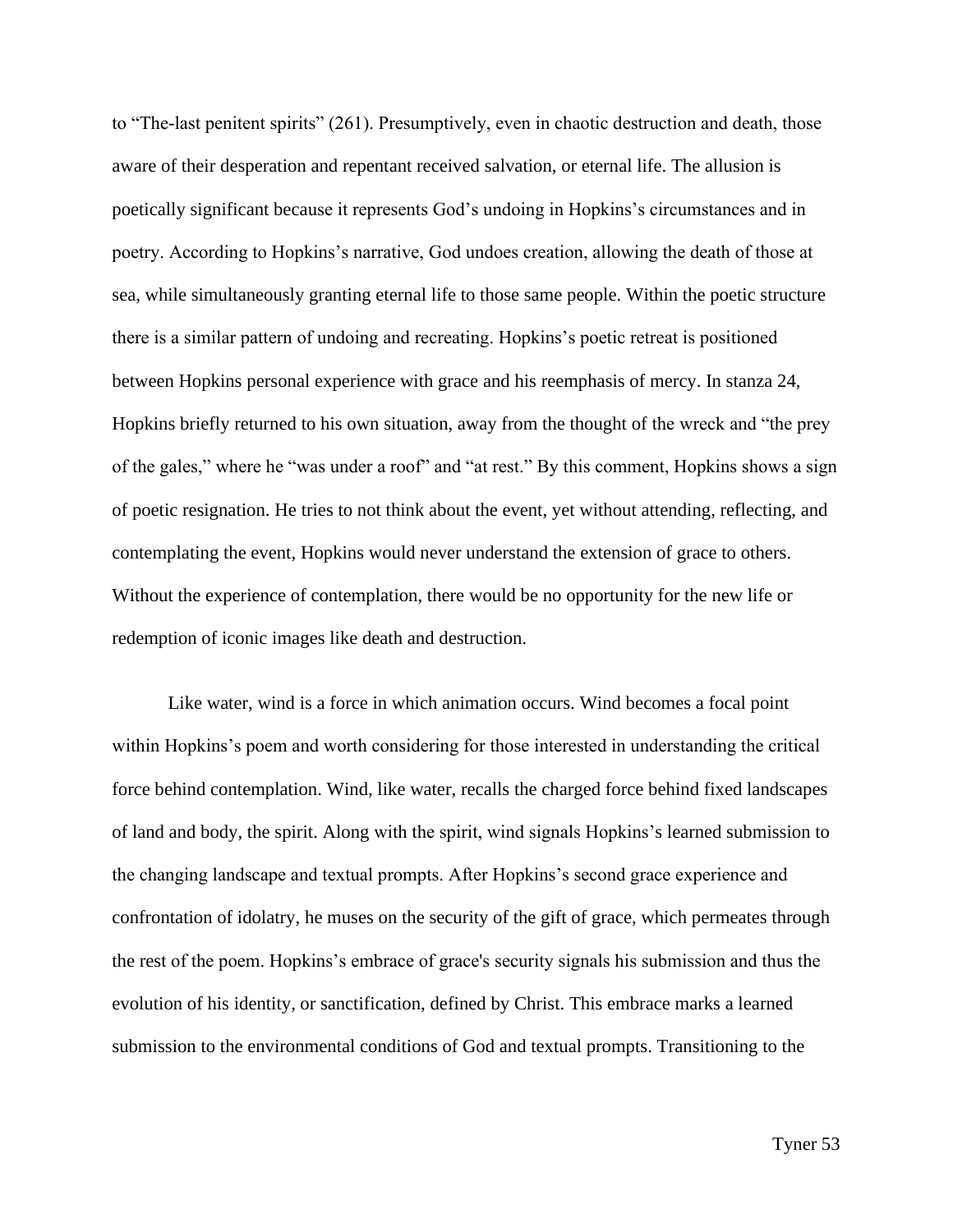fifth stanza, Hopkins reinforces his submission to the authority of grace by acknowledging the force behind grace as wind, representing the spirit.

> I kiss my hand To the stars, lovely-asunder Starlight, wafting him out of it; and Glow, glory in thunder; Kiss my hand to the dappled-with-damson west: Since, tho' he is under the world's splendour and wonder, His mystery must be instressed, stressed; For I greet him the days I meet him, and bless when I understand. (lines 33-40)

Moreover, Hopkins uses wind-like imagery to discuss submission to grace and the signifying stress of the uncreated, unseen spirit. This submission shows through Hopkins's faith in God's sovereignty. Faith is first presented through wind-imagery as Hopkins confirms the active and living power of the Spirit, 'wafting him out" of "lovely-asunder / Starlight" ("The Wreck" 33-34). The image of Hopkins wafting or breathing in is an acceptance of God and an allusion to God's breath as characterized in Genesis. According to Genesis chapter one, God's Spirit appears in the Hebrew noun *ruakh*, translating to breath, "the invisible life-energy of a person," or wind, "an invisible power that animates human breath and all creation" ("God's Spirit in Creation"). According to the creation narrative in Genesis chapter one, God's Spirit, his breath, or *ruakh*, brought order to chaos. After the fall in chapter three, *ruakh*, God's Spirit reappears as "cool of the day" in which Adam and Eve fear "the sound of the LORD God" (Gen. 3.8). Later in Genesis 8, the noun *ruakh* appears in verb form as *rîah* when God breathes in, or wafts, in the pleasing aroma of Noah's faithfulness after the flood. In verb form, the word carries the meaning of acceptance in perception. Likewise, Hopkins breathes in his surroundings and accepts grace from the spirit that established such chaotic circumstances in the first stanza.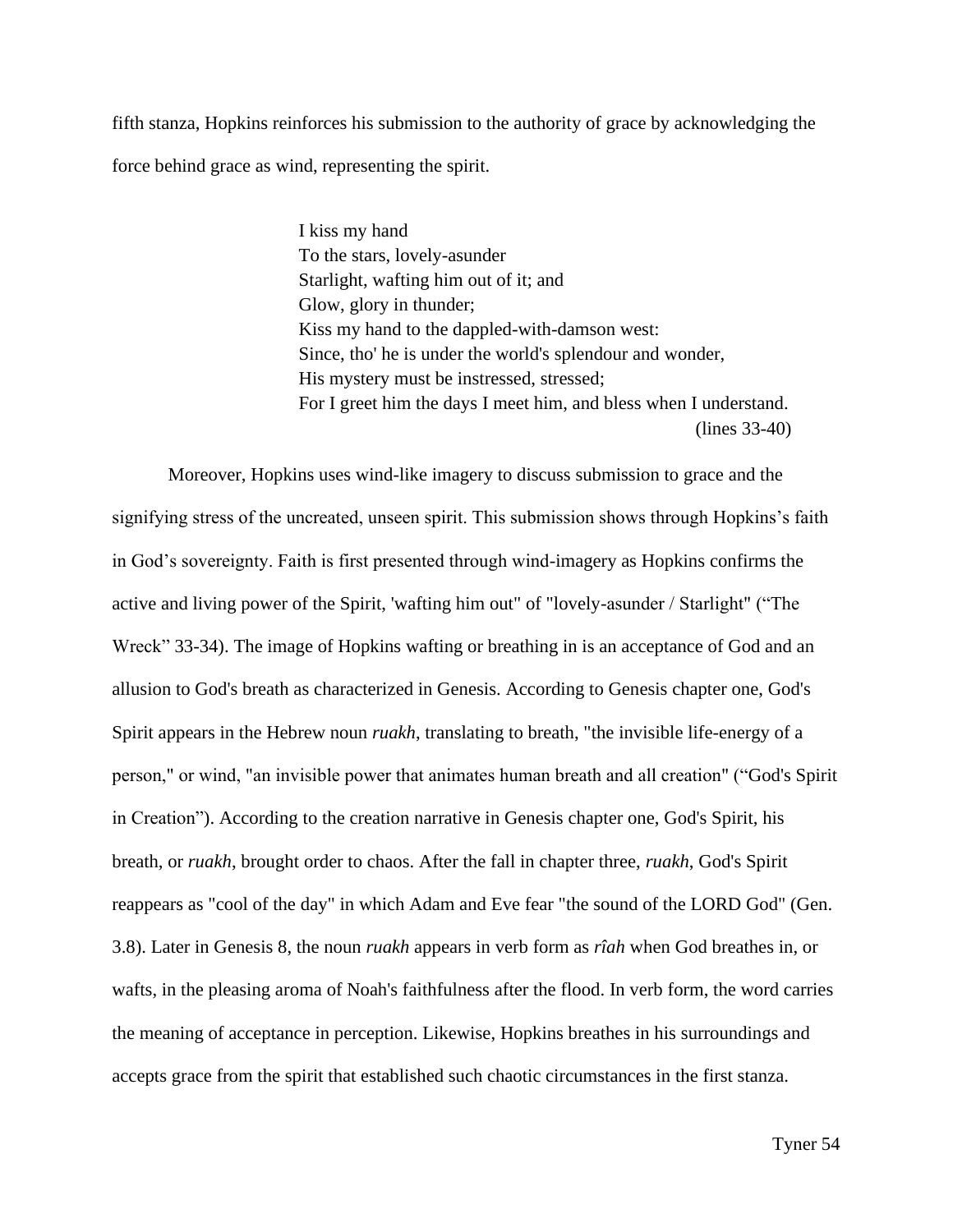Then, abandoning the iconic image of wind, Hopkins's faith appears in the "glow" of the "glory in thunder" ("The Wreck" 36), extending the evidence of the spirit in different, although previously employed, images. Kissing his hands to the stars as a signal of praise to God in heaven ("The Wreck" 33-35), Hopkins mimics Moses, who "spread out his hands toward the LORD," causing the thunder, hail, and rain to cease from destroying the Egyptian's land (Exo. 9.33). Reusing the previously mentioned images, Hopkins holds a faith posture like Moses, but the result is different than before. Instead of destruction, the submission is associated with divine protection and further demonstrates the redemption of iconic sacramental poetics. The redemption of iconic images by the spirit testifies to Hopkins's view that the divine is mediated in physical and poetic landscapes.

## \*\*\*

Nevertheless, contrasting Hopkins's approach to contemplation is T.S. Eliot's approach is toward vacancy. Similar to Hopkins, "The Waste Land" presents an environment of desolation and despair as a source of tension for the speakers. Yet, where Hopkins's body is extended into a poetic environment, Eliot's environment is in search of a poetic body to concentrate and identify its meaning. From the second stanza, the speaker appeals to desolate physical landscapes for explaining his contemplative experience, and he has no hope for life or fruitfulness. Therefore, the sympathy with the divine, previously represented by Hopkins, is inaccessible, represented as arid and remote.

> What are the roots that clutch, what branches grow Out of this stony rubbish? Son of man, You cannot say, or guess, for you know only A heap of broken images, where the sun beats, And the dead tree gives no shelter, the cricket no relief,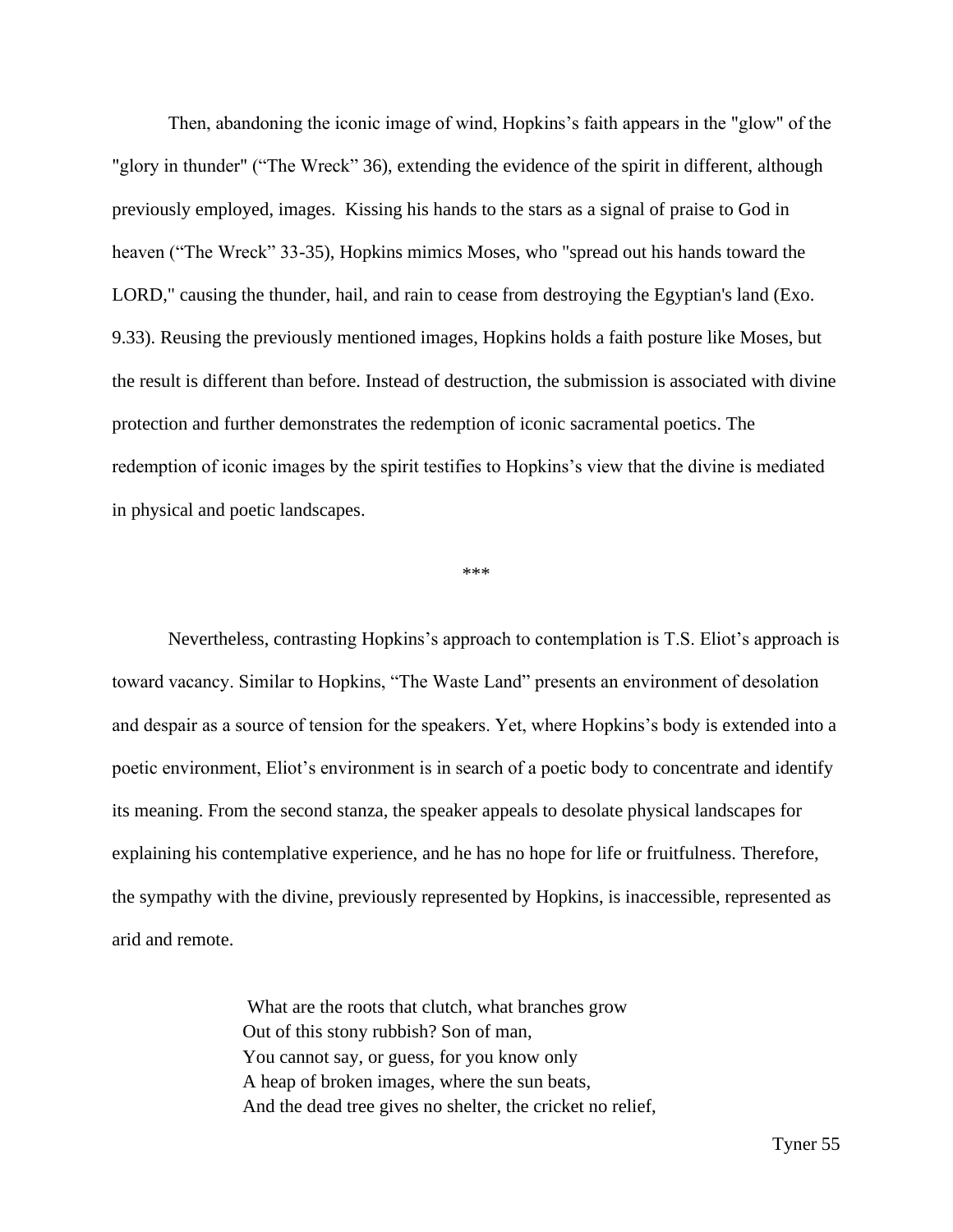And the dry stone no sound of water. Only There is shadow under this red rock, (Come in under the shadow of this red rock), And I will show you something different from either Your shadow at morning striding behind you Or your shadow at evening rising to meet you; I will show you fear in a handful of dust. (lines 19-30)

Wrought with desperation, Eliot's speaker is uniquely fond of memories. The nostalgic tone builds, prompting a soliloquy of questioning lament from the speaker. Rhetorically, the speaker questions, "what are the roots that clutch, what branches grow / Out of this stony rubbish?" ("Waste Land" 19). The speaker's questions imply a reaching toward sympathy, for the experience of touch represented in "The Wreck." The contemplative implication of poetic vacancy; however, is that there is no voice to answer.

The unanswered grievances sets up Eliot's poetic transition to iconic biblical images associated with the land. One way to highlight vacancy is organize a poetic surround around it, so that the poem becomes a landscape—a medium for a host of potential meanings. At first, the speaker's landscape is characterized by the "dead tree (that) gives no shelter, the cricket no relief, / And the dry stone no sound of water (23-24). The setting compares to signs indicative of the world's end in Ecclesiastes where "the grasshopper drags itself along" and "mourners go about the streets" (Ecc. 12.5). Eliot borrows images of the world's end from the twelfth chapter of Ezekiel because he needs to communicate a divinely inspired exile. The images surrounding the divine, as prophesied by Ezekiel, are thus appropriated for poetic utility. Moreover, Eliot illuminates his intent in building an aesthetic environment, the Waste Land, in his provocation of the audience. Mimicking chapter two of Ezekiel, when God calls Ezekiel the "son of man,"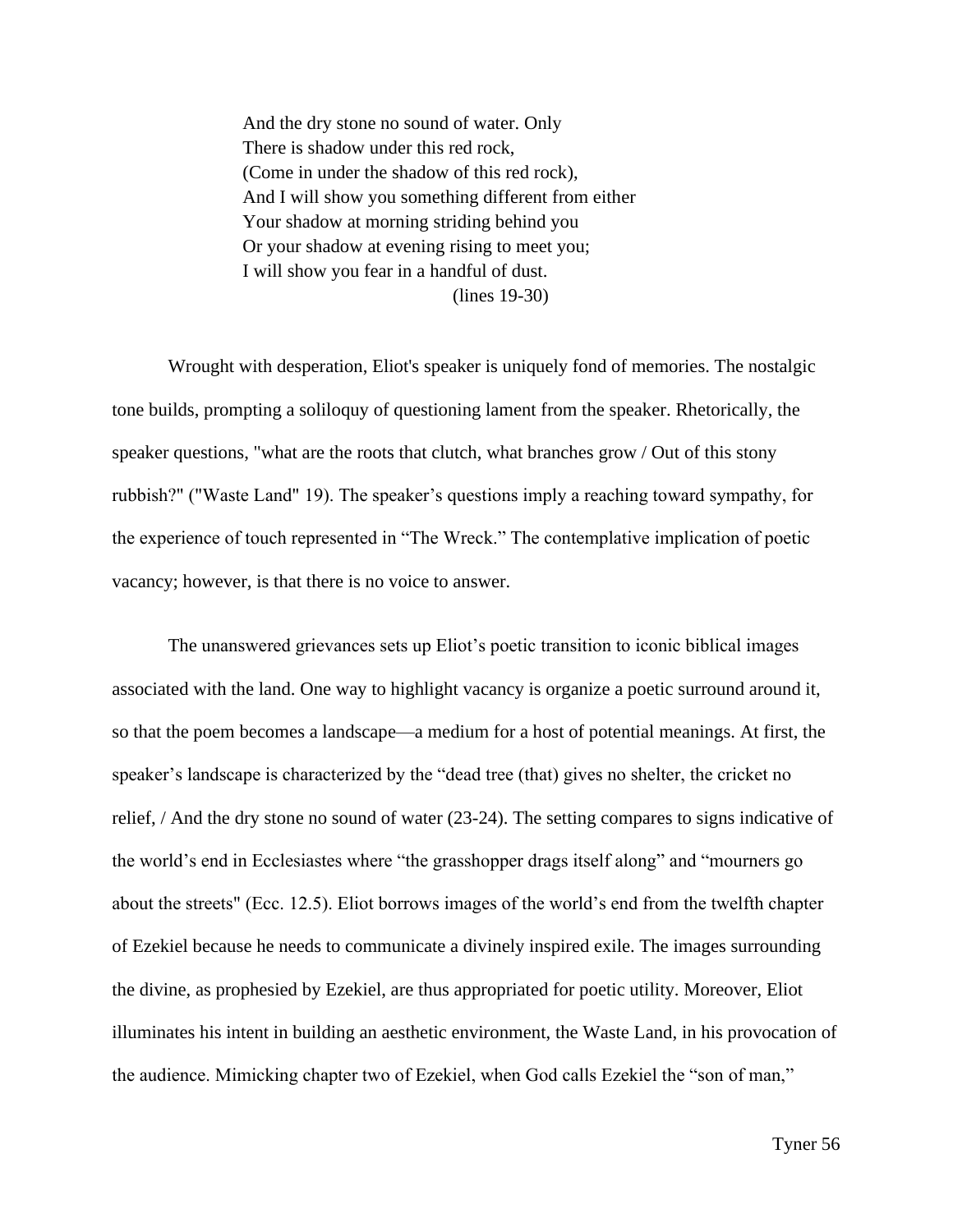commanding him to communicate divine messages to the Israelites, Eliot's speaker calls "you" the son of man ("Waste Land" 21). Echoing God's command to Ezekiel that he must speak the prophecy to obstinate Israelites, the poetic speaker's use of the pronoun "you" requires a level of responsibility from the "you," which could be the poem's original speaker or the reader. Unlike Hopkins's intimate embrace of various sacramental images for the poetic landscape, Eliot's strategy is apophatic and iconoclastic. Subverting the iconic gaze, Eliot uses a "heap of broken images" (22) to challenge the speaker or audience to retreat or work to alter their understanding of the appropriated images. Specific to this subversion of images, according to Eliot, the speaker or audience should liken themselves to a prophet responsible for their poetic environment. Eliot demonstrates an iconoclastic subversion of sacred images, simultaneously undoing sacred images while affectively producing his contemplative poetic landscape.

Nevertheless, the result of image appropriation in poetic contemplation is disorientation. As Eliot invokes the amount of images necessary for building poetic environment of the Waste Land, the speaker and audience can makes sense of the abundant images. Eliot represents this disorientation through dialogue in the poem's second section, "A Game of Chess."

"My nerves are bad tonight. Yes, bad. Stay with me.

"Speak to me. Why do you never speak. Speak. "What are you thinking of? What thinking? What? "I never know what you are thinking. Think."

I think we are in rats' alley Where the dead men lost their bones.

"What is that noise?" The wind under the door. "What is that noise now? What is the wind doing?" Nothing again nothing.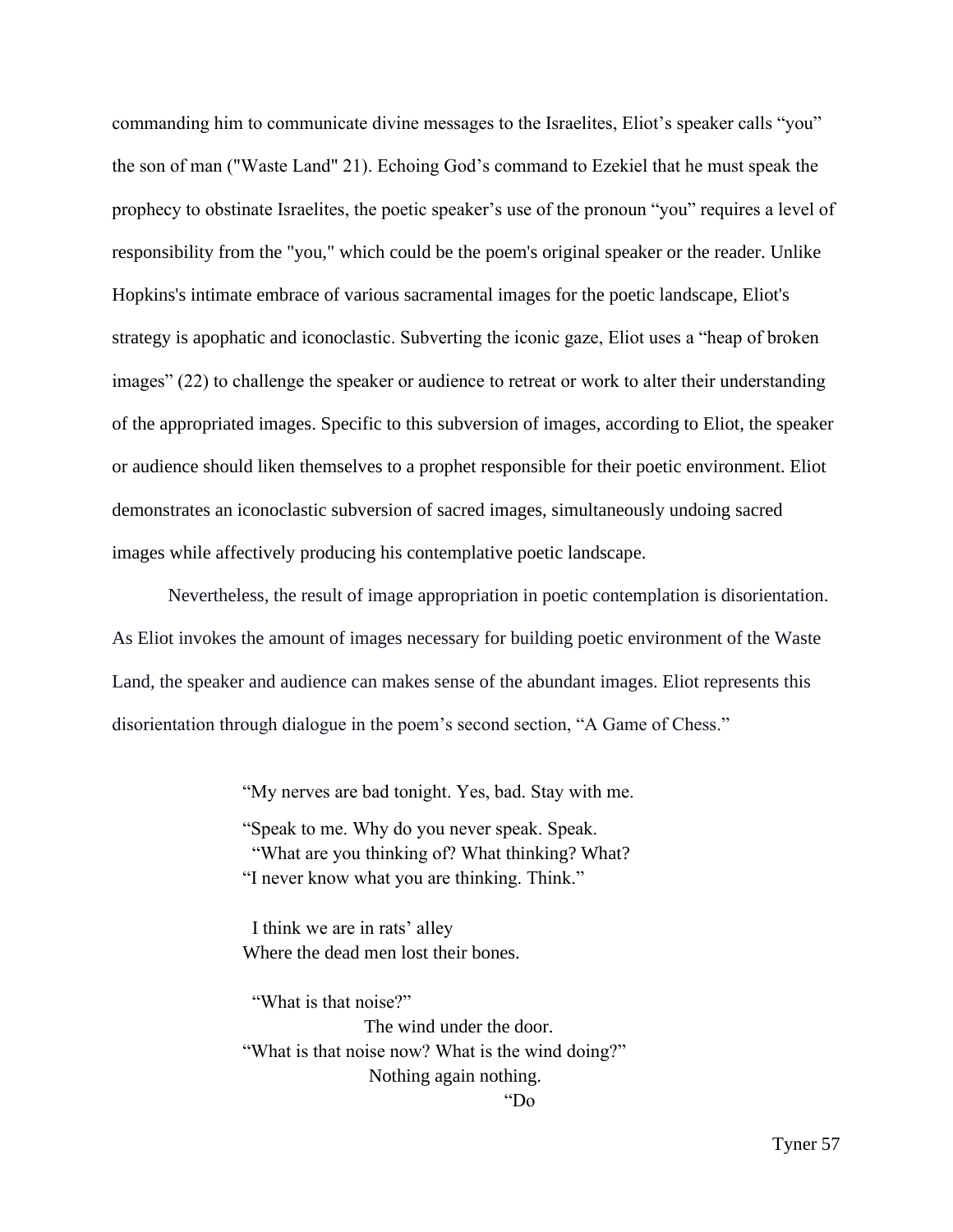"You know nothing? Do you see nothing? Do you remember "Nothing?"

 I remember Those are pearls that were his eyes. "Are you alive, or not? Is there nothing in your head?" (lines 111-126)

Exhibited in the dialogue between two speakers is Eliot's intentional poetic production of disorientation. A wealthy, unnamed woman, surrounded by luxury, impatiently wrestles with feeling secure and searches for intimacy. Before dialogue, the speaker queues the audience into her internal anxiety as she yearns for intimacy, neurotically asking and demanding of her male counterpart, "stay with me" (111) and "what are you thinking of? What thinking? What?" (113). A war veteran, the male counterpart, captures the tension inherent to the speakers' dissatisfaction: "I think we are in rat's alley," / Where the dead men lost their bones" (115-116). The response captures the grim reality of the modern world following World War I, where soldiers returned home and experienced a lack of purpose within mundane routines. Though safe from physical violence, both characters are self-involved and disillusioned by their internal motivations. Their uncorrelated remarks exemplify "the standardized, denatured life of the civilized masses" in the modern world (qtd. in Bukowski 259) and the "decline in the attentional capacities of both interest and receptiveness, yielding a pervasive condition of boredom" (Bukowski 259). In effect, the poem's production of images corresponds to an intentional production of boredom.

Through the aesthetic production of decaying images for the poetic environment of "The Waste Land," Eliot achieves his objective of simultaneously undoing the original images by creating the poetic landscape. Further, the form of the dialogue compliments the poetic formation of disorientation, while visually highlighting the limitations of Eliot's aesthetic production of the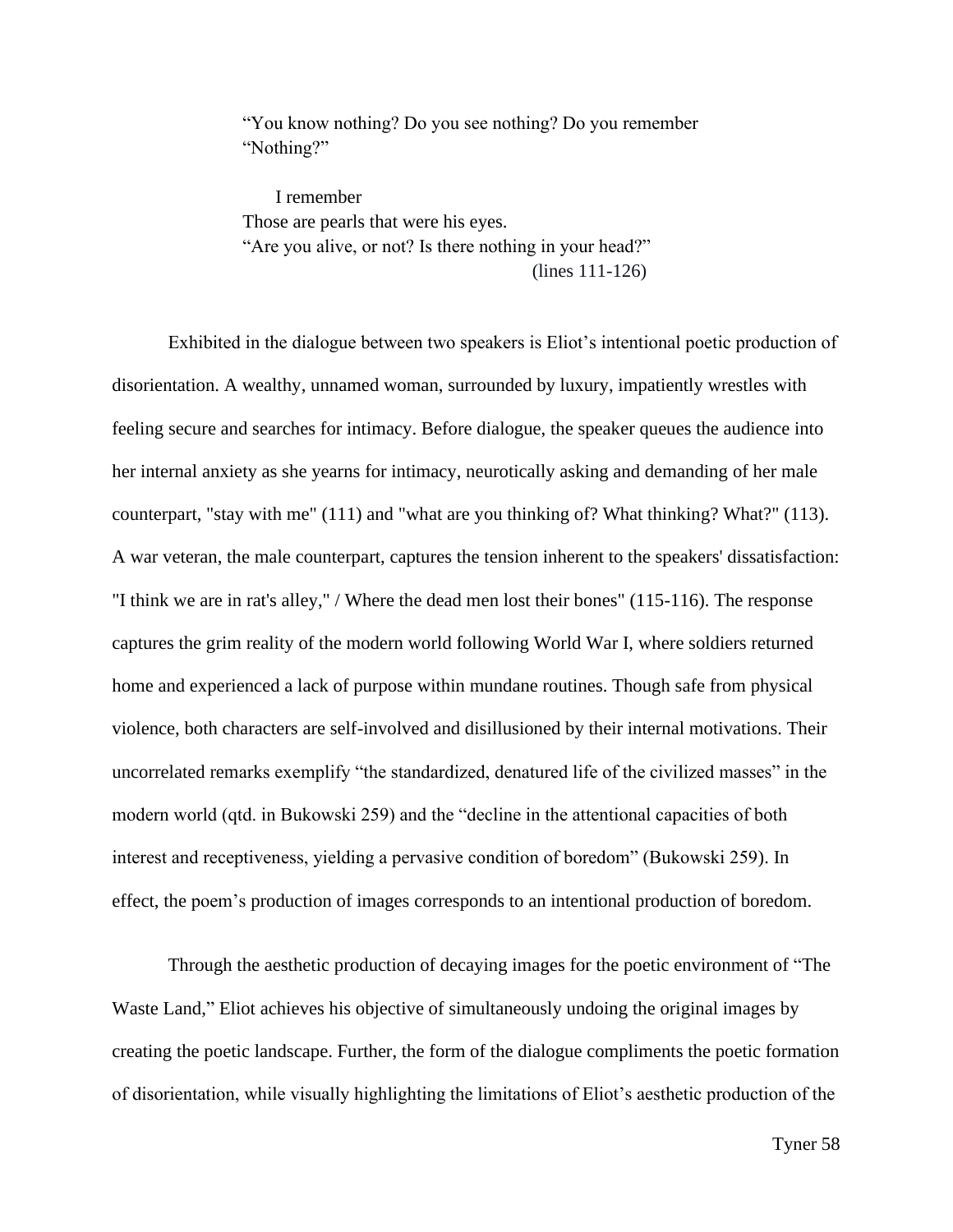contemplative experience. The dialogue gradually shifts toward the right margin with the female character's growing concern about the wind. However, the male character is apathetic to the wind, for the force that moves him is the memory of the eyes of his friends that died during the war ("Waste Land" 125). Additionally, the poem's new form highlights the force, or lack thereof, compelling the characters. Both characters relate an internal absence in sentiments about their experience with relationships. Though their conversation seems disjointed, the concept of lost friends and the concept of wind are similar: moving, motivating, and purpose-giving forces. By the end of the characters' conversation, there is no resolve to fill the visual or internal void— just tension from their lack of self-awareness. The characters do not attribute their inner emptiness to a lack of spiritual potency, which becomes an abundant source of purpose by the poem's end. Further, their lack of consciousness displays that the poet's capacity to invoke divine language falls short of producing sympathetic images in the contemplative experience. Poetic images prompt the characters' desperation, but the feeling of absence cannot evidence the unseen presence of the Divine. Like Hopkins, Eliot concedes the limitations of relying on iconic images. Only capable of producing the iconic environment of the Waste Land, Eliot demonstrates an environment of complete disorientation.

Completely overwhelmed by the excess of iconic images representing death, Eliot signals that the poetic landscape, the Waste Land, needs a sympathetic experience in the third section, "The Fire Sermon." Within Eliot's poem speakers develops a desire for security from the presence of a divine spirit, much like Hopkins's desire after his experience with idolatry. The natural progression of "The Waste Land's" multitude of images represents the locomotive nature of a poetics within which both the poem's personas and its readers can lose themselves. With the production of bored and apathetic speakers, Eliot confronts the reader's *need* for interest in the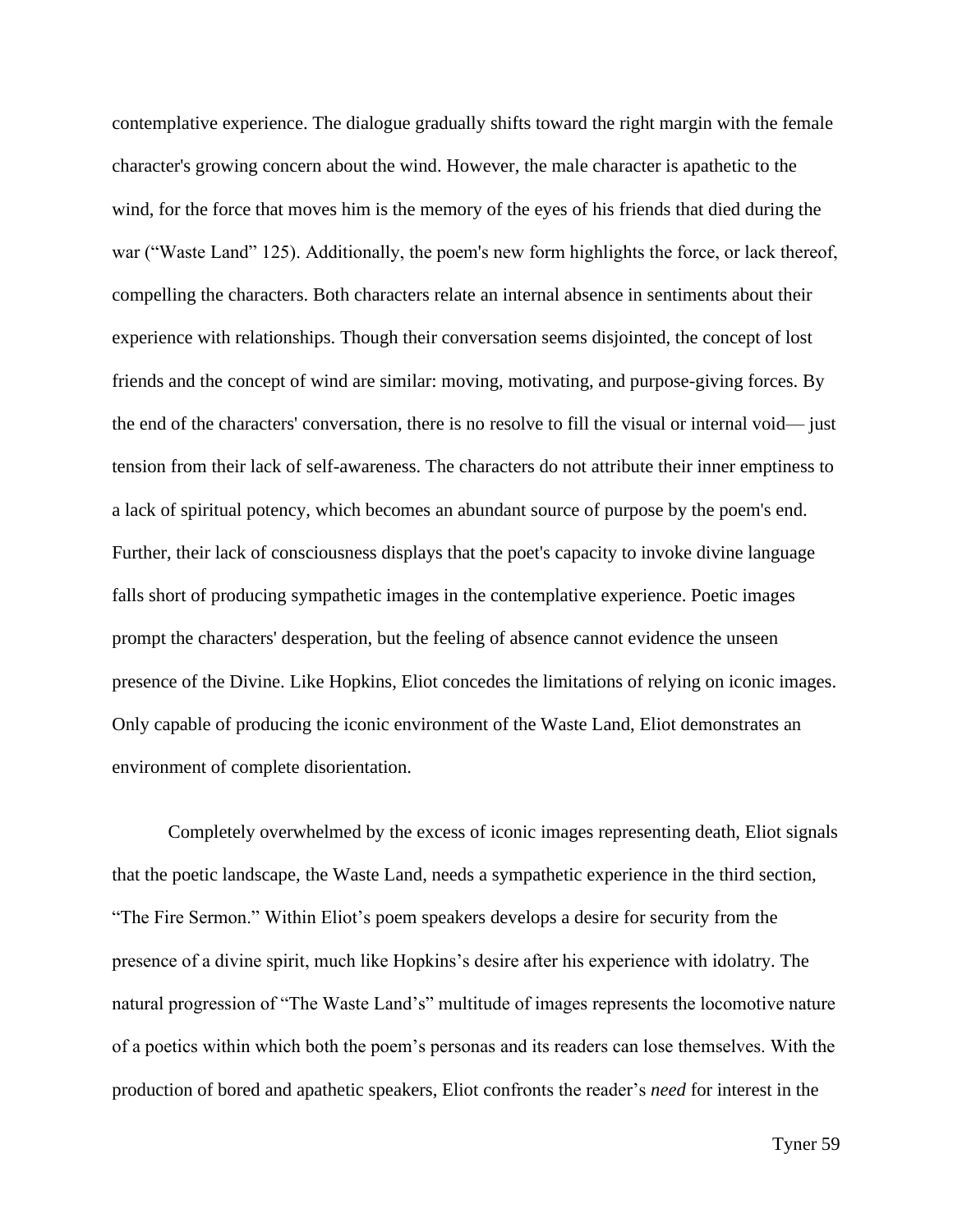Waste Land. The dazed and confused speakers reflect and recall divine images from scripture, showing a reliance on divine sympathy and salvation from idolatry.

> The river's tent is broken: the last fingers of leaf Clutch and sink into the wet bank. The wind Crosses the brown land, unheard. The nymphs are departed. Sweet Thames, run softly, till I end my song. The river bears no empty bottles, sandwich papers, Silk handkerchiefs, cardboard boxes, cigarette ends Or other testimony of summer nights. The nymphs are departed. And their friends, the loitering heirs of city directors; Departed, have left no addresses. By the waters of Leman I sat down and wept . . . Sweet Thames, run softly till I end my song, Sweet Thames, run softly, for I speak not loud or long. But at my back in a cold blast I hear The rattle of the bones, and chuckle spread from ear to ear. (lines 173-186)

Again, critical to Eliot's appropriation of biblical images is the use of theophanic language as a strategy for inspiring the boundaries of vacancy in the Waste Land. Eliot's production of images of need and desperation hinges on an allusion to Psalm 137, when the Israelites exiled to Babylon cry in remembrance of Jerusalem. The psalmist describes the Israelites looking to Jerusalem as a source of praise because it was where God's Spirit dwelled within the temple (Psa. 137). Confirming the analogy between the river and the temple, the speaker states, "the river's tent is broken" ("Waste Land" 173). When Babylon pillages the temple, it seems as if God's Spirit has left along with the source of eternal life. Similarly, Eliot's speaker mourns the loss of a life source with the pillage of the river of Thames. In the past, the river was a testament to life, contaminated with "empty bottles, sandwich papers… Or other testimony of summer nights," but now as the river is void of garbage, it is also void of the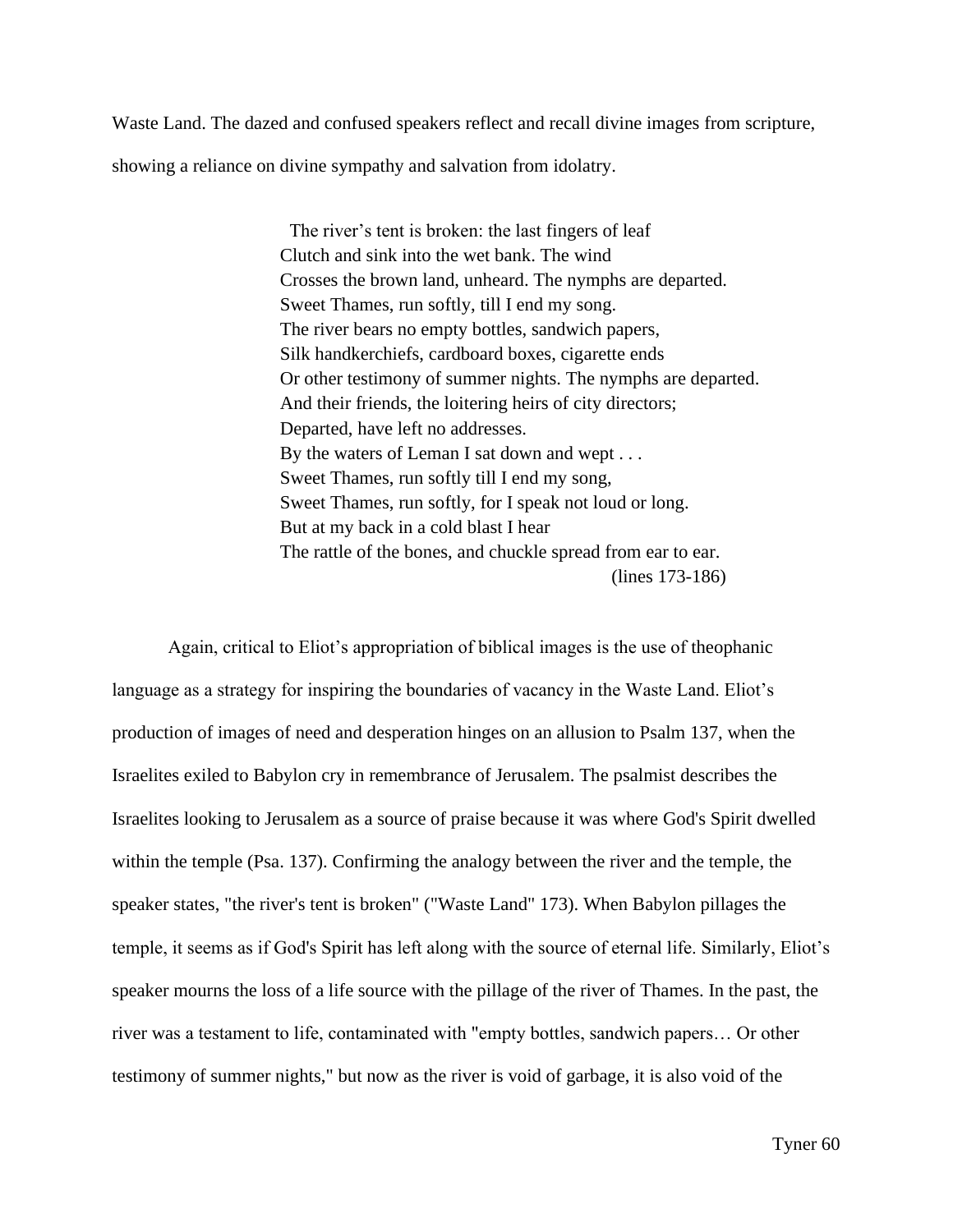evidence of humanity ("Waste Land" 177-179). Thus, the continuation of the speaker's interest in the Waste Land relies on the appropriation of concern based on salvation and divine sympathy for an environment.

Like Hopkins, amongst the decay and destruction of stagnant landscapes, one of "The Waste Land" speakers fixates on "the unheard wind" as an active force moving within his midst. The wind is a distracting image to the speaker, demanding attention and influencing the speaker's motivations. Like Hopkins, Eliot invokes the image after a statement of nostalgia and desperation to signal a form of embodiment that maintains a sensitivity to the poetic environment. Nevertheless, in appropriating a need for a life source, Eliot evidences an ironic reliance on theophanic experiences as the wind image continues into the shortest section of the poem, "Death by Water."

> Phlebas the Phoenician, a fortnight dead, Forgot the cry of gulls, and the deep sea swell And the profit and loss. A current under sea Picked his bones in whispers. As he rose and fell He passed the stages of his age and youth Entering the whirlpool. Gentile or Jew O you who turn the wheel and look to windward, Consider Phlebas, who was once handsome and tall as you. (lines 312-321)

Matching Hopkins's appeal to baptism, Eliot introduces the images of death by drowning and the undoing of a body. Transitioning to this section, Eliot signals the abandonment of disorientation, as he stresses death and disillusionment amongst the abundance of images. In a way, the scene represents the speaker (or reader) drowning in a turbulent environment of iconic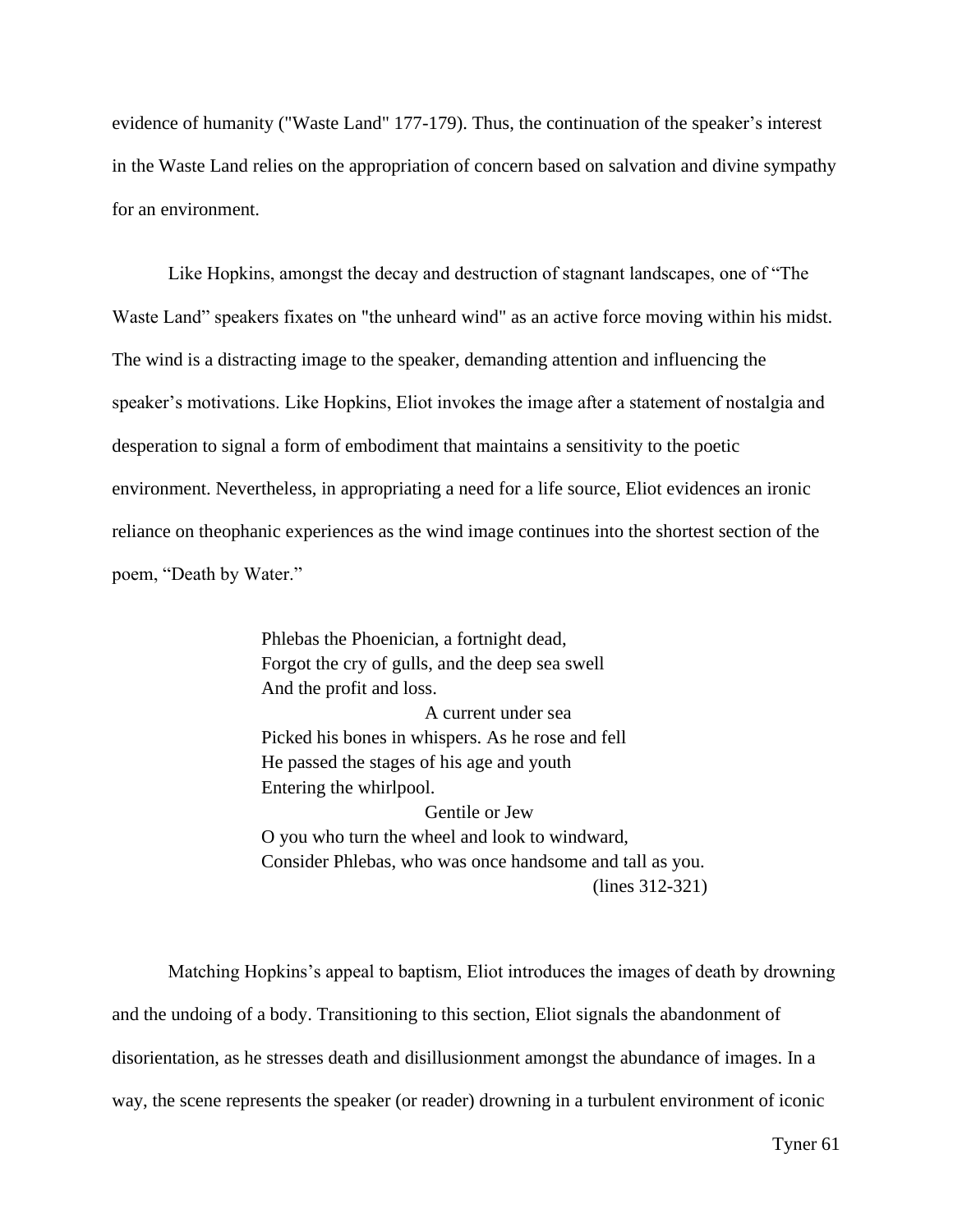images. The extended use and characterization of the wind represents the consuming nature of images as it manifests in "whispers" that picked apart the bones of Phlebas the Phoenician. However, maintaining an aesthetically productive approach to constructing the contemplative process, Eliot combines the image of baptism with the mystical images surrounding sorcery. Echoing the prophetic tarot readings of Madame Sosostris from the first section, "Burial of the Dead," the death of Phlebas by chaotic waters develops and fulfills the prophetic potential established in the poem's beginning. Combing images of baptism and sorcery, Eliot communicates the inevitability of undoing by death.

Nevertheless, drawing upon the biblical image of baptism, Eliot suggests we can still access new life in the midst of death and redeem the image of wind. In the fifth section, "What the Thunder Said," Eliot demonstrates this new life through images of new life and wind.

> In this decayed hole among the mountains In the faint moonlight, the grass is singing Over the tumbled graves, about the chapel There is the empty chapel, only the wind's home. It has no windows, and the door swings, Dry bones can harm no one. Only a cock stood on the rooftree Co co rico co co rico In a flash of lightning. Then a damp gust Bringing rain (lines 386-395)

As stated before, Eliot's reliance on appropriated images grants him potential access to iconic images of grace, which have been stripped of their sacramental value Having constructed desire within the speakers, an opportunity for new life, and presence of the spirit as wind in the Waste Land, Eliot reproduces the experience of contemplative grace. Pulling from the previous invocation of the prophecy of Ezekiel, the Waste Land reflects the product of exile—death.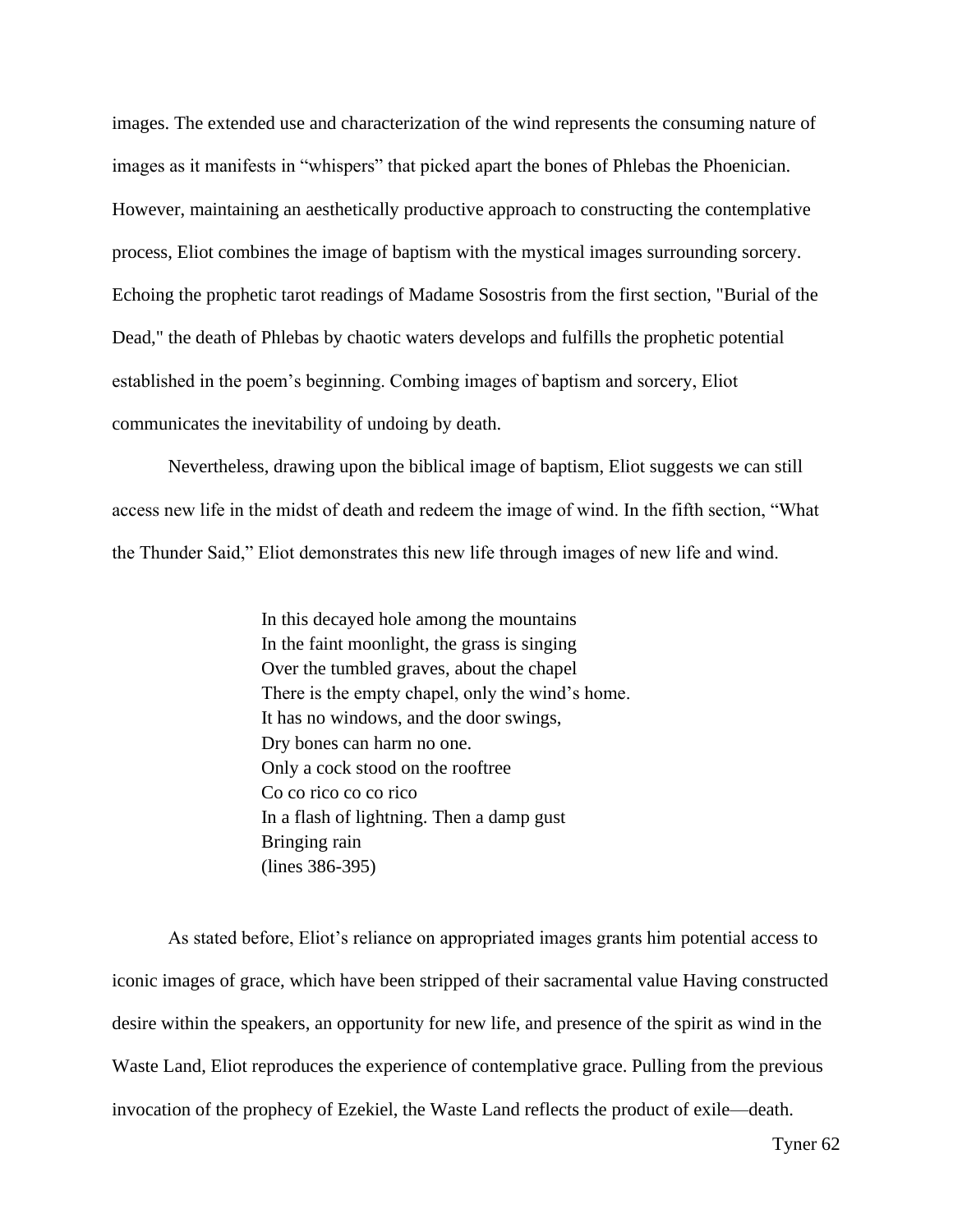Musing on this biblical story, Eliot's focuses on "the empty chapel" where the wind resides, and "dry bones" absent of life. However, just as God commands Ezekiel to prophesy the dry bones to come to life, as soon as the speaker announces the unpronounced "flash of lightning" and "a damp gust / bringing rain," signifying the unsayable divine experience.

> Then spoke the thunder DA *Datta:* what have we given? My friend, blood shaking my heart The awful daring of a moment's surrender Which an age of prudence can never retract By this, and this only, we have existed Which is not to be found in our obituaries Or in memories draped by the beneficent spider Or under seals broken by the lean solicitor In our empty rooms DA *Dayadhvam:* I have heard the key Turn in the door once and turn once only We think of the key, each in his prison Thinking of the key, each confirms a prison Only at nightfall, aethereal rumours Revive for a moment a broken Coriolanus DA *Damyata:* The boat responded Gaily, to the hand expert with sail and oar The sea was calm, your heart would have responded Gaily, when invited, beating obedient To controlling hands I sat upon the shore Fishing, with the arid plain behind me Shall I at least set my lands in order? London Bridge is falling down falling down falling down *Poi s'ascose nel foco che gli affina Quando fiam uti chelidon*—O swallow swallow *Le Prince d'Aquitaine à la tour abolie* These fragments I have shored against my ruins Why then Ile fit you. Hieronymo's mad againe.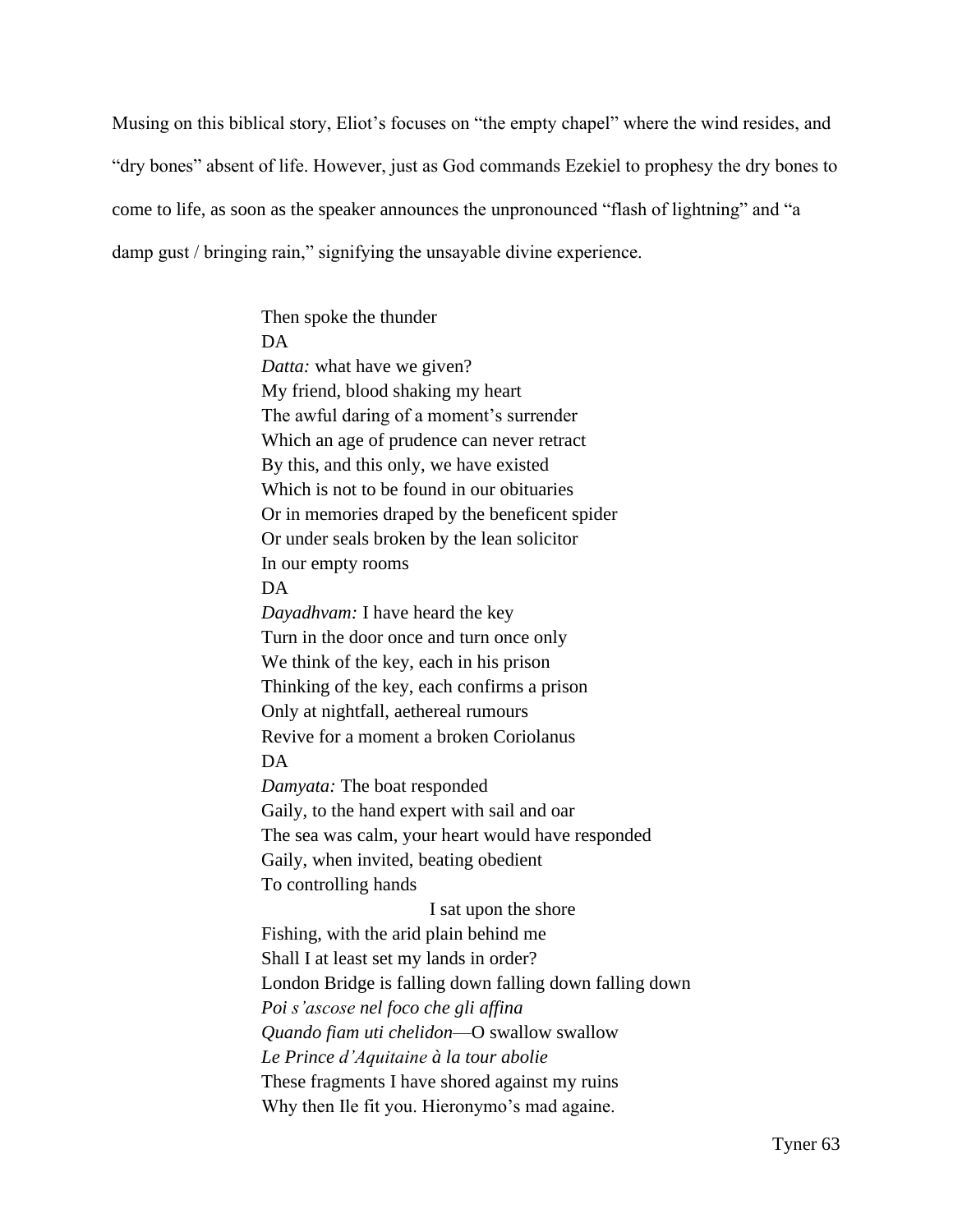Datta. Dayadhvam. Damyata. Shantih shantih shantih (lines 400-434)

Representing contemplative mastery, Eliot signals the combination of divine and secular images. Weaving together disparate images and meanings in order to construct an aesthetic experience of contemplative grace, Eliot ties together images of new life through baptism, the spirit moving through the wind, and through a depiction of grace influenced by Hinduism. Through Hindu mythology from the second Brahmana, Eliot depicts grace through an allusion to the gods of the Hindu pantheon advising mankind to possess self-control, compassion, and generosity.

Ending the dry spell of the Waste Land, the thunder repeats "DA" three times, accompanied by the phrases Datta, Dayadhvan, and Damyata (400-419). With each corresponding phrase, a voice speaks through the wind-like elements of grace, presenting the *gift* of surrender (404), sympathizing with those imprisoned by the Waste Land (415), and finding affections for "controlling hands" that are "expert with (the) sail and oar" (420-423). Nevertheless, new life according to Eliot looks like learning to navigate the chaotic waters of iconic imagery. Poetic navigation comes from the iconoclastic approach, allowing the individual to poetically appropriate, reshape, and undo images for the purpose of constructing a contemplative experience of grace. In the final stanza, confirming this advantage of poetic utility, and despite any arising destruction from an abundance of iconic images represented by the Waste Land, the speaker states, "These fragments I have shored against my ruins." Despite the depths of chaos, grace prevails under the affection of Eliot's controlling hands, emphasizing that even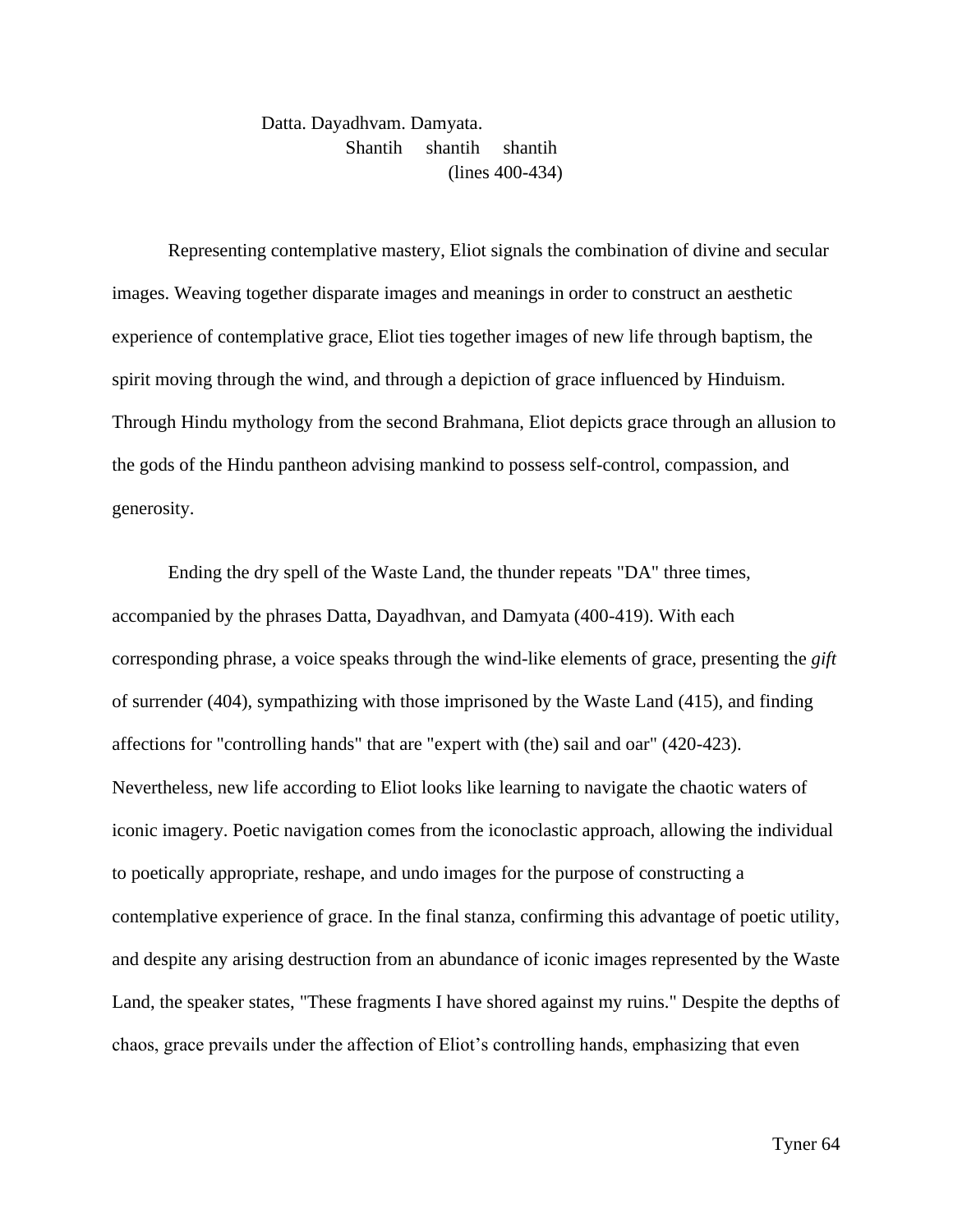within a turbulent, and often vacant, modernity new life can be found through the cultivation of experiences of contemplation.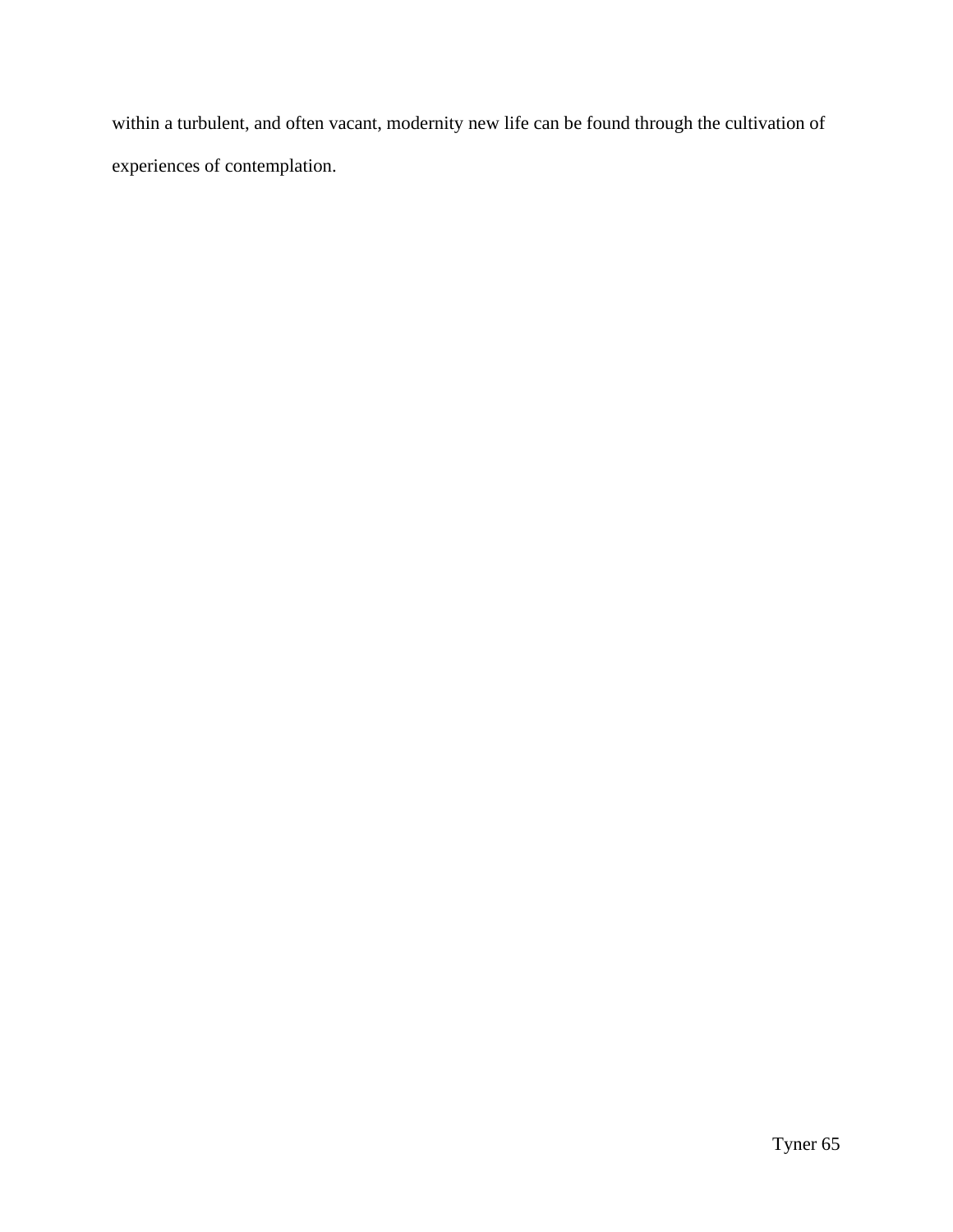## Works Cited

- Alford, Lucy. "Imagination: Attention's Poiesis." *Forms of Poetic Attention*, Columbia University Press, 2020, pp. 125–48, http://www.jstor.org/stable/10.7312/alfo18754.9. Accessed 10 Apr. 2022.
- ---. "Introduction: What Is Poetic Attention?" *Forms of Poetic Attention*, Columbia University Press, 2020, pp. 1–22, http://www.jstor.org/stable/10.7312/alfo18754.4. Accessed 10 Apr. 2022.
- Benjamin, Walter. "The Work of Art in the Age of Mechanical Reproduction." *Illuminations*, Edited by Hannah Arendt, translated by Harry Zohn, 1935 essay edition, Schocken Books, 1969, New York, pp. 2-6, web.mit.edu/allanmc/www/benjamin.pdf. Accessed 7 April 2022.
- Beta, Andy. "Stevie Wonder's Journey Through the Secret Life of Plants." *Pitchfork*, https://pitchfork.com/reviews/albums/stevie-wonder-stevie-wonders-journey-throughthe-secret-life-of-plants/. Accessed 7 April 2022.
- Bukowski, et al. "Boredom: End-Stopped Attention." *Forms of Poetic Attention*, Columbia University Press, 2020, pp. 237–67, http://www.jstor.org/stable/10.7312/alfo18754.14. Accessed 10 Apr. 2022.Sells, Michael. *Mystical Languages of Unsaying*, The University of Chicago Press, 1994, London, pp. 2-99, Accessed 9 April 2022.
- Cafferata, Florence. "Gerard Manley Hopkins' Use of Nature in his Poetry," University of Saskatchewan, 1953, The University of British Columbia, 1962, pp. 31-33. Accessed 2 Feb. 2022.
- Cheyne, Peter. "Coleridge's Contemplative Philosophy." Oxford University Press, 2020, pp. 7, DOI: 10.1093/oso/9780198851806.001.0001. Accessed 9 April 2022.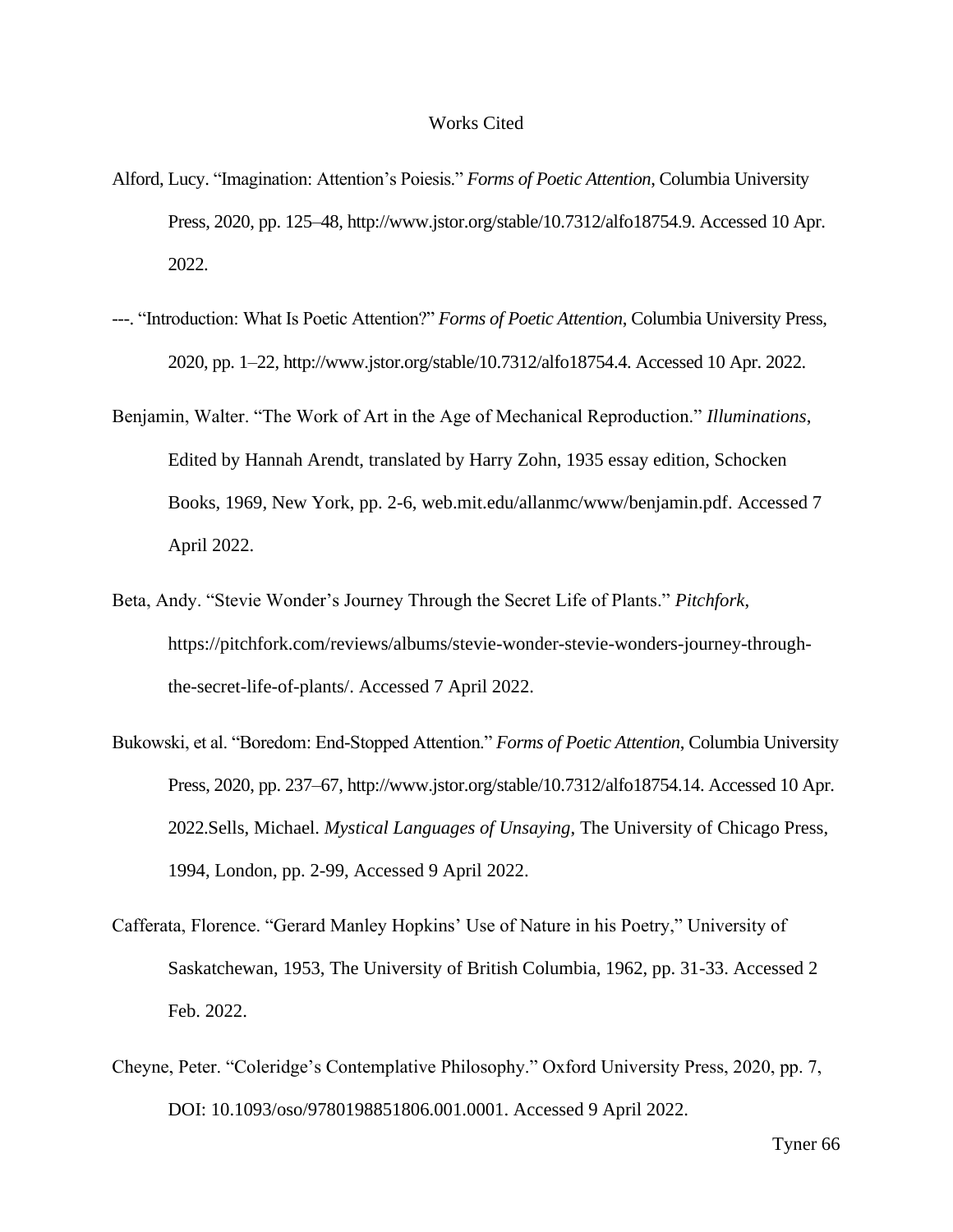Coleridge, Samuel T. *Aids to Reflection*. Princeton University Press, Harvard University, 1993, pp. 129.

https://archive.org/details/aidstoreflectio01marsgoog/page/n143/mode/2up?q=correspond ent+subjective. *Internet Archive*, Americana Collection, Accessed 6 April 2022.

---. *Biographia Literaria*. United Kingdom Public Library, public-

library.uk/ebooks/14/98.pdf?msclkid=a3a3ce38b90011eca4b76ac0ddab2f15. Accessed 10 April 2022.

---. "Frost at Midnight." Poetry Foundation,

https://www.poetryfoundation.org/poems/43986/frost-at-midnight. Accessed 9 April 2022.

Donne, John. "Death, be not proud." *Holy Sonnets*, Poetry Foundation. https://www.poetryfoundation.org/poems/44107/holy-sonnets-death-be-not-proud. Accessed 9 April 2022.

Eliot, T.S. "The Waste Land." Poetry Foundation,

https://www.poetryfoundation.org/poems/47311/the-wasteland?msclkid=495666f6b89a11ecba34815c6b7ef050. Accessed 9 April 2020.

Ferrarello, Susi. *Husserl's Ethics and Practical Intentionality*, Bloomsbury Publishing Plc, 2015. *ProQuest Ebook Central*, pp.165. https://www.proquest.com/legacydocview/EBC/4092779?accountid=8361. Accessed 9 April 2022.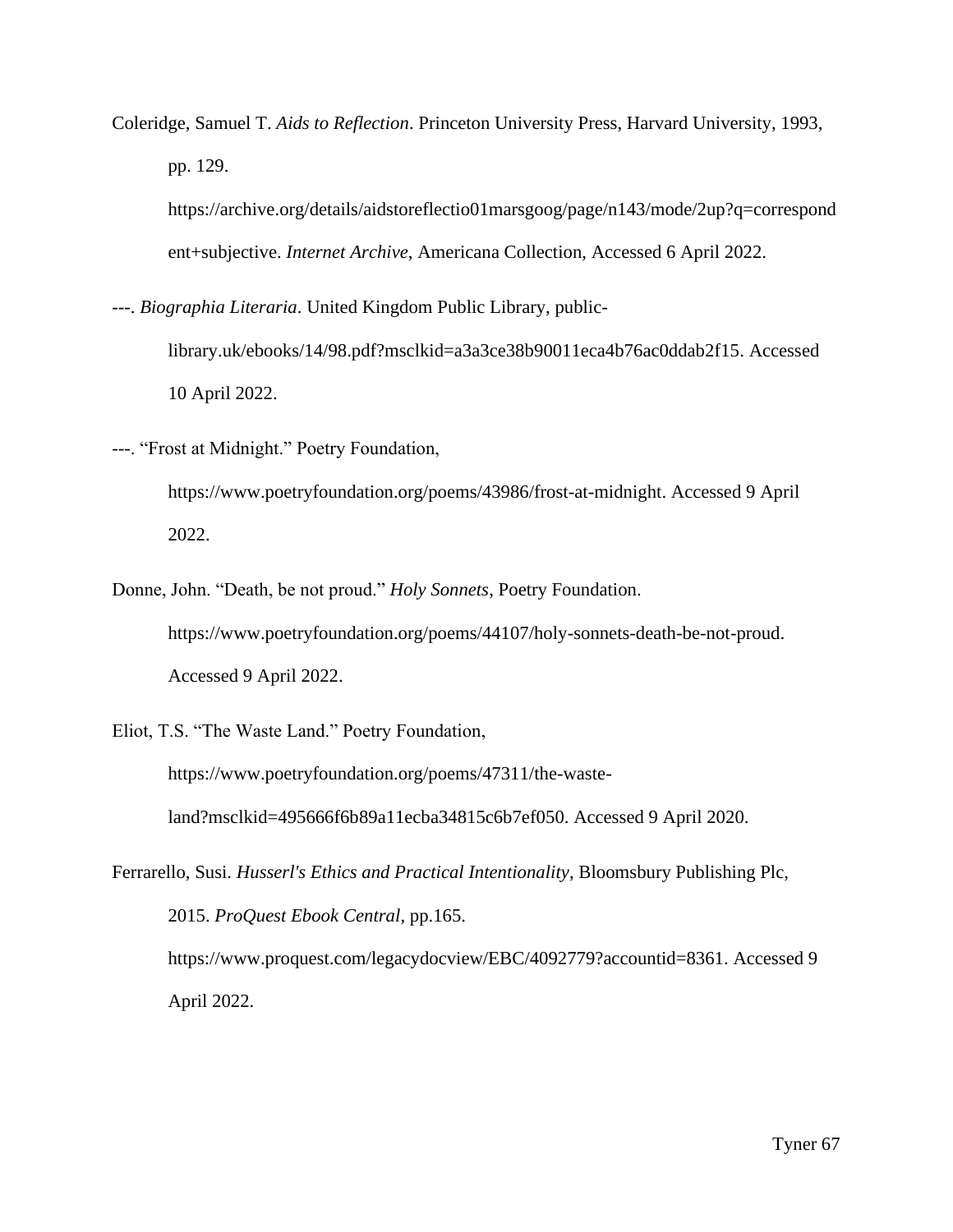"God's Spirit in Creation." *The Bible Project*, Genesis Scroll Episode, 3 Jan. 2022, https://bibleproject.com/podcast/gods-spirit-

creation/?msclkid=75e6c490b89511ecb05006b2b00e55e8. Accessed 9 April 2022.

Hollis, Hilda. "Another Bird? Counterpoint in 'The Windhover.'" *Victorian Poetry*, vol. 40, no. 4, 2002, pp. 433–44, http://www.jstor.org/stable/40002354. Accessed 5 Apr. 2022.

Hopkins, Gerard M., "Harry Ploughman." *International Hopkins Association*, 2018, https://hopkinspoetry.com/poem/harryploughman/?msclkid=c7429860b88c11ec80db0543fd038c6e. Accessed 9 April 2022.

---. "Let Me Be To Thee As the Circling Bird." All Poetry, https://allpoetry.com/poem/13531391-Let-Me-Be-to-Thee-As-The-Circling-Bird-by-Gerard-Manley-Hopkins?msclkid=65f9d098b89b11eca7d4b24111fdf816. Accessed 9 April 2022.

- ---. The Letters of Gerard Manley Hopkins to Robert Bridges. Vol. 1. Ed. Claude Colleer Abbott. 2nd ed. Oxford: Oxford University Press, 1955. Oxford Scholarly Editions Online, 22 Mar. 2018. Web. 10 Apr. 2022.
- ---. "The Windhover." *Gerard Manley Hopkins: Poems and Prose*, Penguin Classics, 1985, https://www.poetryfoundation.org/poems/44402/the-windhover. *Poetry Foundation*, Accessed 9 April 2022.
- ---. "The Wreck of Deutschland." *Poets of the English Language*, Viking Press, 1950, https://www.poetryfoundation.org/poems/44403/the-wreck-of-thedeutschland?msclkid=e2805863b85d11ec9a97b0f7ee5b627c. *Poetry Foundation*, Accessed 9 April 2022.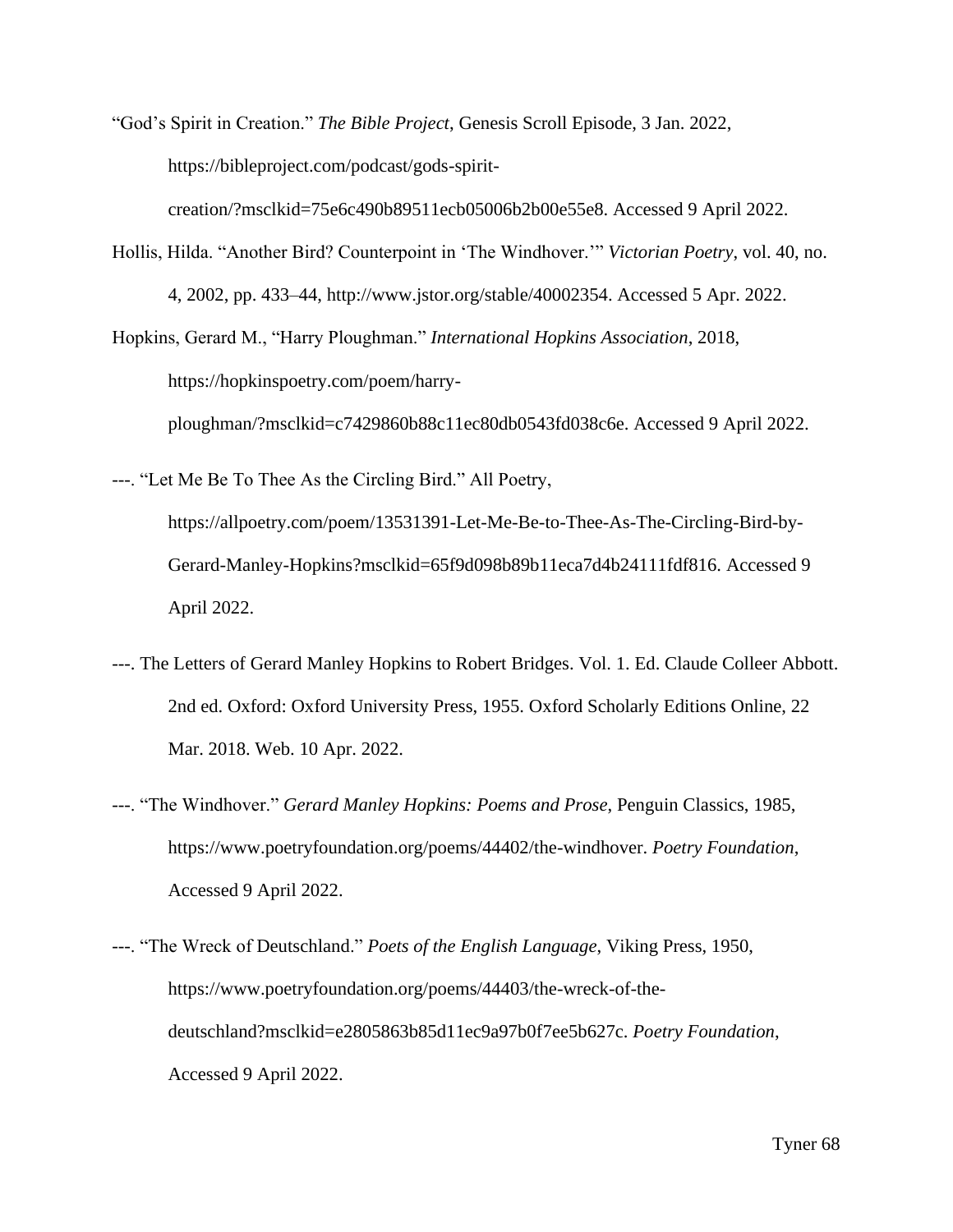Knickerbocker, Scott. "INTRODUCTION: The Language of Nature, the Nature of Language." *Ecopoetics: The Language of Nature, the Nature of Language*, University of Massachusetts Press, 2012, pp. 1–18, http://www.jstor.org/stable/j.ctt5vk2bw.4. Accessed 9 Apr. 2022.

Marno, David. "Death Be Not Proud: The Art of Holy Attention." The University of Chicago: Chicago Press, 2016.

Martin, Thomas. "Poiesis." Oxford Research Encyclopedia of Literature. 31. Oxford University Press. Date of access 8 Apr. 2022, https://oxfordre.com/literature/view/10.1093/acrefore/9780190201098.001.0001/acrefore -9780190201098-e-1080

- Mitchell, Robert. "The Transcendental: Deluze, P. B. Shelley, and the Freedom of Immobility." Duke University. *Romantic Circles*, Praxis Series, https://romanticcircles.org/praxis/deleuze/mitchell/mitchell.html. Accessed 9 April 2022.
- Pfau, Thomas. "On Attention." *Salmagundi*, no. 194, 2017, pp. 145-163,171*. ProQuest*, https://www.proquest.com/scholarly-journals/on-attention/docview/1892716843/se-2?accountid=8361.
- "reflection, n." *OED Online*, Oxford University Press, March 2022, www.oed.com/view/Entry/160921. Accessed 6 April 2022.

Schwartz, Regina. "Sacramental poetics." The Immanent Frame: Secularism, religion, and the public sphere, Rethinking Secularism, 28 Oct. 2009, https://tif.ssrc.org/2009/10/28/sacramental-poetics/. Accessed 11 April 2022.